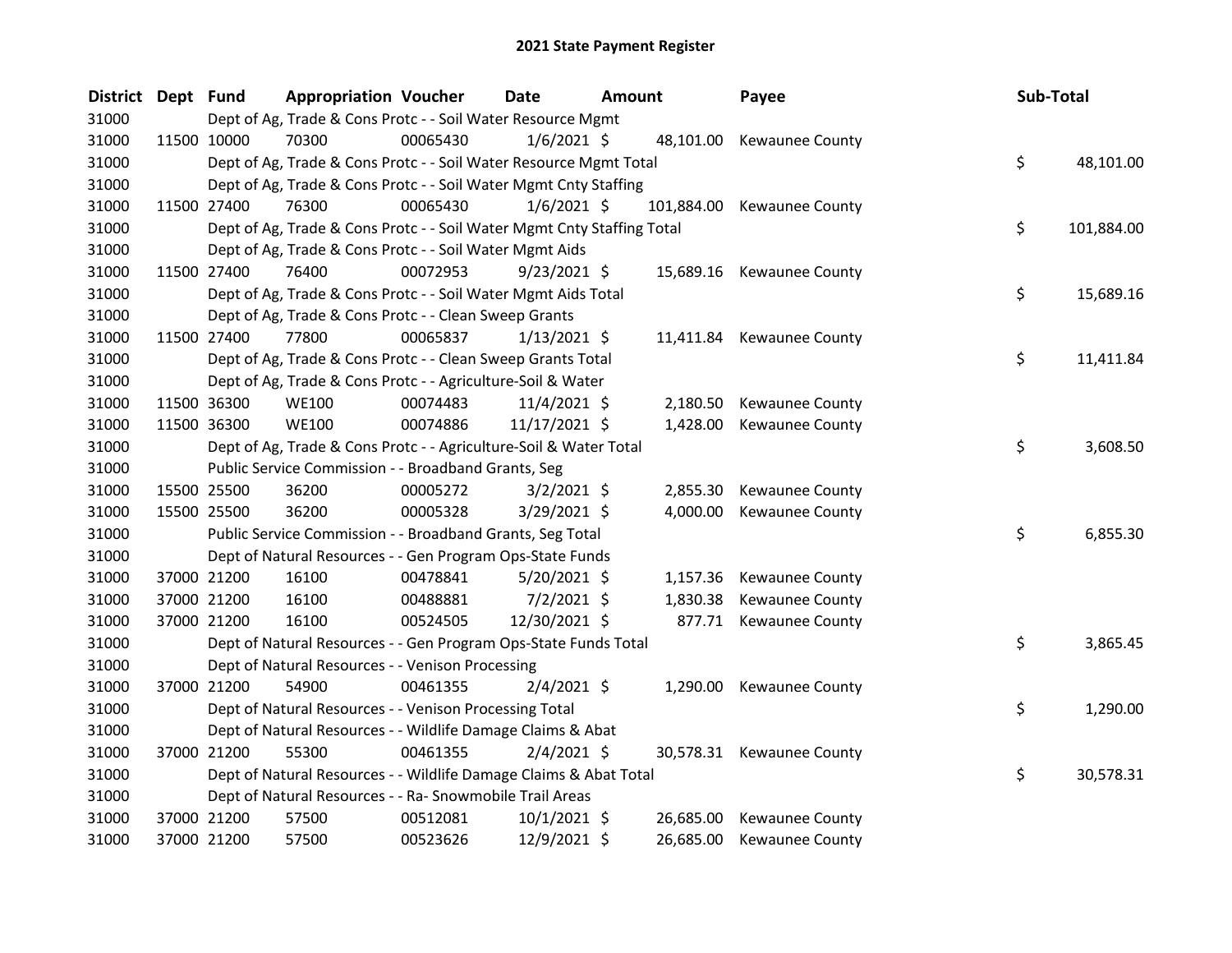| <b>District</b> | Dept Fund |             | <b>Appropriation Voucher</b>                                       |          | Date           | Amount |           | Payee                      | Sub-Total |            |
|-----------------|-----------|-------------|--------------------------------------------------------------------|----------|----------------|--------|-----------|----------------------------|-----------|------------|
| 31000           |           |             | Dept of Natural Resources - - Ra- Snowmobile Trail Areas Total     |          |                |        |           |                            | \$        | 53,370.00  |
| 31000           |           |             | Dept of Natural Resources - - Ra- Atv Prj Aids, Gas Tax Pymt       |          |                |        |           |                            |           |            |
| 31000           |           | 37000 21200 | 57600                                                              | 00508975 | $9/15/2021$ \$ |        | 4,750.00  | <b>Kewaunee County</b>     |           |            |
| 31000           |           |             | Dept of Natural Resources - - Ra- Atv Prj Aids, Gas Tax Pymt Total |          |                |        |           |                            | \$        | 4,750.00   |
| 31000           |           |             | Dept of Natural Resources - - GPO--State Funds                     |          |                |        |           |                            |           |            |
| 31000           |           | 37000 21200 | 86100                                                              | 00505005 | 9/10/2021 \$   |        | 9.00      | Kewaunee County            |           |            |
| 31000           |           | 37000 21200 | 86100                                                              | 00505905 | $9/24/2021$ \$ |        | 16.00     | Kewaunee County            |           |            |
| 31000           |           | 37000 21200 | 86100                                                              | 00505907 | $9/17/2021$ \$ |        | 4.00      | Kewaunee County            |           |            |
| 31000           |           | 37000 21200 | 86100                                                              | 00512392 | 10/29/2021 \$  |        | 2.00      | Kewaunee County            |           |            |
| 31000           |           |             | Dept of Natural Resources - - GPO--State Funds Total               |          |                |        |           |                            | \$        | 31.00      |
| 31000           |           |             | Dept of Natural Resources - - Property Develop/Local Assist        |          |                |        |           |                            |           |            |
| 31000           |           | 37000 36300 | TA200                                                              | 00512636 | 10/6/2021 \$   |        | 17,880.45 | Kewaunee County            |           |            |
| 31000           |           |             | Dept of Natural Resources - - Property Develop/Local Assist Total  |          |                |        |           |                            | \$        | 17,880.45  |
| 31000           |           |             | Dept of Natural Resources - - PROPERTY DEV PROJECTS (21-22)        |          |                |        |           |                            |           |            |
| 31000           |           | 37000 36300 | TA330                                                              | 00522469 | $12/1/2021$ \$ |        | 3,200.00  | <b>Kewaunee County</b>     |           |            |
| 31000           |           |             | Dept of Natural Resources - - PROPERTY DEV PROJECTS (21-22) Total  |          |                |        |           |                            | \$        | 3,200.00   |
| 31000           |           |             | Dept of Natural Resources - - Dnr-Nonpoint Source                  |          |                |        |           |                            |           |            |
| 31000           |           | 37000 36300 | <b>TF100</b>                                                       | 00462233 | $2/16/2021$ \$ |        |           | 108,279.30 Kewaunee County |           |            |
| 31000           |           |             | Dept of Natural Resources - - Dnr-Nonpoint Source Total            |          |                |        |           |                            | \$        | 108,279.30 |
| 31000           |           |             | WI Dept of Transportation - - Rpd Slvg Veh Exm Sf                  |          |                |        |           |                            |           |            |
| 31000           |           | 39500 10000 | 52300                                                              | 00642104 | $1/20/2021$ \$ |        | 60.00     | Kewaunee County            |           |            |
| 31000           |           | 39500 10000 | 52300                                                              | 00644662 | $1/26/2021$ \$ |        | 60.00     | Kewaunee County            |           |            |
| 31000           |           | 39500 10000 | 52300                                                              | 00651245 | $2/9/2021$ \$  |        | 60.00     | <b>Kewaunee County</b>     |           |            |
| 31000           |           | 39500 10000 | 52300                                                              | 00654288 | $2/16/2021$ \$ |        | 60.00     | Kewaunee County            |           |            |
| 31000           |           | 39500 10000 | 52300                                                              | 00657207 | 2/23/2021 \$   |        | 60.00     | Kewaunee County            |           |            |
| 31000           |           | 39500 10000 | 52300                                                              | 00660122 | $3/2/2021$ \$  |        | 60.00     | Kewaunee County            |           |            |
| 31000           |           | 39500 10000 | 52300                                                              | 00665329 | $3/18/2021$ \$ |        | 60.00     | Kewaunee County            |           |            |
| 31000           |           | 39500 10000 | 52300                                                              | 00672384 | $3/29/2021$ \$ |        | 60.00     | Kewaunee County            |           |            |
| 31000           |           | 39500 10000 | 52300                                                              | 00678310 | $4/12/2021$ \$ |        | 180.00    | Kewaunee County            |           |            |
| 31000           |           | 39500 10000 | 52300                                                              | 00688353 | $5/4/2021$ \$  |        | 60.00     | Kewaunee County            |           |            |
| 31000           |           | 39500 10000 | 52300                                                              | 00691819 | $5/11/2021$ \$ |        | 60.00     | Kewaunee County            |           |            |
| 31000           |           | 39500 10000 | 52300                                                              | 00694677 | 5/18/2021 \$   |        | 60.00     | Kewaunee County            |           |            |
| 31000           |           | 39500 10000 | 52300                                                              | 00698156 | 5/24/2021 \$   |        | 120.00    | Kewaunee County            |           |            |
| 31000           |           | 39500 10000 | 52300                                                              | 00703370 | $6/7/2021$ \$  |        | 60.00     | <b>Kewaunee County</b>     |           |            |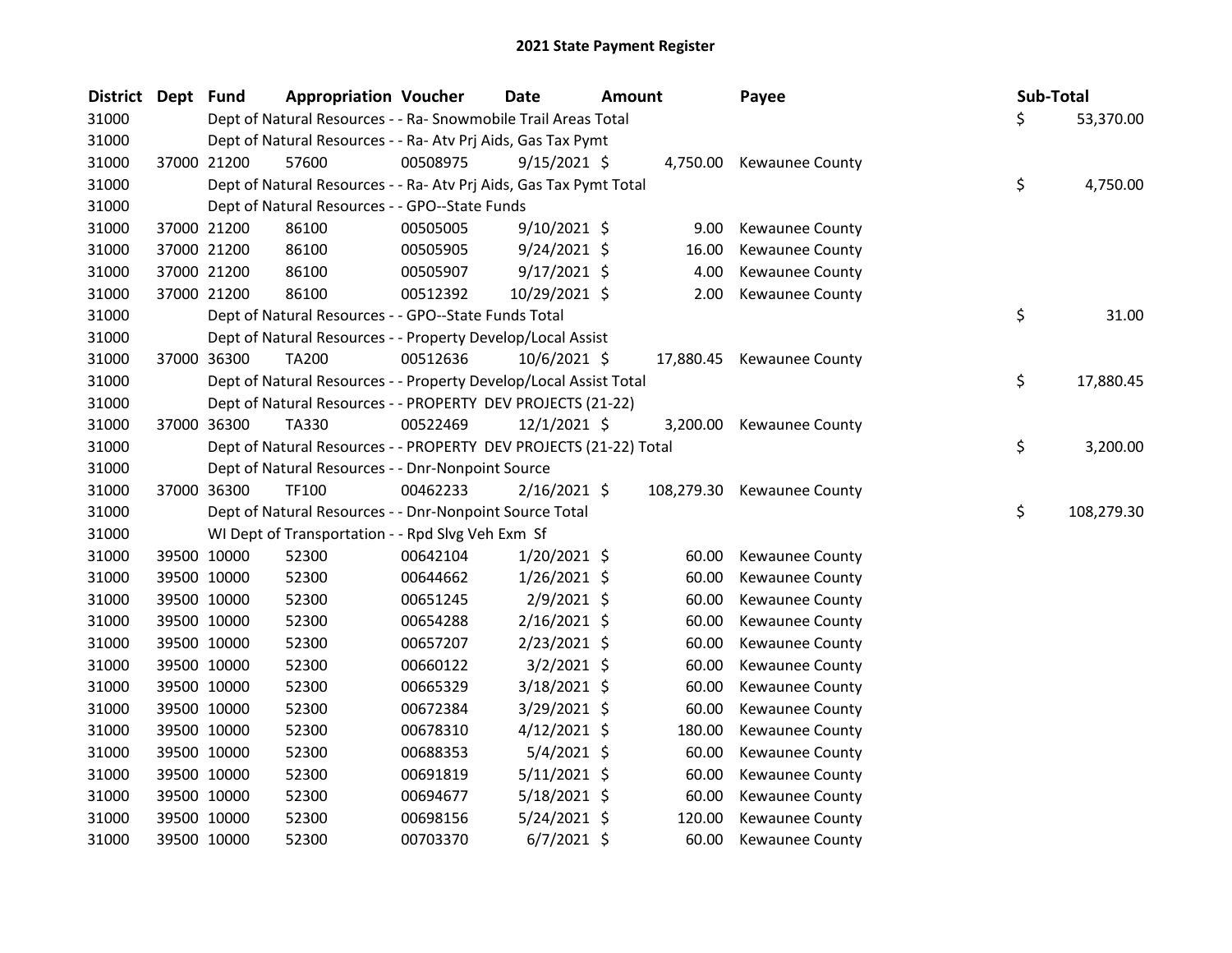| <b>District</b> | Dept Fund |             | <b>Appropriation Voucher</b>                             |          | <b>Date</b>    | <b>Amount</b> | Payee                      | Sub-Total |            |
|-----------------|-----------|-------------|----------------------------------------------------------|----------|----------------|---------------|----------------------------|-----------|------------|
| 31000           |           | 39500 10000 | 52300                                                    | 00706626 | 6/14/2021 \$   | 120.00        | Kewaunee County            |           |            |
| 31000           |           | 39500 10000 | 52300                                                    | 00709550 | $6/22/2021$ \$ | 60.00         | <b>Kewaunee County</b>     |           |            |
| 31000           |           | 39500 10000 | 52300                                                    | 00717396 | 7/6/2021 \$    | 60.00         | <b>Kewaunee County</b>     |           |            |
| 31000           |           | 39500 10000 | 52300                                                    | 00723532 | 7/21/2021 \$   | 60.00         | <b>Kewaunee County</b>     |           |            |
| 31000           |           | 39500 10000 | 52300                                                    | 00728717 | $8/3/2021$ \$  | 120.00        | Kewaunee County            |           |            |
| 31000           |           | 39500 10000 | 52300                                                    | 00732098 | $8/9/2021$ \$  | 60.00         | Kewaunee County            |           |            |
| 31000           |           | 39500 10000 | 52300                                                    | 00735238 | 8/16/2021 \$   | 120.00        | Kewaunee County            |           |            |
| 31000           |           | 39500 10000 | 52300                                                    | 00743721 | 9/8/2021 \$    | 120.00        | Kewaunee County            |           |            |
| 31000           |           | 39500 10000 | 52300                                                    | 00745843 | $9/13/2021$ \$ | 60.00         | Kewaunee County            |           |            |
| 31000           |           | 39500 10000 | 52300                                                    | 00753937 | 9/28/2021 \$   | 60.00         | Kewaunee County            |           |            |
| 31000           |           | 39500 10000 | 52300                                                    | 00757330 | 10/4/2021 \$   | 60.00         | Kewaunee County            |           |            |
| 31000           |           | 39500 10000 | 52300                                                    | 00760660 | 10/12/2021 \$  | 60.00         | Kewaunee County            |           |            |
| 31000           |           | 39500 10000 | 52300                                                    | 00763383 | 10/18/2021 \$  | 120.00        | Kewaunee County            |           |            |
| 31000           |           | 39500 10000 | 52300                                                    | 00766096 | 10/25/2021 \$  | 120.00        | Kewaunee County            |           |            |
| 31000           |           | 39500 10000 | 52300                                                    | 00776771 | 11/22/2021 \$  | 120.00        | Kewaunee County            |           |            |
| 31000           |           | 39500 10000 | 52300                                                    | 00780879 | 12/6/2021 \$   | 180.00        | Kewaunee County            |           |            |
| 31000           |           |             | WI Dept of Transportation - - Rpd Slvg Veh Exm Sf Total  |          |                |               |                            | \$        | 2,520.00   |
| 31000           |           |             | WI Dept of Transportation - - Eldly&Disa Co/Aid Sf       |          |                |               |                            |           |            |
| 31000           |           | 39500 21100 | 16800                                                    | 00650071 | $2/5/2021$ \$  |               | 79,889.00 Kewaunee County  |           |            |
| 31000           |           |             | WI Dept of Transportation - - Eldly&Disa Co/Aid Sf Total |          |                |               |                            | \$        | 79,889.00  |
| 31000           |           |             | WI Dept of Transportation - - Hwy Sfty Loc Aid Ffd       |          |                |               |                            |           |            |
| 31000           |           | 39500 21100 | 18500                                                    | 00701735 | $6/8/2021$ \$  | 550.00        | Kewaunee County            |           |            |
| 31000           |           | 39500 21100 | 18500                                                    | 00778893 | 12/1/2021 \$   | 895.75        | Kewaunee County            |           |            |
| 31000           |           | 39500 21100 | 18500                                                    | 00782734 | 12/13/2021 \$  | 1,498.95      | Kewaunee County            |           |            |
| 31000           |           |             | WI Dept of Transportation - - Hwy Sfty Loc Aid Ffd Total |          |                |               |                            | \$        | 2,944.70   |
| 31000           |           |             | WI Dept of Transportation - - Trans Aids To Co.-Sf       |          |                |               |                            |           |            |
| 31000           |           | 39500 21100 | 19000                                                    | 00631630 | $1/4/2021$ \$  | 197,697.18    | Kewaunee County            |           |            |
| 31000           |           | 39500 21100 | 19000                                                    | 00710725 | $7/6/2021$ \$  | 395,394.36    | Kewaunee County            |           |            |
| 31000           |           | 39500 21100 | 19000                                                    | 00751284 | $10/4/2021$ \$ | 197,697.20    | Kewaunee County            |           |            |
| 31000           |           |             | WI Dept of Transportation - - Trans Aids To Co.-Sf Total |          |                |               |                            | \$        | 790,788.74 |
| 31000           |           |             | WI Dept of Transportation - - Local Rds, Grants Sf       |          |                |               |                            |           |            |
| 31000           |           | 39500 21100 | 27000                                                    | 00765023 | 10/22/2021 \$  |               | 172,679.81 Kewaunee County |           |            |
| 31000           |           |             | WI Dept of Transportation - - Local Rds, Grants Sf Total |          |                |               |                            | \$        | 172,679.81 |
| 31000           |           |             | WI Dept of Transportation - - Loc Rd Imp Prg St Fd       |          |                |               |                            |           |            |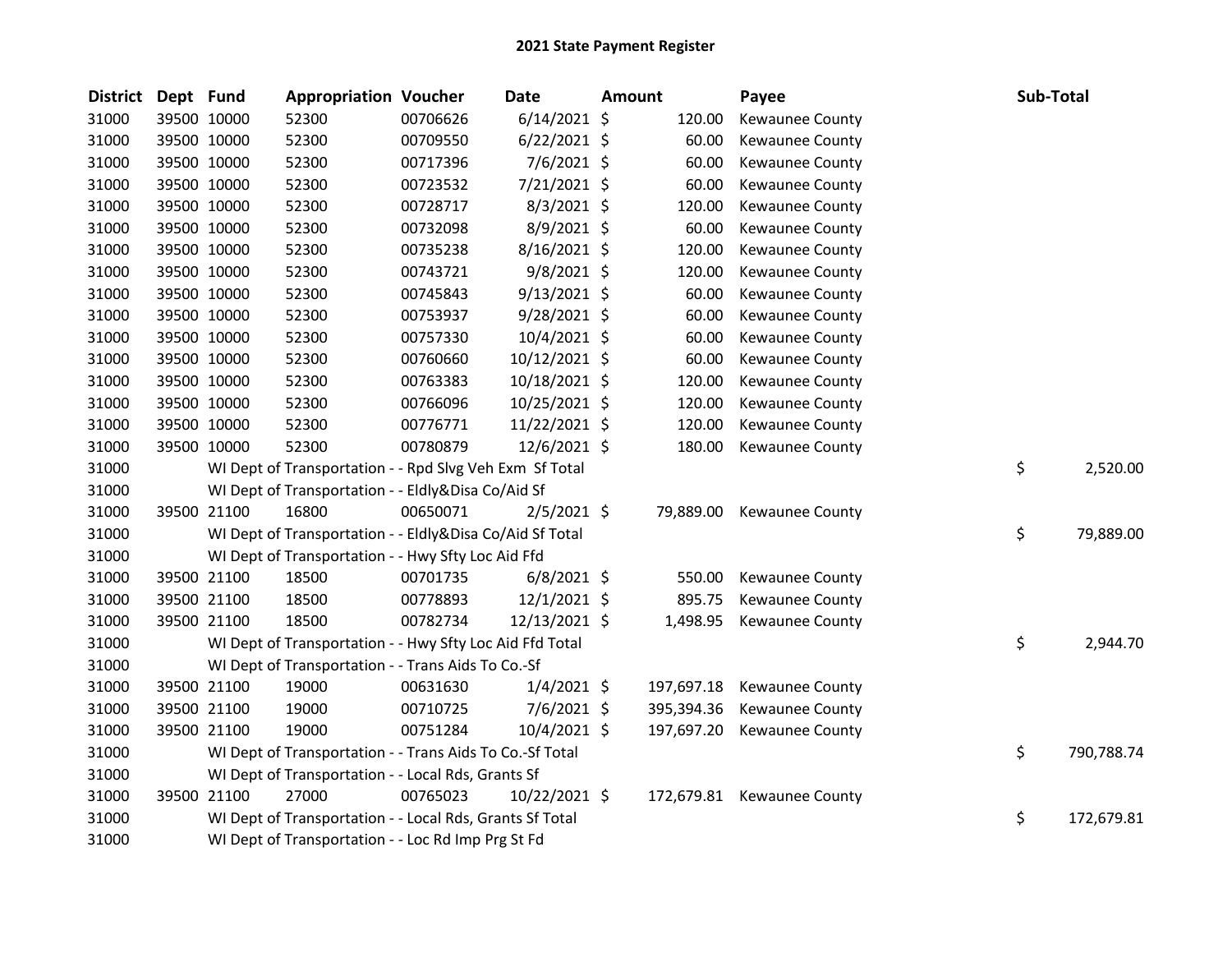| <b>District</b> | Dept Fund |             | <b>Appropriation Voucher</b>                             |          | <b>Date</b>    | Amount |              | Payee                  | Sub-Total |            |
|-----------------|-----------|-------------|----------------------------------------------------------|----------|----------------|--------|--------------|------------------------|-----------|------------|
| 31000           |           | 39500 21100 | 27800                                                    | 00765020 | 10/22/2021 \$  |        | 98,528.91    | Kewaunee County        |           |            |
| 31000           |           | 39500 21100 | 27800                                                    | 00777327 | 12/1/2021 \$   |        | 2,622.99     | Kewaunee County        |           |            |
| 31000           |           |             | WI Dept of Transportation - - Loc Rd Imp Prg St Fd Total |          |                |        |              |                        | \$        | 101,151.90 |
| 31000           |           |             | WI Dept of Transportation - - Hwy Mgmt & Opers Sf        |          |                |        |              |                        |           |            |
| 31000           |           | 39500 21100 | 36500                                                    | 00783220 | 12/14/2021 \$  |        | 759.52       | Kewaunee County        |           |            |
| 31000           |           |             | WI Dept of Transportation - - Hwy Mgmt & Opers Sf Total  |          |                |        |              |                        | \$        | 759.52     |
| 31000           |           |             | WI Dept of Transportation - - Routine Maint Sf           |          |                |        |              |                        |           |            |
| 31000           |           | 39500 21100 | 36800                                                    | 00639010 | $1/15/2021$ \$ |        | 400.00       | Kewaunee County        |           |            |
| 31000           |           | 39500 21100 | 36800                                                    | 00640534 | $1/15/2021$ \$ |        | 55,221.33    | Kewaunee County        |           |            |
| 31000           |           | 39500 21100 | 36800                                                    | 00641328 | $1/19/2021$ \$ |        | 131.30       | Kewaunee County        |           |            |
| 31000           |           | 39500 21100 | 36800                                                    | 00641486 | 1/20/2021 \$   |        | 9,349.17     | Kewaunee County        |           |            |
| 31000           |           | 39500 21100 | 36800                                                    | 00641487 | 1/20/2021 \$   |        | 8,374.06     | Kewaunee County        |           |            |
| 31000           |           | 39500 21100 | 36800                                                    | 00641488 | 1/20/2021 \$   |        | 1,037.03     | Kewaunee County        |           |            |
| 31000           |           | 39500 21100 | 36800                                                    | 00641489 | $1/20/2021$ \$ |        | 90.26        | Kewaunee County        |           |            |
| 31000           |           | 39500 21100 | 36800                                                    | 00653059 | $3/2/2021$ \$  |        | 353.50       | Kewaunee County        |           |            |
| 31000           |           | 39500 21100 | 36800                                                    | 00654308 | $2/16/2021$ \$ |        | 15,241.92    | Kewaunee County        |           |            |
| 31000           |           | 39500 21100 | 36800                                                    | 00661320 | 3/4/2021 \$    |        | 52,515.93    | Kewaunee County        |           |            |
| 31000           |           | 39500 21100 | 36800                                                    | 00662363 | $3/8/2021$ \$  |        | 1,614.16     | Kewaunee County        |           |            |
| 31000           |           | 39500 21100 | 36800                                                    | 00662385 | 3/8/2021 \$    |        | 313.26       | Kewaunee County        |           |            |
| 31000           |           | 39500 21100 | 36800                                                    | 00664166 | 3/30/2021 \$   |        | 151.50       | Kewaunee County        |           |            |
| 31000           |           | 39500 21100 | 36800                                                    | 00675632 | $4/7/2021$ \$  |        | 33,688.10    | Kewaunee County        |           |            |
| 31000           |           | 39500 21100 | 36800                                                    | 00676267 | $4/8/2021$ \$  |        | 270.83       | Kewaunee County        |           |            |
| 31000           |           | 39500 21100 | 36800                                                    | 00678363 | 4/30/2021 \$   |        | 404.00       | Kewaunee County        |           |            |
| 31000           |           | 39500 21100 | 36800                                                    | 00691276 | 5/10/2021 \$   |        | 29,900.08    | <b>Kewaunee County</b> |           |            |
| 31000           |           | 39500 21100 | 36800                                                    | 00692603 | $6/9/2021$ \$  |        | 151.50       | Kewaunee County        |           |            |
| 31000           |           | 39500 21100 | 36800                                                    | 00709069 | $6/23/2021$ \$ |        | 404.00       | Kewaunee County        |           |            |
| 31000           |           | 39500 21100 | 36800                                                    | 00714743 | $7/1/2021$ \$  |        | 52,077.44    | Kewaunee County        |           |            |
| 31000           |           | 39500 21100 | 36800                                                    | 00716699 | 7/6/2021 \$    |        | 53,716.84    | Kewaunee County        |           |            |
| 31000           |           | 39500 21100 | 36800                                                    | 00718903 | 7/29/2021 \$   |        | 656.50       | Kewaunee County        |           |            |
| 31000           |           | 39500 21100 | 36800                                                    | 00721841 | 7/16/2021 \$   |        | 9,646.85     | Kewaunee County        |           |            |
| 31000           |           | 39500 21100 | 36800                                                    | 00726880 | 7/29/2021 \$   |        | 627.46       | Kewaunee County        |           |            |
| 31000           |           | 39500 21100 | 36800                                                    | 00726881 | 7/29/2021 \$   |        | 30,189.98    | Kewaunee County        |           |            |
| 31000           |           | 39500 21100 | 36800                                                    | 00726885 | 7/29/2021 \$   |        | (30, 817.44) | Kewaunee County        |           |            |
| 31000           |           | 39500 21100 | 36800                                                    | 00733882 | 8/20/2021 \$   |        | 303.00       | Kewaunee County        |           |            |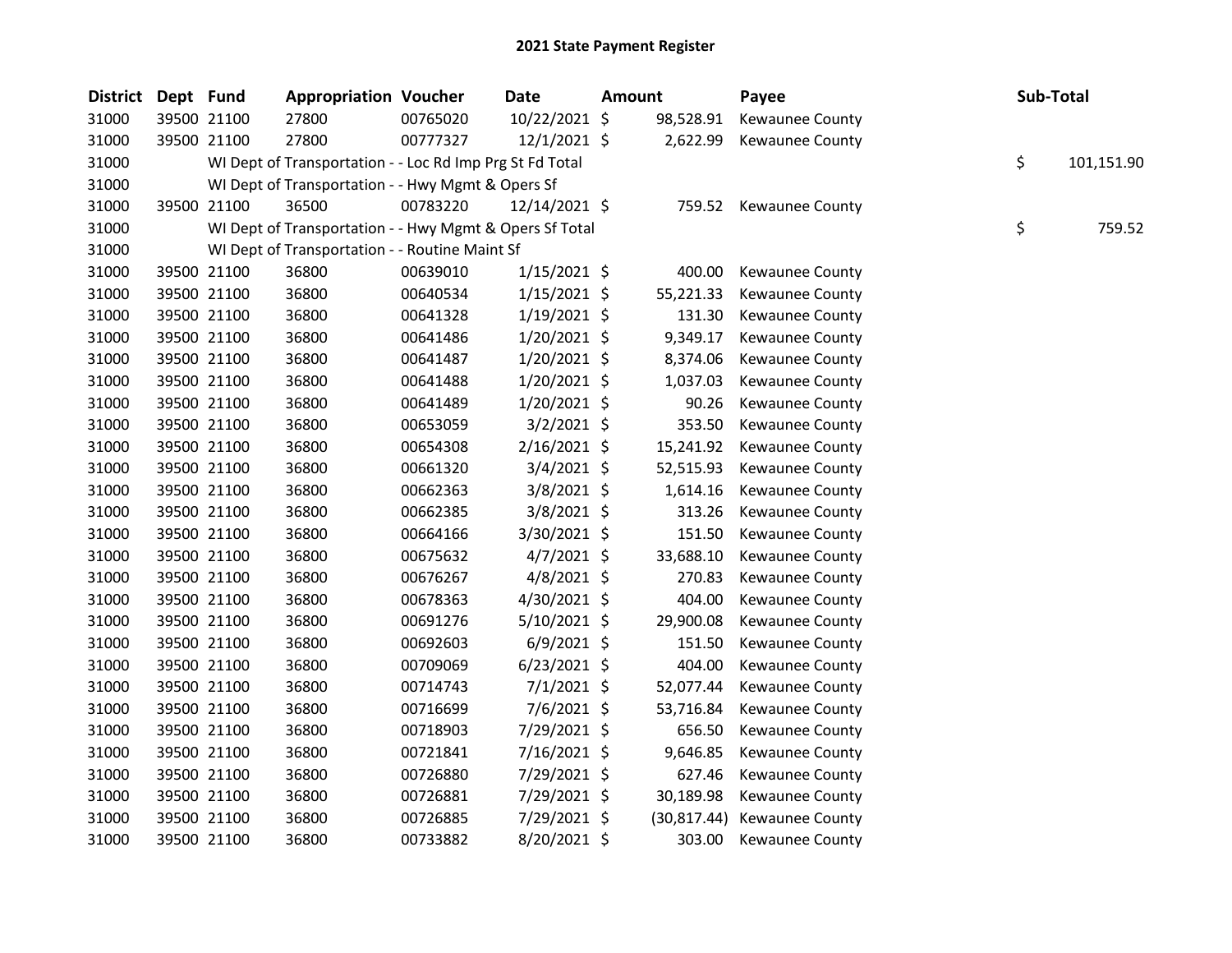| <b>District</b> | Dept Fund |             | <b>Appropriation Voucher</b>                                       |          | Date           | <b>Amount</b> |           | Payee                                                                                                         | Sub-Total |            |
|-----------------|-----------|-------------|--------------------------------------------------------------------|----------|----------------|---------------|-----------|---------------------------------------------------------------------------------------------------------------|-----------|------------|
| 31000           |           | 39500 21100 | 36800                                                              | 00737428 | 8/20/2021 \$   |               | 8,863.18  | Kewaunee County                                                                                               |           |            |
| 31000           |           | 39500 21100 | 36800                                                              | 00744741 | 9/30/2021 \$   |               | 505.00    | Kewaunee County                                                                                               |           |            |
| 31000           |           | 39500 21100 | 36800                                                              | 00744860 | 9/10/2021 \$   |               | 7,472.09  | Kewaunee County                                                                                               |           |            |
| 31000           |           | 39500 21100 | 36800                                                              | 00754643 | 9/30/2021 \$   |               | 25,234.82 | Kewaunee County                                                                                               |           |            |
| 31000           |           | 39500 21100 | 36800                                                              | 00763977 | 10/20/2021 \$  |               | 178.09    | Kewaunee County                                                                                               |           |            |
| 31000           |           | 39500 21100 | 36800                                                              | 00764433 | 10/20/2021 \$  |               | 6,804.82  | Kewaunee County                                                                                               |           |            |
| 31000           |           | 39500 21100 | 36800                                                              | 00764435 | 10/20/2021 \$  |               | 10,614.71 | Kewaunee County                                                                                               |           |            |
| 31000           |           | 39500 21100 | 36800                                                              | 00764547 | 11/5/2021 \$   |               | 303.00    | Kewaunee County                                                                                               |           |            |
| 31000           |           | 39500 21100 | 36800                                                              | 00769311 | 11/2/2021 \$   |               | 12,723.01 | Kewaunee County                                                                                               |           |            |
| 31000           |           | 39500 21100 | 36800                                                              | 00774777 | 11/17/2021 \$  |               | 19,995.61 | Kewaunee County                                                                                               |           |            |
| 31000           |           | 39500 21100 | 36800                                                              | 00774780 | 11/17/2021 \$  |               | 22,940.41 | Kewaunee County                                                                                               |           |            |
| 31000           |           | 39500 21100 | 36800                                                              | 00775726 | 12/10/2021 \$  |               | 1,767.50  | Kewaunee County                                                                                               |           |            |
| 31000           |           | 39500 21100 | 36800                                                              | 00783220 | 12/14/2021 \$  |               | 1,131.47  | Kewaunee County                                                                                               |           |            |
| 31000           |           | 39500 21100 | 36800                                                              | 00785477 | 12/20/2021 \$  |               | 26,116.32 | Kewaunee County                                                                                               |           |            |
| 31000           |           |             | WI Dept of Transportation - - Routine Maint Sf Total               |          |                |               |           |                                                                                                               | \$        | 470,662.59 |
| 31000           |           |             | Department of Corrections - - Corrections Contracts And Agre       |          |                |               |           |                                                                                                               |           |            |
| 31000           |           | 41000 10000 | 11400                                                              | 00424772 | 5/6/2021 \$    |               | 1,080.66  | Kewaunee County                                                                                               |           |            |
| 31000           |           | 41000 10000 | 11400                                                              | 00431130 | $6/8/2021$ \$  |               |           | 2,675.92 Kewaunee County                                                                                      |           |            |
| 31000           |           | 41000 10000 | 11400                                                              | 00435064 | $6/28/2021$ \$ |               | 1,852.56  | Kewaunee County                                                                                               |           |            |
| 31000           |           | 41000 10000 | 11400                                                              | 00439004 | 7/14/2021 \$   |               | 3,087.60  | <b>Kewaunee County</b>                                                                                        |           |            |
| 31000           |           | 41000 10000 | 11400                                                              | 00445019 | 8/17/2021 \$   |               | 2,727.38  | Kewaunee County                                                                                               |           |            |
| 31000           |           |             | Department of Corrections - - Corrections Contracts And Agre Total |          |                |               |           |                                                                                                               | \$        | 11,424.12  |
| 31000           |           |             |                                                                    |          |                |               |           | Department of Corrections - - Reimbursing Counties For Probation, Extended Supervision And Parole Holds       |           |            |
| 31000           |           | 41000 10000 | 11600                                                              | 00459548 | 10/29/2021 \$  |               |           | 5,080.00 Kewaunee County                                                                                      |           |            |
| 31000           |           |             |                                                                    |          |                |               |           | Department of Corrections - - Reimbursing Counties For Probation, Extended Supervision And Parole Holds Total | \$        | 5,080.00   |
| 31000           |           |             | Department of Corrections - - Probation, Parole And Extended       |          |                |               |           |                                                                                                               |           |            |
| 31000           |           | 41000 10000 | 18700                                                              | 00460173 | 11/4/2021 \$   |               |           | 75.00 Kewaunee County                                                                                         |           |            |
| 31000           |           |             | Department of Corrections - - Probation, Parole And Extended Total |          |                |               |           |                                                                                                               | \$        | 75.00      |
| 31000           |           |             | Department of Health Services - - State/Federal Aids               |          |                |               |           |                                                                                                               |           |            |
| 31000           |           | 43500 10000 | 00000                                                              | 92106    | $1/4/2021$ \$  |               | 16,755.00 | <b>Kewaunee County</b>                                                                                        |           |            |
| 31000           |           | 43500 10000 | 00000                                                              | 92107    | $2/1/2021$ \$  |               | 73,602.00 | Kewaunee County                                                                                               |           |            |
| 31000           |           | 43500 10000 | 00000                                                              | 92108    | $3/1/2021$ \$  |               | 48,379.00 | Kewaunee County                                                                                               |           |            |
| 31000           |           | 43500 10000 | 00000                                                              | 92109    | $4/1/2021$ \$  |               | 15,497.00 | Kewaunee County                                                                                               |           |            |
| 31000           |           | 43500 10000 | 00000                                                              | 92110    | 5/3/2021 \$    |               | 80,183.00 | <b>Kewaunee County</b>                                                                                        |           |            |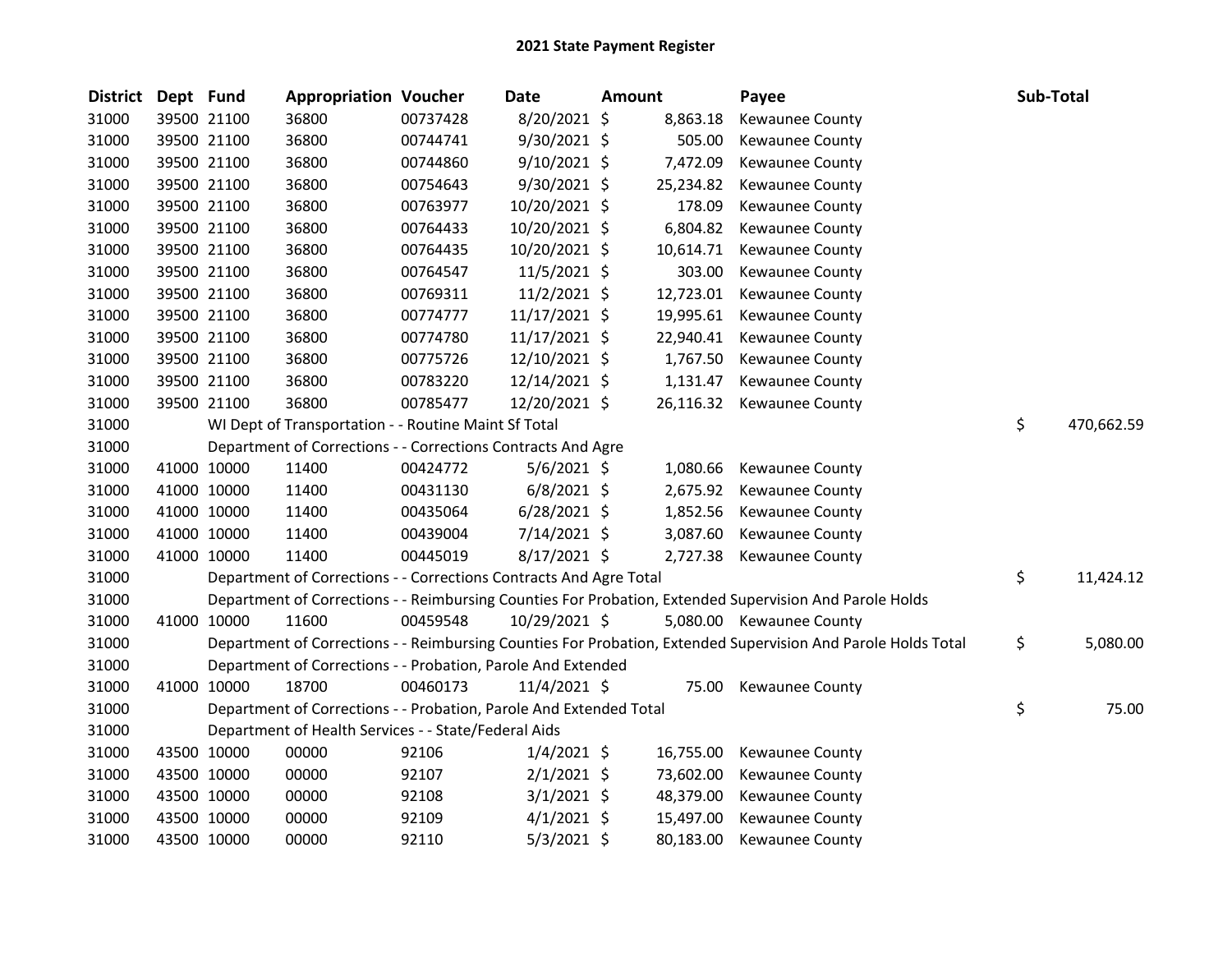| <b>District</b> | Dept Fund |             | <b>Appropriation Voucher</b>                                           |          | <b>Date</b>    | <b>Amount</b> |            | Payee                  | Sub-Total          |
|-----------------|-----------|-------------|------------------------------------------------------------------------|----------|----------------|---------------|------------|------------------------|--------------------|
| 31000           |           | 43500 10000 | 00000                                                                  | 92111    | $6/1/2021$ \$  |               | 75,528.00  | Kewaunee County        |                    |
| 31000           |           | 43500 10000 | 00000                                                                  | 92112    | $6/16/2021$ \$ |               | 113,432.00 | <b>Kewaunee County</b> |                    |
| 31000           |           | 43500 10000 | 00000                                                                  | 92200    | $7/1/2021$ \$  |               | 13,516.00  | <b>Kewaunee County</b> |                    |
| 31000           |           | 43500 10000 | 00000                                                                  | 92201    | $8/2/2021$ \$  |               | 334,658.00 | <b>Kewaunee County</b> |                    |
| 31000           |           | 43500 10000 | 00000                                                                  | 92202    | $9/1/2021$ \$  |               | 118,703.00 | Kewaunee County        |                    |
| 31000           |           | 43500 10000 | 00000                                                                  | 92204    | $10/1/2021$ \$ |               | 295,150.00 | Kewaunee County        |                    |
| 31000           |           | 43500 10000 | 00000                                                                  | 92206    | $11/1/2021$ \$ |               | 32,379.00  | Kewaunee County        |                    |
| 31000           |           | 43500 10000 | 00000                                                                  | 92207    | $12/1/2021$ \$ |               | 48,321.00  | Kewaunee County        |                    |
| 31000           |           |             | Department of Health Services - - State/Federal Aids Total             |          |                |               |            |                        | \$<br>1,266,103.00 |
| 31000           |           |             | Dept of Children and Families - - Fees For Administrative Servic       |          |                |               |            |                        |                    |
| 31000           |           | 43700 10000 | 23100                                                                  | 00080570 | $2/16/2021$ \$ |               | 10.00      | Kewaunee County        |                    |
| 31000           |           | 43700 10000 | 23100                                                                  | 00084506 | $5/13/2021$ \$ |               | 5.00       | Kewaunee County        |                    |
| 31000           |           | 43700 10000 | 23100                                                                  | 00090925 | 11/2/2021 \$   |               | 15.00      | Kewaunee County        |                    |
| 31000           |           |             | Dept of Children and Families - - Fees For Administrative Servic Total |          |                |               |            |                        | \$<br>30.00        |
| 31000           |           |             | Dept of Children and Families - - General Aids                         |          |                |               |            |                        |                    |
| 31000           |           | 43700 10000 | 99000                                                                  | 00079004 | $1/5/2021$ \$  |               | 3,692.45   | Kewaunee County        |                    |
| 31000           |           | 43700 10000 | 99000                                                                  | 00079751 | 1/29/2021 \$   |               | 64,368.27  | Kewaunee County        |                    |
| 31000           |           | 43700 10000 | 99000                                                                  | 00079942 | $2/1/2021$ \$  |               | 16.57      | Kewaunee County        |                    |
| 31000           |           | 43700 10000 | 99000                                                                  | 00080160 | $2/5/2021$ \$  |               | 86,462.10  | Kewaunee County        |                    |
| 31000           |           | 43700 10000 | 99000                                                                  | 00080268 | $2/5/2021$ \$  |               | 4.77       | Kewaunee County        |                    |
| 31000           |           | 43700 10000 | 99000                                                                  | 00080680 | 2/18/2021 \$   |               | 803.91     | Kewaunee County        |                    |
| 31000           |           | 43700 10000 | 99000                                                                  | 00081236 | 3/5/2021 \$    |               | 47,316.00  | Kewaunee County        |                    |
| 31000           |           | 43700 10000 | 99000                                                                  | 00081315 | $3/5/2021$ \$  |               | 262.89     | Kewaunee County        |                    |
| 31000           |           | 43700 10000 | 99000                                                                  | 00082639 | $4/5/2021$ \$  |               | 70,929.71  | Kewaunee County        |                    |
| 31000           |           | 43700 10000 | 99000                                                                  | 00083891 | $4/30/2021$ \$ |               | 75,310.29  | Kewaunee County        |                    |
| 31000           |           | 43700 10000 | 99000                                                                  | 00084105 | $5/5/2021$ \$  |               | 60,732.25  | <b>Kewaunee County</b> |                    |
| 31000           |           | 43700 10000 | 99000                                                                  | 00084926 | $5/18/2021$ \$ |               | 91.00      | Kewaunee County        |                    |
| 31000           |           | 43700 10000 | 99000                                                                  | 00085552 | $6/4/2021$ \$  |               | 5,605.00   | Kewaunee County        |                    |
| 31000           |           | 43700 10000 | 99000                                                                  | 00085619 | $6/7/2021$ \$  |               | 19,600.55  | Kewaunee County        |                    |
| 31000           |           | 43700 10000 | 99000                                                                  | 00086552 | 6/30/2021 \$   |               | 1,082.00   | <b>Kewaunee County</b> |                    |
| 31000           |           | 43700 10000 | 99000                                                                  | 00086680 | 7/7/2021 \$    |               | 20,260.65  | Kewaunee County        |                    |
| 31000           |           | 43700 10000 | 99000                                                                  | 00087065 | $7/16/2021$ \$ |               | 4,198.00   | Kewaunee County        |                    |
| 31000           |           | 43700 10000 | 99000                                                                  | 00087555 | 7/30/2021 \$   |               | 70,805.85  | Kewaunee County        |                    |
| 31000           |           | 43700 10000 | 99000                                                                  | 00087689 | 7/30/2021 \$   |               | 9,271.00   | <b>Kewaunee County</b> |                    |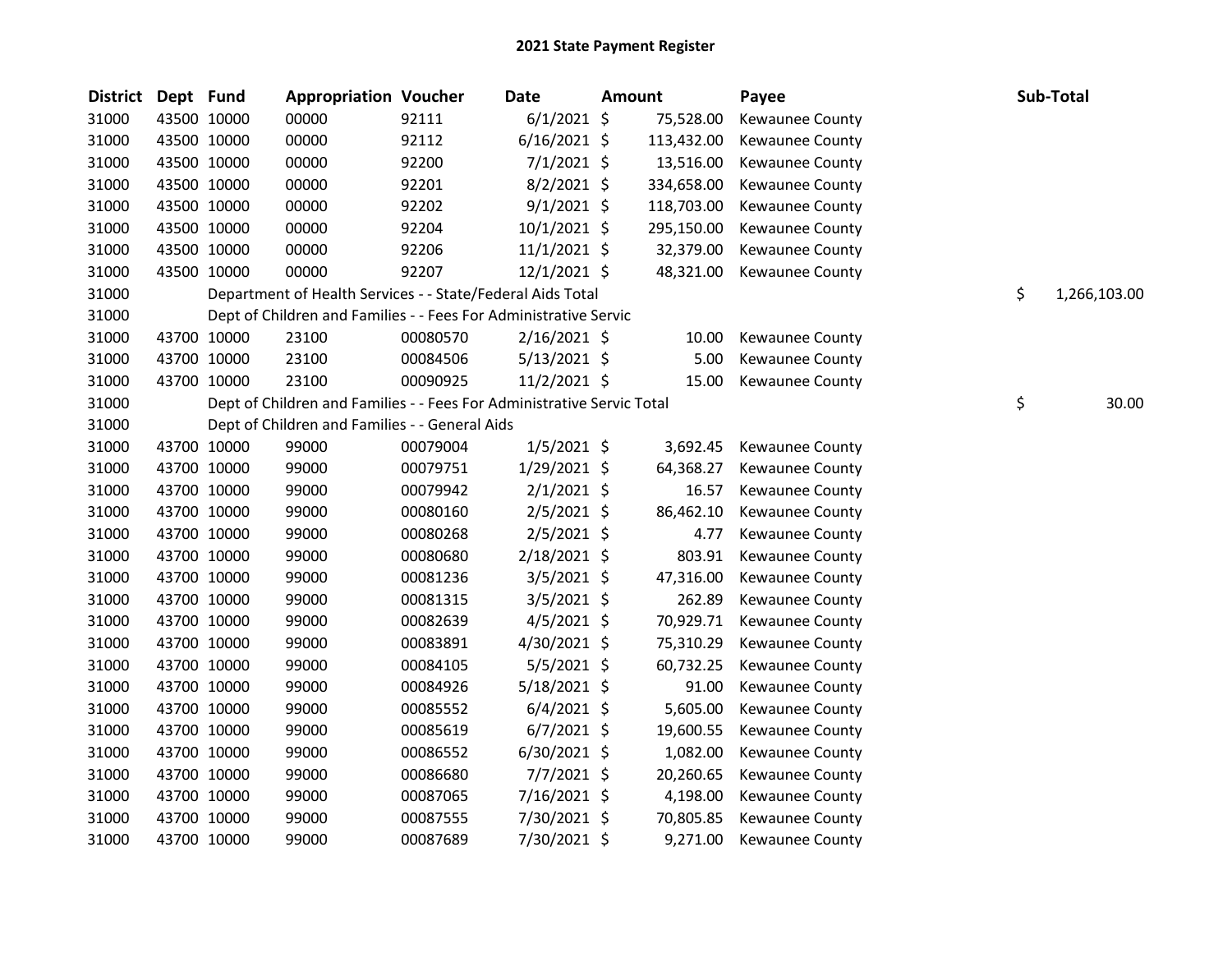| District | Dept Fund   |             | <b>Appropriation Voucher</b>                                    |          | Date           | <b>Amount</b> |            | Payee                  | Sub-Total          |
|----------|-------------|-------------|-----------------------------------------------------------------|----------|----------------|---------------|------------|------------------------|--------------------|
| 31000    | 43700 10000 |             | 99000                                                           | 00087925 | $8/5/2021$ \$  |               | 18,345.65  | Kewaunee County        |                    |
| 31000    | 43700 10000 |             | 99000                                                           | 00088929 | $9/7/2021$ \$  |               | 310,032.65 | Kewaunee County        |                    |
| 31000    | 43700 10000 |             | 99000                                                           | 00089107 | 9/10/2021 \$   |               | 9,768.24   | Kewaunee County        |                    |
| 31000    | 43700 10000 |             | 99000                                                           | 00089900 | 10/5/2021 \$   |               | 56,587.15  | Kewaunee County        |                    |
| 31000    | 43700 10000 |             | 99000                                                           | 00090749 | 10/29/2021 \$  |               | 63,937.75  | Kewaunee County        |                    |
| 31000    | 43700 10000 |             | 99000                                                           | 00091016 | $11/5/2021$ \$ |               | 42,339.20  | Kewaunee County        |                    |
| 31000    |             | 43700 10000 | 99000                                                           | 00092111 | 12/3/2021 \$   |               | 112.00     | Kewaunee County        |                    |
| 31000    |             | 43700 10000 | 99000                                                           | 00092211 | 12/6/2021 \$   |               | 20,080.70  | <b>Kewaunee County</b> |                    |
| 31000    |             |             | Dept of Children and Families - - General Aids Total            |          |                |               |            |                        | \$<br>1,062,016.60 |
| 31000    |             |             | Dept of Workforce Development - - Auxiliary Services            |          |                |               |            |                        |                    |
| 31000    | 44500 10000 |             | 13000                                                           | 00310344 | $1/4/2021$ \$  |               | 20.00      | Kewaunee County        |                    |
| 31000    | 44500 10000 |             | 13000                                                           | 00313433 | $2/2/2021$ \$  |               | 10.00      | Kewaunee County        |                    |
| 31000    | 44500 10000 |             | 13000                                                           | 00317063 | $3/2/2021$ \$  |               | 5.00       | Kewaunee County        |                    |
| 31000    | 44500 10000 |             | 13000                                                           | 00320871 | $4/2/2021$ \$  |               | 5.00       | Kewaunee County        |                    |
| 31000    | 44500 10000 |             | 13000                                                           | 00324416 | $5/4/2021$ \$  |               | 15.00      | Kewaunee County        |                    |
| 31000    | 44500 10000 |             | 13000                                                           | 00327608 | $6/2/2021$ \$  |               | 5.00       | Kewaunee County        |                    |
| 31000    | 44500 10000 |             | 13000                                                           | 00331393 | $7/2/2021$ \$  |               | 15.00      | Kewaunee County        |                    |
| 31000    | 44500 10000 |             | 13000                                                           | 00335293 | $8/3/2021$ \$  |               | 10.00      | Kewaunee County        |                    |
| 31000    | 44500 10000 |             | 13000                                                           | 00339085 | $9/2/2021$ \$  |               | 5.00       | Kewaunee County        |                    |
| 31000    | 44500 10000 |             | 13000                                                           | 00343073 | 10/4/2021 \$   |               | 5.00       | Kewaunee County        |                    |
| 31000    |             | 44500 10000 | 13000                                                           | 00347112 | 11/2/2021 \$   |               | 20.00      | Kewaunee County        |                    |
| 31000    |             |             | Dept of Workforce Development - - Auxiliary Services Total      |          |                |               |            |                        | \$<br>115.00       |
| 31000    |             |             | Dept of Workforce Development - - Ui Admin Fed                  |          |                |               |            |                        |                    |
| 31000    | 44500 10000 |             | 15100                                                           | 00342703 | 10/1/2021 \$   |               | 75.00      | Kewaunee County        |                    |
| 31000    |             |             | Dept of Workforce Development - - Ui Admin Fed Total            |          |                |               |            |                        | \$<br>75.00        |
| 31000    |             |             | Dept of Workforce Development - - Title Ib Aids State GPR       |          |                |               |            |                        |                    |
| 31000    | 44500 10000 |             | 50900                                                           | 00343251 | 10/18/2021 \$  |               | 222.37     | Kewaunee County        |                    |
| 31000    | 44500 10000 |             | 50900                                                           | 00346375 | 11/1/2021 \$   |               | 49.42      | Kewaunee County        |                    |
| 31000    | 44500 10000 |             | 50900                                                           | 00351696 | 12/17/2021 \$  |               | 74.12      | Kewaunee County        |                    |
| 31000    |             |             | Dept of Workforce Development - - Title Ib Aids State GPR Total |          |                |               |            |                        | \$<br>345.91       |
| 31000    |             |             | Dept of Workforce Development - - Title Ib Aids Federal Prf     |          |                |               |            |                        |                    |
| 31000    | 44500 10000 |             | 54400                                                           | 00343251 | 10/18/2021 \$  |               | 821.63     | Kewaunee County        |                    |
| 31000    | 44500 10000 |             | 54400                                                           | 00346375 | 11/1/2021 \$   |               | 182.58     | Kewaunee County        |                    |
| 31000    | 44500 10000 |             | 54400                                                           | 00347232 | 11/15/2021 \$  |               | 20.64      | Kewaunee County        |                    |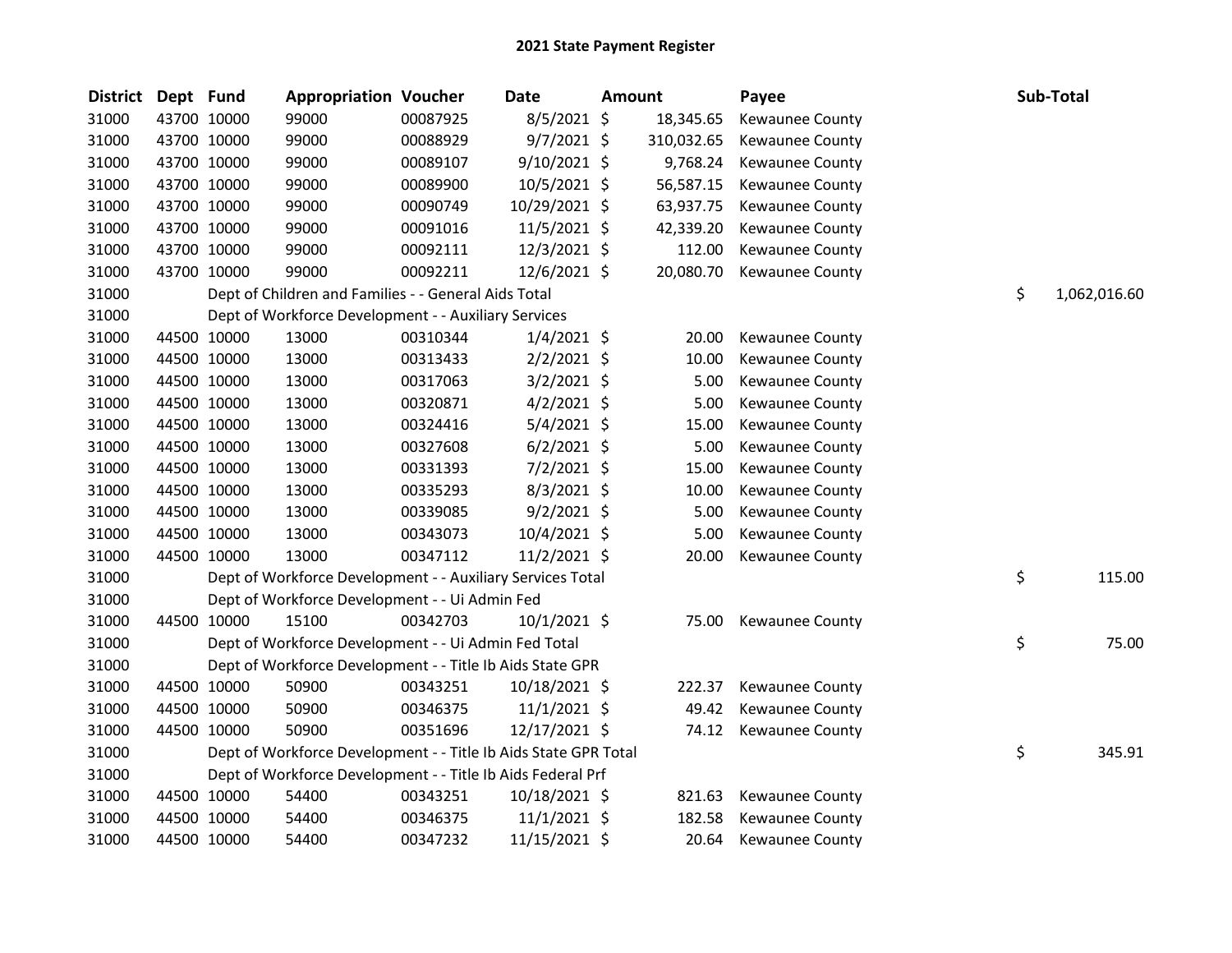| District | Dept Fund |             | <b>Appropriation Voucher</b>                                           |          | Date           | Amount |            | Payee                  | Sub-Total |            |
|----------|-----------|-------------|------------------------------------------------------------------------|----------|----------------|--------|------------|------------------------|-----------|------------|
| 31000    |           | 44500 10000 | 54400                                                                  | 00351696 | 12/17/2021 \$  |        | 273.88     | Kewaunee County        |           |            |
| 31000    |           | 44500 10000 | 54400                                                                  | 00352053 | 12/17/2021 \$  |        | 185.76     | Kewaunee County        |           |            |
| 31000    |           |             | Dept of Workforce Development - - Title Ib Aids Federal Prf Total      |          |                |        |            |                        | \$        | 1,484.49   |
| 31000    |           |             | Department of Justice - - Legal Expenses                               |          |                |        |            |                        |           |            |
| 31000    |           | 45500 10000 | 10400                                                                  | 00095323 | 3/17/2021 \$   |        | 100.00     | Kewaunee County        |           |            |
| 31000    |           |             | Department of Justice - - Legal Expenses Total                         |          |                |        |            |                        | \$        | 100.00     |
| 31000    |           |             | Department of Justice - - Officer training reimbursement               |          |                |        |            |                        |           |            |
| 31000    |           | 45500 10000 | 21400                                                                  | 00105397 | 11/18/2021 \$  |        | 5,600.00   | Kewaunee County        |           |            |
| 31000    |           |             | Department of Justice - - Officer training reimbursement Total         |          |                |        |            |                        | \$        | 5,600.00   |
| 31000    |           |             | Department of Justice - - Crime Laboratories, Dna                      |          |                |        |            |                        |           |            |
| 31000    |           | 45500 10000 | 22100                                                                  | 00100342 | 7/14/2021 \$   |        | 900.00     | Kewaunee County        |           |            |
| 31000    |           |             | Department of Justice - - Crime Laboratories, Dna Total                |          |                |        |            |                        | \$        | 900.00     |
| 31000    |           |             | Department of Justice - - Federal Aid, Local Assistance                |          |                |        |            |                        |           |            |
| 31000    |           | 45500 10000 | 25100                                                                  | 00094568 | $2/19/2021$ \$ |        | 56,351.36  | Kewaunee County        |           |            |
| 31000    |           | 45500 10000 | 25100                                                                  | 00098230 | $5/18/2021$ \$ |        | 904.64     | <b>Kewaunee County</b> |           |            |
| 31000    |           | 45500 10000 | 25100                                                                  | 00101190 | $8/11/2021$ \$ |        | 1,738.21   | Kewaunee County        |           |            |
| 31000    |           | 45500 10000 | 25100                                                                  | 00101213 | 8/24/2021 \$   |        | 450.67     | Kewaunee County        |           |            |
| 31000    |           | 45500 10000 | 25100                                                                  | 00104299 | 10/29/2021 \$  |        | 68,121.09  | Kewaunee County        |           |            |
| 31000    |           | 45500 10000 | 25100                                                                  | 00104635 | 11/5/2021 \$   |        | 101.22     | Kewaunee County        |           |            |
| 31000    |           | 45500 10000 | 25100                                                                  | 00104762 | $11/5/2021$ \$ |        | 635.70     | <b>Kewaunee County</b> |           |            |
| 31000    |           |             | Department of Justice - - Federal Aid, Local Assistance Total          |          |                |        |            |                        | \$        | 128,302.89 |
| 31000    |           |             | Department of Justice - - Crime Victim Witness Assist                  |          |                |        |            |                        |           |            |
| 31000    |           | 45500 10000 | 53200                                                                  | 00095445 | $3/5/2021$ \$  |        | 10,000.59  | Kewaunee County        |           |            |
| 31000    |           | 45500 10000 | 53200                                                                  | 00100539 | 7/15/2021 \$   |        | 14,393.45  | Kewaunee County        |           |            |
| 31000    |           |             | Department of Justice - - Crime Victim Witness Assist Total            |          |                |        |            |                        | \$        | 24,394.04  |
| 31000    |           |             | Department of Military Affairs - - Local Emer Planning Grants          |          |                |        |            |                        |           |            |
| 31000    |           | 46500 10000 | 33700                                                                  | 00089320 | $2/5/2021$ \$  |        | 10,348.26  | Kewaunee County        |           |            |
| 31000    |           |             | Department of Military Affairs - - Local Emer Planning Grants Total    |          |                |        |            |                        | \$        | 10,348.26  |
| 31000    |           |             | Department of Military Affairs - - Federal Aid, Local Assistance       |          |                |        |            |                        |           |            |
| 31000    |           | 46500 10000 | 34200                                                                  | 00093578 | $5/10/2021$ \$ |        | 13,363.35  | <b>Kewaunee County</b> |           |            |
| 31000    |           | 46500 10000 | 34200                                                                  | 00096415 | $6/28/2021$ \$ |        | 116,420.40 | Kewaunee County        |           |            |
| 31000    |           |             | Department of Military Affairs - - Federal Aid, Local Assistance Total |          |                |        |            |                        | \$        | 129,783.75 |
| 31000    |           |             | Department of Military Affairs - - Next Generation 911                 |          |                |        |            |                        |           |            |
| 31000    |           | 46500 23900 | 36800                                                                  | 00096465 | 7/28/2021 \$   |        | 525.00     | <b>Kewaunee County</b> |           |            |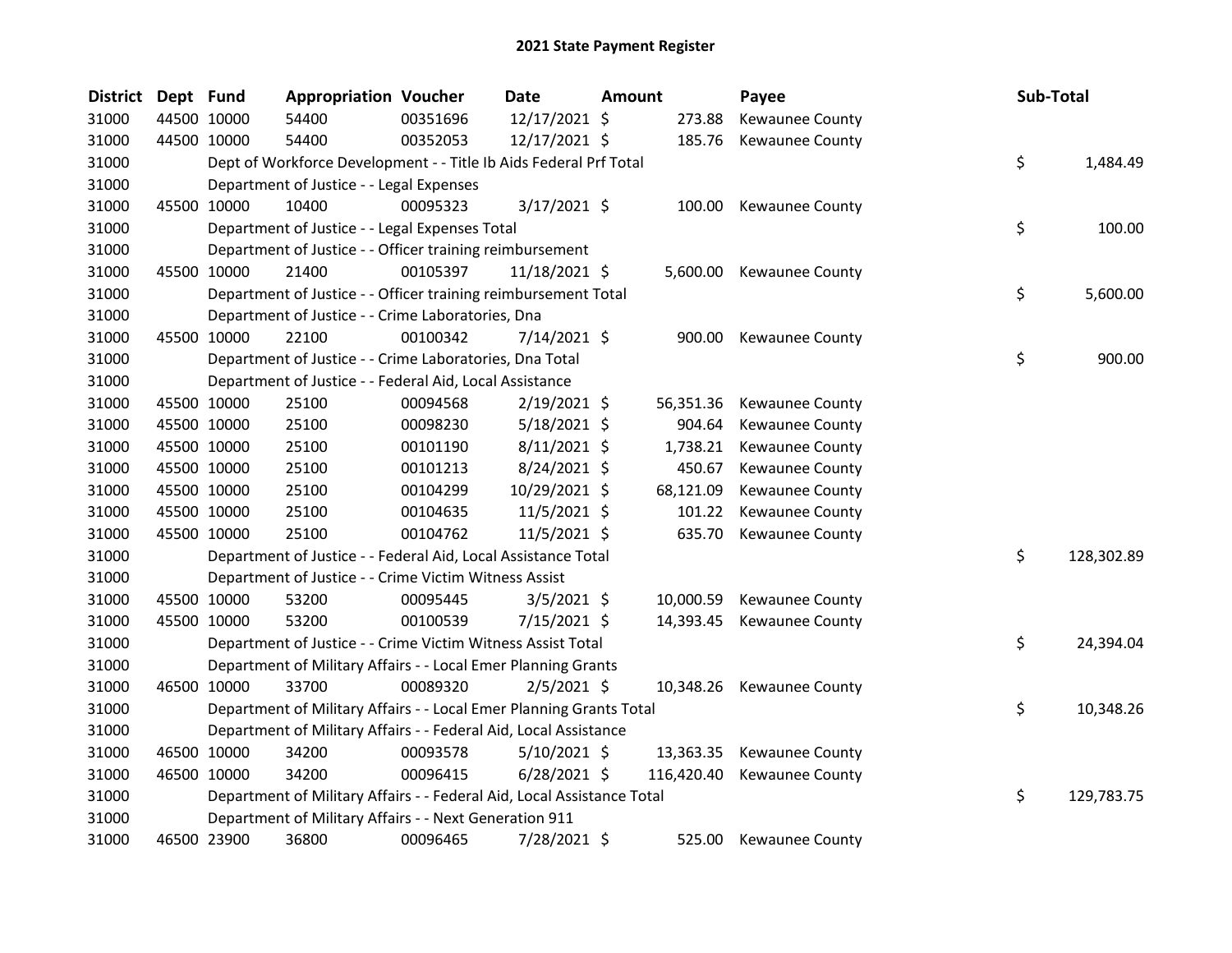| <b>District</b> | Dept | Fund        | <b>Appropriation Voucher</b>                                          |          | Date           | <b>Amount</b> |           | Payee                                                                                                   | Sub-Total        |
|-----------------|------|-------------|-----------------------------------------------------------------------|----------|----------------|---------------|-----------|---------------------------------------------------------------------------------------------------------|------------------|
| 31000           |      |             | Department of Military Affairs - - Next Generation 911 Total          |          |                |               |           |                                                                                                         | \$<br>525.00     |
| 31000           |      |             | Department of Veterans Affairs - - County Grants                      |          |                |               |           |                                                                                                         |                  |
| 31000           |      | 48500 58200 | 26700                                                                 | 00091435 | $3/12/2021$ \$ |               | 10,000.00 | Kewaunee County                                                                                         |                  |
| 31000           |      |             | Department of Veterans Affairs - - County Grants Total                |          |                |               |           |                                                                                                         | \$<br>10,000.00  |
| 31000           |      |             | Department of Administration - - Federal Aid                          |          |                |               |           |                                                                                                         |                  |
| 31000           |      | 50500 10000 | 14200                                                                 | 00141261 | $3/4/2021$ \$  |               | 11,879.00 | Kewaunee County                                                                                         |                  |
| 31000           |      | 50500 10000 | 14200                                                                 | 00143539 | 4/30/2021 \$   |               | 4,075.74  | Kewaunee County                                                                                         |                  |
| 31000           |      | 50500 10000 | 14200                                                                 | 00156198 | 12/20/2021 \$  |               | 13,445.00 | Kewaunee County                                                                                         |                  |
| 31000           |      |             | Department of Administration - - Federal Aid Total                    |          |                |               |           |                                                                                                         | \$<br>29,399.74  |
| 31000           |      |             | Department of Administration - - Low-Income Assistance Grants         |          |                |               |           |                                                                                                         |                  |
| 31000           |      | 50500 23500 | 37100                                                                 | 00139948 | $1/29/2021$ \$ |               | 1,608.61  | Kewaunee County                                                                                         |                  |
| 31000           |      | 50500 23500 | 37100                                                                 | 00140945 | $2/17/2021$ \$ |               | 1,373.84  | Kewaunee County                                                                                         |                  |
| 31000           |      | 50500 23500 | 37100                                                                 | 00141645 | $3/2/2021$ \$  |               | 2,594.29  | Kewaunee County                                                                                         |                  |
| 31000           |      | 50500 23500 | 37100                                                                 | 00143150 | 3/30/2021 \$   |               | 2,406.16  | Kewaunee County                                                                                         |                  |
| 31000           |      | 50500 23500 | 37100                                                                 | 00145219 | $5/7/2021$ \$  |               | 2,590.20  | Kewaunee County                                                                                         |                  |
| 31000           |      | 50500 23500 | 37100                                                                 | 00147094 | $6/15/2021$ \$ |               | 1,649.56  | <b>Kewaunee County</b>                                                                                  |                  |
| 31000           |      | 50500 23500 | 37100                                                                 | 00148939 | 7/16/2021 \$   |               | 6,468.52  | Kewaunee County                                                                                         |                  |
| 31000           |      | 50500 23500 | 37100                                                                 | 00149853 | $8/5/2021$ \$  |               | 1,526.82  | Kewaunee County                                                                                         |                  |
| 31000           |      |             | Department of Administration - - Low-Income Assistance Grants Total   |          |                |               |           |                                                                                                         | \$<br>20,218.00  |
| 31000           |      |             | Department of Administration - - Land Information Program; Loca       |          |                |               |           |                                                                                                         |                  |
| 31000           |      | 50500 26900 | 17300                                                                 | 00138469 | $1/29/2021$ \$ |               | 1,000.00  | Kewaunee County                                                                                         |                  |
| 31000           |      | 50500 26900 | 17300                                                                 | 00139571 | $4/6/2021$ \$  |               | 68,392.00 | Kewaunee County                                                                                         |                  |
| 31000           |      | 50500 26900 | 17300                                                                 | 00142805 | $4/7/2021$ \$  |               | 25,000.00 | Kewaunee County                                                                                         |                  |
| 31000           |      | 50500 26900 | 17300                                                                 | 00143332 | $4/16/2021$ \$ |               | 20,000.00 | Kewaunee County                                                                                         |                  |
| 31000           |      | 50500 26900 | 17300                                                                 | 00146495 | $6/15/2021$ \$ |               | 25,000.00 | Kewaunee County                                                                                         |                  |
| 31000           |      | 50500 26900 | 17300                                                                 | 00154574 | 11/15/2021 \$  |               | 25,000.00 | <b>Kewaunee County</b>                                                                                  |                  |
| 31000           |      |             | Department of Administration - - Land Information Program; Loca Total |          |                |               |           |                                                                                                         | \$<br>164,392.00 |
| 31000           |      |             |                                                                       |          |                |               |           | Public Defender Board - - Transcript, Discovery and Records Provided to the Public Defender Board       |                  |
| 31000           |      | 55000 10000 | 10600                                                                 | 00275576 | $1/26/2021$ \$ |               | 1.00      | Kewaunee County                                                                                         |                  |
| 31000           |      | 55000 10000 | 10600                                                                 | 00275585 | $1/26/2021$ \$ |               | 490.20    | Kewaunee County                                                                                         |                  |
| 31000           |      | 55000 10000 | 10600                                                                 | 00298171 | $6/30/2021$ \$ |               | 551.80    | Kewaunee County                                                                                         |                  |
| 31000           |      | 55000 10000 | 10600                                                                 | 00300838 | 7/30/2021 \$   |               | 567.00    | Kewaunee County                                                                                         |                  |
| 31000           |      | 55000 10000 | 10600                                                                 | 00309643 | 10/29/2021 \$  |               | 605.80    | Kewaunee County                                                                                         |                  |
| 31000           |      |             |                                                                       |          |                |               |           | Public Defender Board - - Transcript, Discovery and Records Provided to the Public Defender Board Total | \$<br>2,215.80   |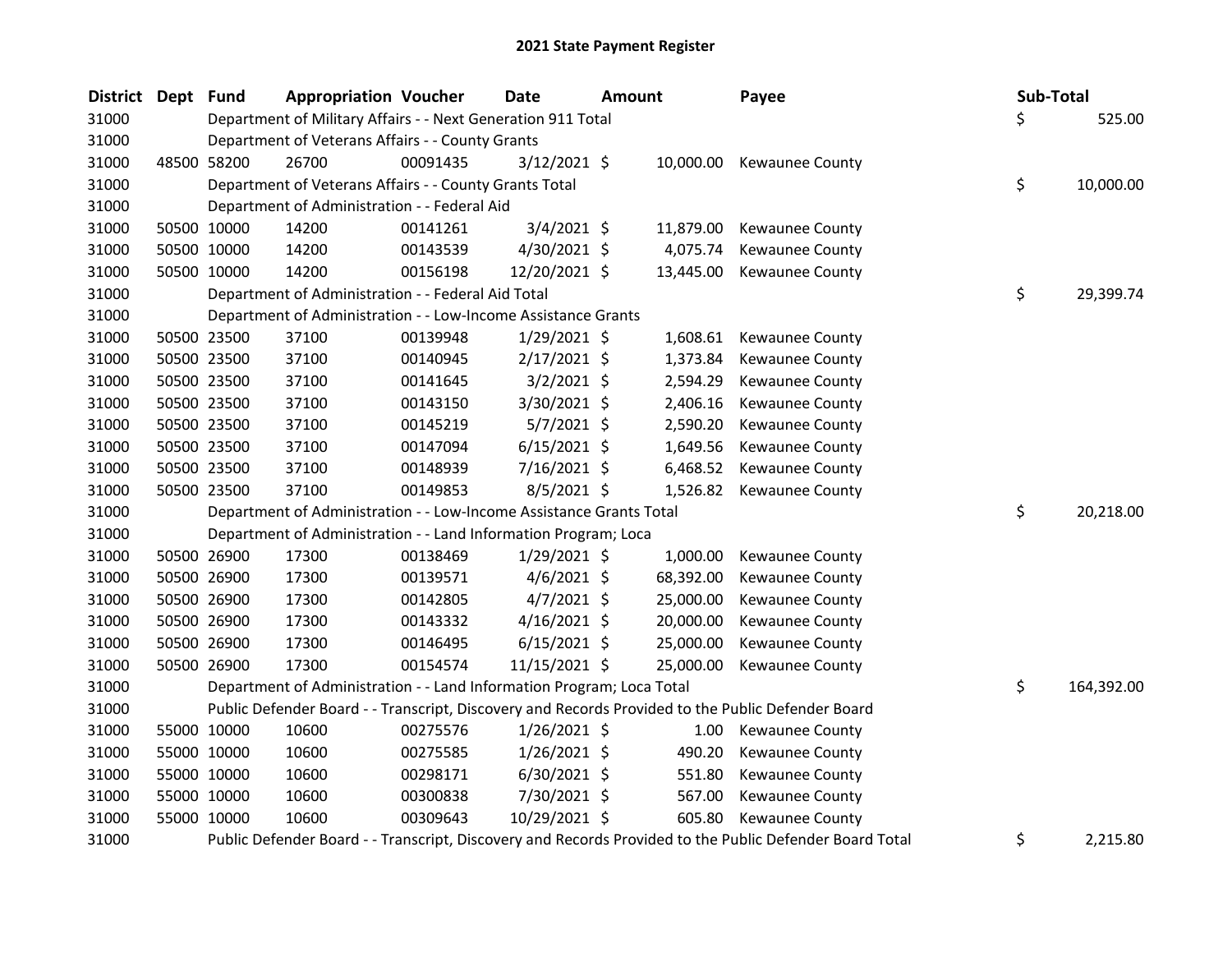| District | Dept Fund |             | <b>Appropriation Voucher</b>                               |          | <b>Date</b>    | <b>Amount</b> |           | Payee                  | Sub-Total |        |
|----------|-----------|-------------|------------------------------------------------------------|----------|----------------|---------------|-----------|------------------------|-----------|--------|
| 31000    |           |             | Department of Revenue - - Warrants and Satisfactions       |          |                |               |           |                        |           |        |
| 31000    |           | 56600 10000 | 10100                                                      | 00191396 | $2/12/2021$ \$ |               | 85.00     | Kewaunee County        |           |        |
| 31000    |           | 56600 10000 | 10100                                                      | 00214709 | $9/24/2021$ \$ |               | 130.00    | Kewaunee County        |           |        |
| 31000    |           |             | Department of Revenue - - Warrants and Satisfactions Total |          |                |               |           |                        | \$        | 215.00 |
| 31000    |           |             | Department of Revenue - - Misc Revenue Holding Clearing    |          |                |               |           |                        |           |        |
| 31000    |           | 56600 10000 | 99500                                                      | 00188851 | $1/8/2021$ \$  |               | 417.60    | Kewaunee County        |           |        |
| 31000    |           | 56600 10000 | 99500                                                      | 00188852 | $1/8/2021$ \$  |               | 474.10    | Kewaunee County        |           |        |
| 31000    |           | 56600 10000 | 99500                                                      | 00188853 | $1/8/2021$ \$  |               | 8,334.32  | Kewaunee County        |           |        |
| 31000    |           | 56600 10000 | 99500                                                      | 00190916 | 2/5/2021 \$    |               | 452.99    | Kewaunee County        |           |        |
| 31000    |           | 56600 10000 | 99500                                                      | 00190917 | 2/5/2021 \$    |               | 2,587.83  | Kewaunee County        |           |        |
| 31000    |           | 56600 10000 | 99500                                                      | 00192647 | $3/1/2021$ \$  |               | 694.00    | Kewaunee County        |           |        |
| 31000    |           | 56600 10000 | 99500                                                      | 00193517 | 3/5/2021 \$    |               | 481.11    | Kewaunee County        |           |        |
| 31000    |           | 56600 10000 | 99500                                                      | 00193518 | 3/5/2021 \$    |               | 469.35    | Kewaunee County        |           |        |
| 31000    |           | 56600 10000 | 99500                                                      | 00193519 | 3/5/2021 \$    |               | 15,233.29 | Kewaunee County        |           |        |
| 31000    |           | 56600 10000 | 99500                                                      | 00194100 | 3/8/2021 \$    |               | 383.71    | Kewaunee County        |           |        |
| 31000    |           | 56600 10000 | 99500                                                      | 00194101 | 3/8/2021 \$    |               | 138.00    | Kewaunee County        |           |        |
| 31000    |           | 56600 10000 | 99500                                                      | 00194955 | $3/15/2021$ \$ |               | 693.00    | <b>Kewaunee County</b> |           |        |
| 31000    |           | 56600 10000 | 99500                                                      | 00195390 | $3/16/2021$ \$ |               | 1,324.50  | Kewaunee County        |           |        |
| 31000    |           | 56600 10000 | 99500                                                      | 00195393 | $3/16/2021$ \$ |               | 3,008.49  | Kewaunee County        |           |        |
| 31000    |           | 56600 10000 | 99500                                                      | 00195794 | 3/22/2021 \$   |               | 634.42    | Kewaunee County        |           |        |
| 31000    |           | 56600 10000 | 99500                                                      | 00195795 | $3/22/2021$ \$ |               | 876.00    | Kewaunee County        |           |        |
| 31000    |           | 56600 10000 | 99500                                                      | 00196478 | 3/29/2021 \$   |               | 726.54    | Kewaunee County        |           |        |
| 31000    |           | 56600 10000 | 99500                                                      | 00196479 | 3/29/2021 \$   |               | 1,250.00  | Kewaunee County        |           |        |
| 31000    |           | 56600 10000 | 99500                                                      | 00197792 | $4/7/2021$ \$  |               | 1,069.64  | Kewaunee County        |           |        |
| 31000    |           | 56600 10000 | 99500                                                      | 00197793 | $4/7/2021$ \$  |               | 932.43    | Kewaunee County        |           |        |
| 31000    |           | 56600 10000 | 99500                                                      | 00197794 | $4/7/2021$ \$  |               | 12,311.71 | Kewaunee County        |           |        |
| 31000    |           | 56600 10000 | 99500                                                      | 00198426 | $4/12/2021$ \$ |               | 207.56    | Kewaunee County        |           |        |
| 31000    |           | 56600 10000 | 99500                                                      | 00198427 | $4/12/2021$ \$ |               | 797.44    | Kewaunee County        |           |        |
| 31000    |           | 56600 10000 | 99500                                                      | 00199802 | $4/26/2021$ \$ |               | 1,410.86  | Kewaunee County        |           |        |
| 31000    |           | 56600 10000 | 99500                                                      | 00200413 | $5/3/2021$ \$  |               | 293.13    | Kewaunee County        |           |        |
| 31000    |           | 56600 10000 | 99500                                                      | 00201164 | 5/7/2021 \$    |               | 4,677.67  | Kewaunee County        |           |        |
| 31000    |           | 56600 10000 | 99500                                                      | 00201165 | $5/7/2021$ \$  |               | 16,490.05 | Kewaunee County        |           |        |
| 31000    |           | 56600 10000 | 99500                                                      | 00202241 | $5/17/2021$ \$ |               | 405.60    | Kewaunee County        |           |        |
| 31000    |           | 56600 10000 | 99500                                                      | 00202952 | 5/24/2021 \$   |               | 708.00    | <b>Kewaunee County</b> |           |        |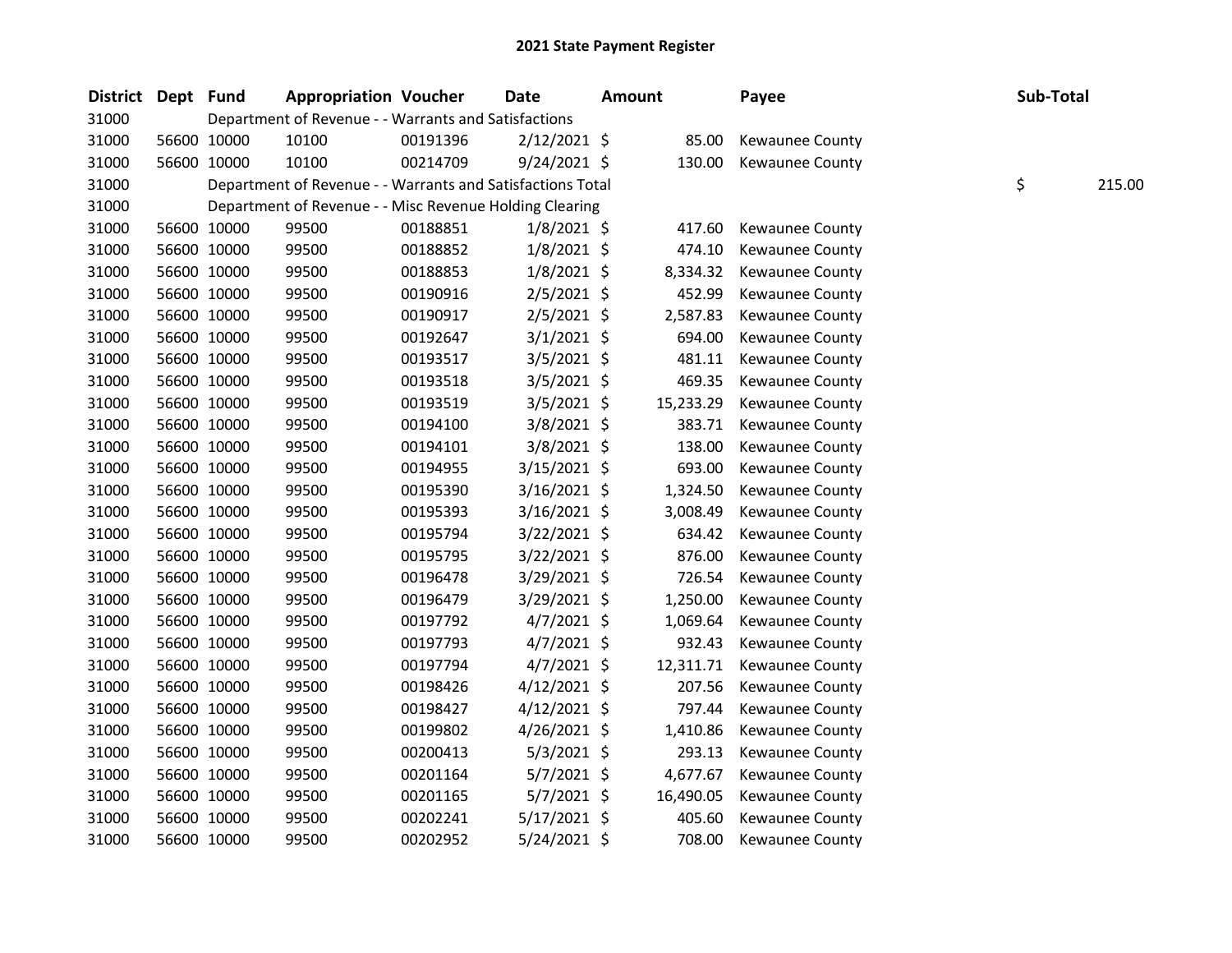| <b>District</b> | Dept Fund |             | <b>Appropriation Voucher</b>                                  |          | Date           | Amount |           | Payee                      | Sub-Total |            |
|-----------------|-----------|-------------|---------------------------------------------------------------|----------|----------------|--------|-----------|----------------------------|-----------|------------|
| 31000           |           | 56600 10000 | 99500                                                         | 00204388 | $6/7/2021$ \$  |        | 1,427.03  | Kewaunee County            |           |            |
| 31000           |           | 56600 10000 | 99500                                                         | 00204389 | $6/7/2021$ \$  |        | 789.73    | Kewaunee County            |           |            |
| 31000           |           | 56600 10000 | 99500                                                         | 00204390 | $6/7/2021$ \$  |        | 14,628.08 | Kewaunee County            |           |            |
| 31000           |           | 56600 10000 | 99500                                                         | 00204756 | $6/7/2021$ \$  |        | 328.00    | Kewaunee County            |           |            |
| 31000           |           | 56600 10000 | 99500                                                         | 00208965 | 7/8/2021 \$    |        | 100.00    | <b>Kewaunee County</b>     |           |            |
| 31000           |           | 56600 10000 | 99500                                                         | 00208966 | 7/8/2021 \$    |        | 552.38    | Kewaunee County            |           |            |
| 31000           |           | 56600 10000 | 99500                                                         | 00208967 | 7/8/2021 \$    |        | 9,168.26  | Kewaunee County            |           |            |
| 31000           |           | 56600 10000 | 99500                                                         | 00210178 | 7/19/2021 \$   |        | 20.86     | Kewaunee County            |           |            |
| 31000           |           | 56600 10000 | 99500                                                         | 00211716 | 8/6/2021 \$    |        | 100.00    | Kewaunee County            |           |            |
| 31000           |           | 56600 10000 | 99500                                                         | 00211717 | 8/6/2021 \$    |        | 847.45    | Kewaunee County            |           |            |
| 31000           |           | 56600 10000 | 99500                                                         | 00211718 | $8/6/2021$ \$  |        | 5,633.91  | Kewaunee County            |           |            |
| 31000           |           | 56600 10000 | 99500                                                         | 00214325 | $9/8/2021$ \$  |        | 100.00    | Kewaunee County            |           |            |
| 31000           |           | 56600 10000 | 99500                                                         | 00214326 | $9/8/2021$ \$  |        | 642.55    | Kewaunee County            |           |            |
| 31000           |           | 56600 10000 | 99500                                                         | 00214327 | 9/8/2021 \$    |        | 11,760.29 | Kewaunee County            |           |            |
| 31000           |           | 56600 10000 | 99500                                                         | 00216578 | 10/7/2021 \$   |        | 100.00    | Kewaunee County            |           |            |
| 31000           |           | 56600 10000 | 99500                                                         | 00216579 | 10/7/2021 \$   |        | 1,437.08  | Kewaunee County            |           |            |
| 31000           |           | 56600 10000 | 99500                                                         | 00216580 | 10/7/2021 \$   |        | 6,831.11  | Kewaunee County            |           |            |
| 31000           |           | 56600 10000 | 99500                                                         | 00219171 | 11/5/2021 \$   |        | 100.00    | Kewaunee County            |           |            |
| 31000           |           | 56600 10000 | 99500                                                         | 00219172 | 11/5/2021 \$   |        | 719.50    | Kewaunee County            |           |            |
| 31000           |           | 56600 10000 | 99500                                                         | 00219173 | 11/5/2021 \$   |        | 16,444.64 | Kewaunee County            |           |            |
| 31000           |           | 56600 10000 | 99500                                                         | 00221320 | $12/7/2021$ \$ |        | 100.00    | Kewaunee County            |           |            |
| 31000           |           | 56600 10000 | 99500                                                         | 00221321 | $12/7/2021$ \$ |        | 786.76    | Kewaunee County            |           |            |
| 31000           |           | 56600 10000 | 99500                                                         | 00221322 | 12/7/2021 \$   |        | 9,876.03  | Kewaunee County            |           |            |
| 31000           |           |             | Department of Revenue - - Misc Revenue Holding Clearing Total |          |                |        |           |                            | \$        | 159,977.00 |
| 31000           |           |             | Circuit Courts - - Circuit Court Costs                        |          |                |        |           |                            |           |            |
| 31000           |           | 62500 10000 | 10500                                                         | 00002107 | 1/29/2021 \$   |        | 33,792.00 | Kewaunee County            |           |            |
| 31000           |           | 62500 10000 | 10500                                                         | 00002240 | 7/26/2021 \$   |        | 54,875.00 | Kewaunee County            |           |            |
| 31000           |           |             | Circuit Courts - - Circuit Court Costs Total                  |          |                |        |           |                            | \$        | 88,667.00  |
| 31000           |           |             | Supreme Court - - Federal Aid                                 |          |                |        |           |                            |           |            |
| 31000           |           | 68000 10000 | 24100                                                         | 00013500 | $9/3/2021$ \$  |        | 246.00    | Kewaunee County            |           |            |
| 31000           |           |             | Supreme Court - - Federal Aid Total                           |          |                |        |           |                            | \$        | 246.00     |
| 31000           |           |             | Shared Revenue and Tax Relief - - County And Municipal Aid    |          |                |        |           |                            |           |            |
| 31000           |           | 83500 10000 | 10500                                                         | 00081530 | 7/26/2021 \$   |        | 96,607.02 | Kewaunee County            |           |            |
| 31000           |           | 83500 10000 | 10500                                                         | 00088631 | 11/15/2021 \$  |        |           | 547,439.81 Kewaunee County |           |            |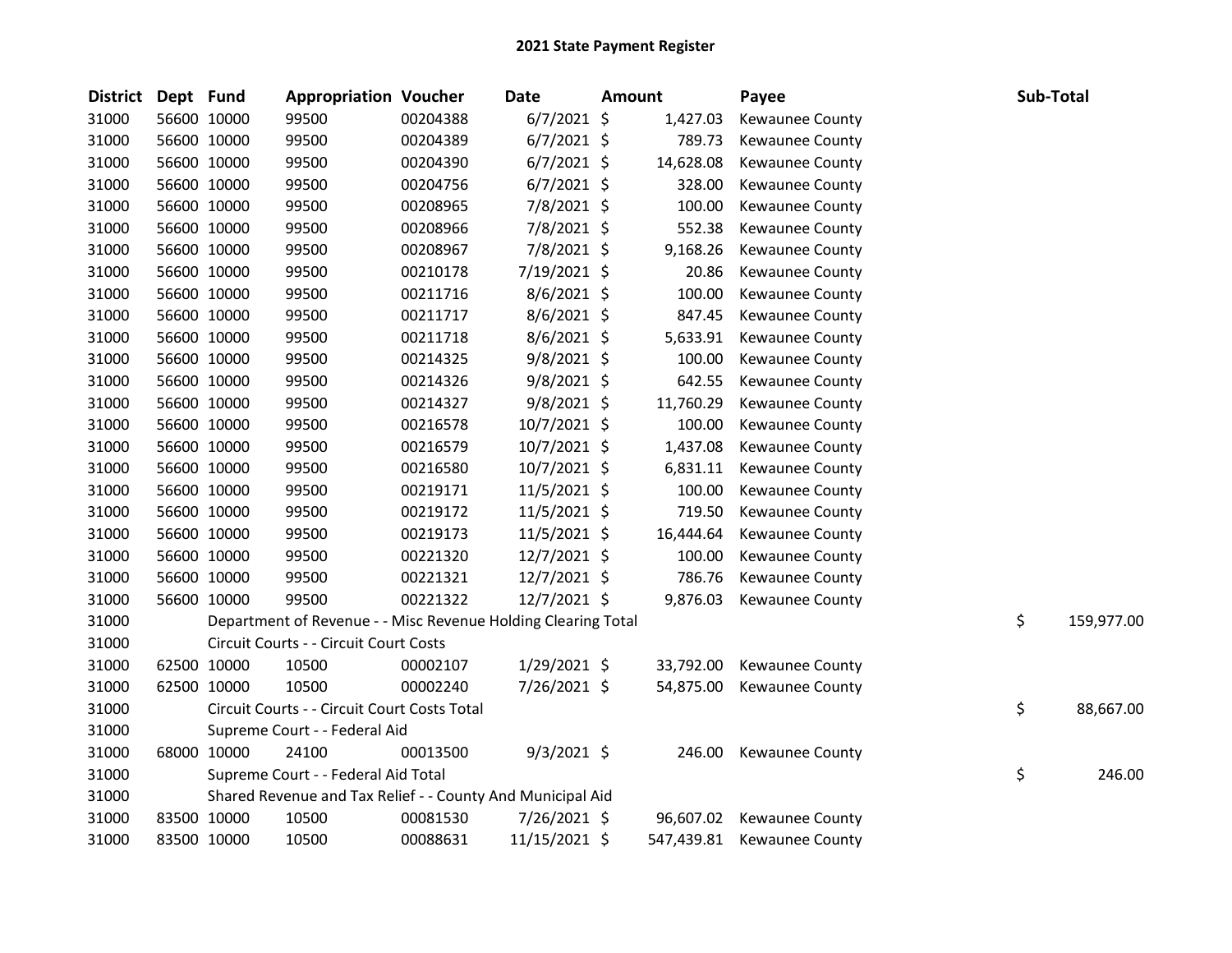| District Dept Fund |             | <b>Appropriation Voucher</b>                                          |          | <b>Date</b>    | <b>Amount</b> | Payee                        |    | Sub-Total     |
|--------------------|-------------|-----------------------------------------------------------------------|----------|----------------|---------------|------------------------------|----|---------------|
| 31000              |             | Shared Revenue and Tax Relief - - County And Municipal Aid Total      |          |                |               |                              | \$ | 644,046.83    |
| 31000              |             | Shared Revenue and Tax Relief - - Exempt Computer Aid                 |          |                |               |                              |    |               |
| 31000              | 83500 10000 | 10900                                                                 | 00083345 | 7/26/2021 \$   | 12,322.46     | Kewaunee County              |    |               |
| 31000              |             | Shared Revenue and Tax Relief - - Exempt Computer Aid Total           |          |                |               |                              | \$ | 12,322.46     |
| 31000              |             | Shared Revenue and Tax Relief - - Utility Aid                         |          |                |               |                              |    |               |
| 31000              | 83500 10000 | 11000                                                                 | 00081530 | 7/26/2021 \$   | 35,069.60     | Kewaunee County              |    |               |
| 31000              | 83500 10000 | 11000                                                                 | 00088631 | 11/15/2021 \$  | 205,477.08    | Kewaunee County              |    |               |
| 31000              |             | Shared Revenue and Tax Relief - - Utility Aid Total                   |          |                |               |                              | \$ | 240,546.68    |
| 31000              |             | Shared Revenue and Tax Relief - - Personal Property Aid               |          |                |               |                              |    |               |
| 31000              | 83500 10000 | 11100                                                                 | 00076531 | $5/3/2021$ \$  | 65,248.40     | Kewaunee County              |    |               |
| 31000              |             | Shared Revenue and Tax Relief - - Personal Property Aid Total         |          |                |               |                              | \$ | 65,248.40     |
| 31000              |             | Shared Revenue and Tax Relief - - School Lvy Tx/First Dollar Cr       |          |                |               |                              |    |               |
| 31000              | 83500 10000 | 30200                                                                 | 00082673 | 7/26/2021 \$   | 2,838,404.12  | Kewaunee County              |    |               |
| 31000              | 83500 10000 | 30200                                                                 | 00086069 | 7/26/2021 \$   | 616,821.59    | Kewaunee County              |    |               |
| 31000              |             | Shared Revenue and Tax Relief - - School Lvy Tx/First Dollar Cr Total |          |                |               |                              | \$ | 3,455,225.71  |
| 31000              |             | Shared Revenue and Tax Relief - - County Sales Tax Reptd/Distd        |          |                |               |                              |    |               |
| 31000              | 83500 10000 | 43100                                                                 | 00073889 | $1/29/2021$ \$ | 120,514.13    | Kewaunee County              |    |               |
| 31000              | 83500 10000 | 43100                                                                 | 00073977 | $2/26/2021$ \$ | 112,125.32    | Kewaunee County              |    |               |
| 31000              | 83500 10000 | 43100                                                                 | 00074690 | 3/31/2021 \$   | 95,508.25     | Kewaunee County              |    |               |
| 31000              | 83500 10000 | 43100                                                                 | 00079133 | 4/30/2021 \$   | 110,463.96    | Kewaunee County              |    |               |
| 31000              | 83500 10000 | 43100                                                                 | 00079937 | 5/28/2021 \$   | 115,680.48    | Kewaunee County              |    |               |
| 31000              | 83500 10000 | 43100                                                                 | 00080668 | $6/30/2021$ \$ | 127,923.40    | Kewaunee County              |    |               |
| 31000              | 83500 10000 | 43100                                                                 | 00086210 | 7/30/2021 \$   | 130,746.86    | Kewaunee County              |    |               |
| 31000              | 83500 10000 | 43100                                                                 | 00086773 | 8/31/2021 \$   | 122,594.51    | Kewaunee County              |    |               |
| 31000              | 83500 10000 | 43100                                                                 | 00087075 | 9/30/2021 \$   | 136,473.25    | Kewaunee County              |    |               |
| 31000              | 83500 10000 | 43100                                                                 | 00087764 | 10/29/2021 \$  | 128,903.03    | Kewaunee County              |    |               |
| 31000              | 83500 10000 | 43100                                                                 | 00089774 | 11/30/2021 \$  | 115,766.36    | Kewaunee County              |    |               |
| 31000              | 83500 10000 | 43100                                                                 | 00089858 | 12/30/2021 \$  | 131,761.58    | Kewaunee County              |    |               |
| 31000              |             | Shared Revenue and Tax Relief - - County Sales Tax Reptd/Distd Total  |          |                |               |                              | \$ | 1,448,461.13  |
| 31000              |             | Shared Revenue and Tax Relief - - Lottery & Gaming Credit             |          |                |               |                              |    |               |
| 31000              | 83500 52100 | 36300                                                                 | 00074552 | 3/22/2021 \$   |               | 1,026,341.22 Kewaunee County |    |               |
| 31000              |             | Shared Revenue and Tax Relief - - Lottery & Gaming Credit Total       |          |                |               |                              | \$ | 1,026,341.22  |
| 31000 Total        |             |                                                                       |          |                |               |                              | \$ | 12,046,416.60 |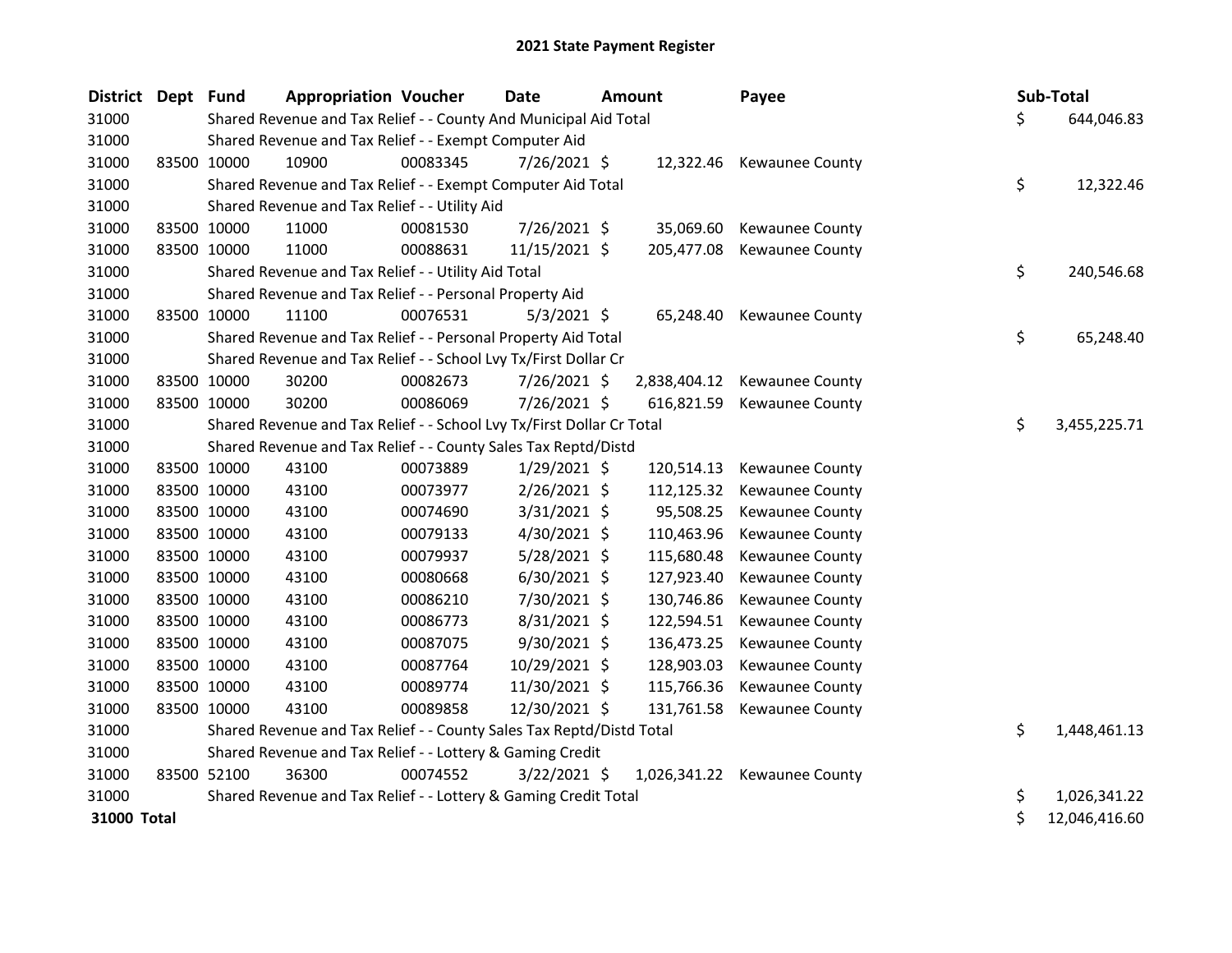| <b>District</b> | Dept Fund |             | <b>Appropriation Voucher</b>                                       |          | Date           | Amount |           | Payee                     | Sub-Total |            |
|-----------------|-----------|-------------|--------------------------------------------------------------------|----------|----------------|--------|-----------|---------------------------|-----------|------------|
| 31002           |           |             | Dept of Safety & Prof Services - - Fire Dues Distribution          |          |                |        |           |                           |           |            |
| 31002           |           | 16500 10000 | 22500                                                              | 00040998 | 7/16/2021 \$   |        |           | 3,479.12 Town Of Ahnapee  |           |            |
| 31002           |           |             | Dept of Safety & Prof Services - - Fire Dues Distribution Total    |          |                |        |           |                           | \$        | 3,479.12   |
| 31002           |           |             | Dept of Natural Resources - - Aids In Lieu Of Taxes - Gener        |          |                |        |           |                           |           |            |
| 31002           |           | 37000 10000 | 50300                                                              | 00458889 | $1/26/2021$ \$ |        | 4,178.93  | Town Of Ahnapee           |           |            |
| 31002           |           | 37000 10000 | 50300                                                              | 00475813 | $4/21/2021$ \$ |        | 24.63     | Town Of Ahnapee           |           |            |
| 31002           |           |             | Dept of Natural Resources - - Aids In Lieu Of Taxes - Gener Total  |          |                |        |           |                           | \$        | 4,203.56   |
| 31002           |           |             | Dept of Natural Resources - - Resaids - Cnty Forst, Cl & Mfl       |          |                |        |           |                           |           |            |
| 31002           |           | 37000 21200 | 57100                                                              | 00487885 | $6/14/2021$ \$ |        |           | 213.20 Town Of Ahnapee    |           |            |
| 31002           |           |             | Dept of Natural Resources - - Resaids - Cnty Forst, CI & Mfl Total |          |                |        |           |                           | \$        | 213.20     |
| 31002           |           |             | Dept of Natural Resources - - Fin Asst For Responsible Units       |          |                |        |           |                           |           |            |
| 31002           |           | 37000 27400 | 67000                                                              | 00483268 | $5/21/2021$ \$ |        |           | 1,740.34 Town Of Ahnapee  |           |            |
| 31002           |           |             | Dept of Natural Resources - - Fin Asst For Responsible Units Total |          |                |        |           |                           | \$        | 1,740.34   |
| 31002           |           |             | WI Dept of Transportation - - Trns Aids To Mnc.-Sf                 |          |                |        |           |                           |           |            |
| 31002           |           | 39500 21100 | 19100                                                              | 00632448 | $1/4/2021$ \$  |        |           | 31,733.10 Town Of Ahnapee |           |            |
| 31002           |           | 39500 21100 | 19100                                                              | 00668055 | $4/5/2021$ \$  |        | 31,733.10 | Town Of Ahnapee           |           |            |
| 31002           |           | 39500 21100 | 19100                                                              | 00711543 | $7/6/2021$ \$  |        | 31,733.10 | Town Of Ahnapee           |           |            |
| 31002           |           | 39500 21100 | 19100                                                              | 00752102 | 10/4/2021 \$   |        |           | 31,733.10 Town Of Ahnapee |           |            |
| 31002           |           |             | WI Dept of Transportation - - Trns Aids To Mnc.-Sf Total           |          |                |        |           |                           | \$        | 126,932.40 |
| 31002           |           |             | Elections Commission - - General Program Ops, GPR                  |          |                |        |           |                           |           |            |
| 31002           |           | 51000 10000 | 10100                                                              | 00005078 | $1/8/2021$ \$  |        |           | 234.45 Town Of Ahnapee    |           |            |
| 31002           |           |             | Elections Commission - - General Program Ops, GPR Total            |          |                |        |           |                           | \$        | 234.45     |
| 31002           |           |             | Department of Revenue - - Gifts And Grants                         |          |                |        |           |                           |           |            |
| 31002           |           | 56600 10000 | 12100                                                              | 00206881 | $6/25/2021$ \$ |        |           | 48,095.20 Town Of Ahnapee |           |            |
| 31002           |           |             | Department of Revenue - - Gifts And Grants Total                   |          |                |        |           |                           | \$        | 48,095.20  |
| 31002           |           |             | Shared Revenue and Tax Relief - - County And Municipal Aid         |          |                |        |           |                           |           |            |
| 31002           |           | 83500 10000 | 10500                                                              | 00081516 | $7/26/2021$ \$ |        | 6,448.00  | Town Of Ahnapee           |           |            |
| 31002           |           | 83500 10000 | 10500                                                              | 00088617 | 11/15/2021 \$  |        |           | 36,538.65 Town Of Ahnapee |           |            |
| 31002           |           |             | Shared Revenue and Tax Relief - - County And Municipal Aid Total   |          |                |        |           |                           | \$        | 42,986.65  |
| 31002           |           |             | Shared Revenue and Tax Relief - - Exempt Computer Aid              |          |                |        |           |                           |           |            |
| 31002           |           | 83500 10000 | 10900                                                              | 00084122 | 7/26/2021 \$   |        | 5.19      | Town Of Ahnapee           |           |            |
| 31002           |           |             | Shared Revenue and Tax Relief - - Exempt Computer Aid Total        |          |                |        |           |                           | \$        | 5.19       |
| 31002           |           |             | Shared Revenue and Tax Relief - - Personal Property Aid            |          |                |        |           |                           |           |            |
| 31002           |           | 83500 10000 | 11100                                                              | 00077299 | $5/3/2021$ \$  |        |           | 183.16 Town Of Ahnapee    |           |            |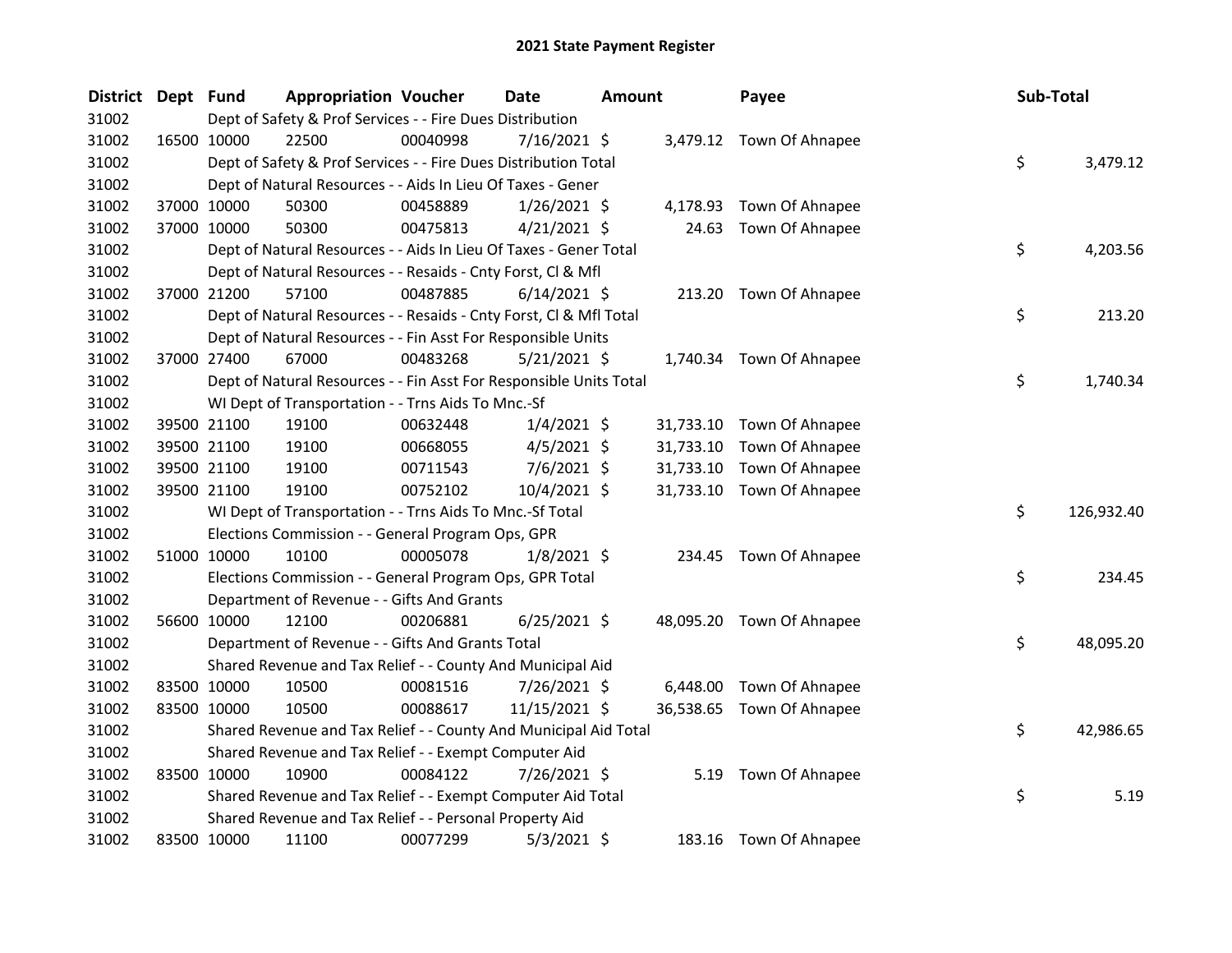| <b>District Dept Fund</b> |  | <b>Appropriation Voucher</b>                                  | Date | Amount | Pavee | Sub-Total  |
|---------------------------|--|---------------------------------------------------------------|------|--------|-------|------------|
| 31002                     |  | Shared Revenue and Tax Relief - - Personal Property Aid Total |      |        |       | 183.16     |
| 31002 Total               |  |                                                               |      |        |       | 228.073.27 |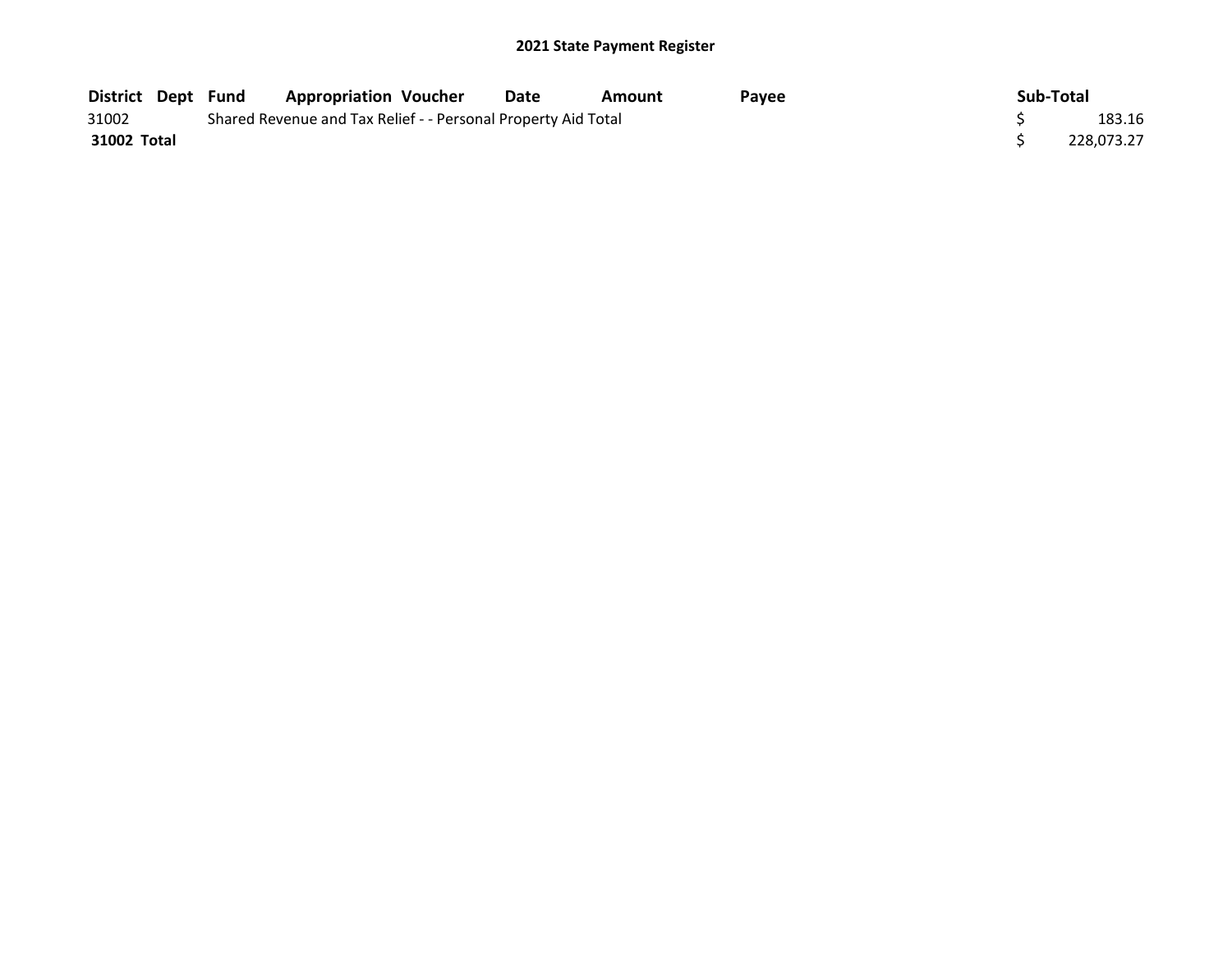| District Dept Fund |             | <b>Appropriation Voucher</b>                                       |          | Date           | <b>Amount</b> |           | Payee                     | Sub-Total |            |
|--------------------|-------------|--------------------------------------------------------------------|----------|----------------|---------------|-----------|---------------------------|-----------|------------|
| 31004              |             | Dept of Safety & Prof Services - - Fire Dues Distribution          |          |                |               |           |                           |           |            |
| 31004              |             | 16500 10000<br>22500                                               | 00041000 | 7/16/2021 \$   |               |           | 4,475.35 Town Of Carlton  |           |            |
| 31004              |             | Dept of Safety & Prof Services - - Fire Dues Distribution Total    |          |                |               |           |                           | \$        | 4,475.35   |
| 31004              |             | Dept of Natural Resources - - Aids In Lieu Of Taxes - Gener        |          |                |               |           |                           |           |            |
| 31004              |             | 37000 10000<br>50300                                               | 00458875 | $1/26/2021$ \$ |               |           | 1,857.43 Town Of Carlton  |           |            |
| 31004              |             | Dept of Natural Resources - - Aids In Lieu Of Taxes - Gener Total  |          |                |               |           |                           | \$        | 1,857.43   |
| 31004              |             | Dept of Natural Resources - - Seg Earned                           |          |                |               |           |                           |           |            |
| 31004              |             | 37000 21200<br>100SE                                               | 00455232 | $1/8/2021$ \$  |               |           | 14,070.23 Town Of Carlton |           |            |
| 31004              |             | Dept of Natural Resources - - Seg Earned Total                     |          |                |               |           |                           | \$        | 14,070.23  |
| 31004              |             | Dept of Natural Resources - - Resaids - Cnty Forst, Cl & Mfl       |          |                |               |           |                           |           |            |
| 31004              |             | 37000 21200<br>57100                                               | 00487886 | $6/14/2021$ \$ |               |           | 36.42 Town Of Carlton     |           |            |
| 31004              |             | Dept of Natural Resources - - Resaids - Cnty Forst, Cl & Mfl Total |          |                |               |           |                           | \$        | 36.42      |
| 31004              |             | Dept of Natural Resources - - Fin Asst For Responsible Units       |          |                |               |           |                           |           |            |
| 31004              |             | 37000 27400<br>67000                                               | 00483285 | $5/21/2021$ \$ |               |           | 1,665.05 Town Of Carlton  |           |            |
| 31004              |             | Dept of Natural Resources - - Fin Asst For Responsible Units Total |          |                |               |           |                           | \$        | 1,665.05   |
| 31004              |             | WI Dept of Transportation - - Trns Aids To Mnc.-Sf                 |          |                |               |           |                           |           |            |
| 31004              |             | 39500 21100<br>19100                                               | 00632449 | $1/4/2021$ \$  |               | 34,223.13 | Town Of Carlton           |           |            |
| 31004              |             | 39500 21100<br>19100                                               | 00668056 | $4/5/2021$ \$  |               | 34,223.13 | Town Of Carlton           |           |            |
| 31004              |             | 39500 21100<br>19100                                               | 00711544 | $7/6/2021$ \$  |               | 34,223.13 | Town Of Carlton           |           |            |
| 31004              |             | 39500 21100<br>19100                                               | 00752103 | 10/4/2021 \$   |               |           | 34,223.13 Town Of Carlton |           |            |
| 31004              |             | WI Dept of Transportation - - Trns Aids To Mnc.-Sf Total           |          |                |               |           |                           | \$        | 136,892.52 |
| 31004              |             | Elections Commission - - General Program Ops, GPR                  |          |                |               |           |                           |           |            |
| 31004              |             | 51000 10000<br>10100                                               | 00005089 | $1/8/2021$ \$  |               |           | 279.60 Town Of Carlton    |           |            |
| 31004              |             | Elections Commission - - General Program Ops, GPR Total            |          |                |               |           |                           | \$        | 279.60     |
| 31004              |             | Department of Revenue - - Gifts And Grants                         |          |                |               |           |                           |           |            |
| 31004              |             | 56600 10000<br>12100                                               | 00206882 | $6/25/2021$ \$ |               |           | 53,066.96 Town Of Carlton |           |            |
| 31004              |             | Department of Revenue - - Gifts And Grants Total                   |          |                |               |           |                           | \$        | 53,066.96  |
| 31004              |             | Shared Revenue and Tax Relief - - County And Municipal Aid         |          |                |               |           |                           |           |            |
| 31004              |             | 83500 10000<br>10500                                               | 00081517 | 7/26/2021 \$   |               | 2,494.38  | Town Of Carlton           |           |            |
| 31004              |             | 83500 10000<br>10500                                               | 00088618 | 11/15/2021 \$  |               |           | 14,134.85 Town Of Carlton |           |            |
| 31004              |             | Shared Revenue and Tax Relief - - County And Municipal Aid Total   |          |                |               |           |                           | \$        | 16,629.23  |
| 31004              |             | Shared Revenue and Tax Relief - - Exempt Computer Aid              |          |                |               |           |                           |           |            |
| 31004              | 83500 10000 | 10900                                                              | 00084123 | $7/26/2021$ \$ |               |           | 47.81 Town Of Carlton     |           |            |
| 31004              |             | Shared Revenue and Tax Relief - - Exempt Computer Aid Total        |          |                |               |           |                           | \$        | 47.81      |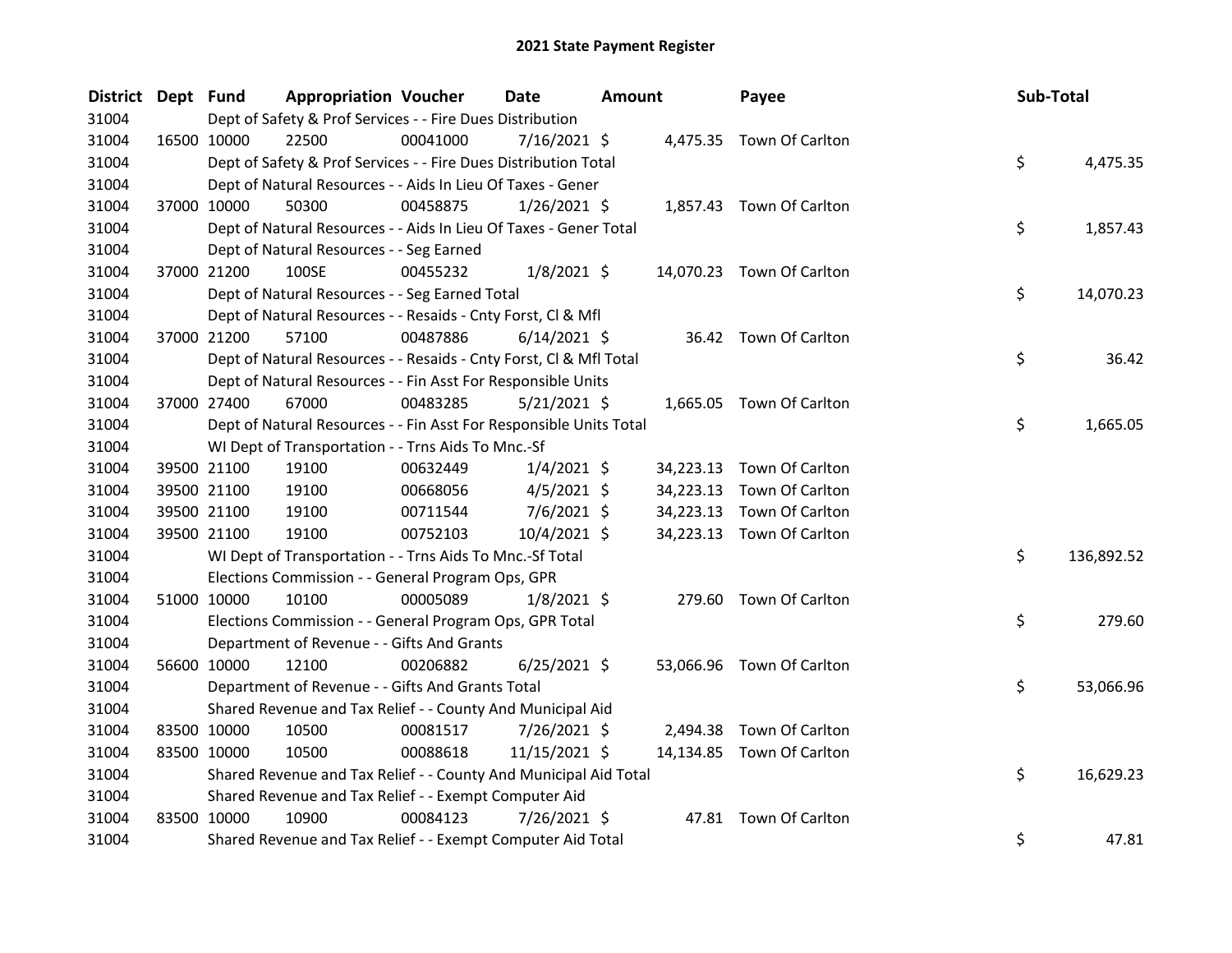| District Dept Fund |             | <b>Appropriation Voucher</b>                                  |          | Date          | <b>Amount</b> |           | Payee           | Sub-Total  |
|--------------------|-------------|---------------------------------------------------------------|----------|---------------|---------------|-----------|-----------------|------------|
| 31004              |             | Shared Revenue and Tax Relief - - Utility Aid                 |          |               |               |           |                 |            |
| 31004              | 83500 10000 | 11000                                                         | 00081517 | 7/26/2021 \$  |               | 14.553.30 | Town Of Carlton |            |
| 31004              | 83500 10000 | 11000                                                         | 00088618 | 11/15/2021 \$ |               | 85.235.24 | Town Of Carlton |            |
| 31004              |             | Shared Revenue and Tax Relief - - Utility Aid Total           |          |               |               |           |                 | 99,788.54  |
| 31004              |             | Shared Revenue and Tax Relief - - Personal Property Aid       |          |               |               |           |                 |            |
| 31004              | 83500 10000 | 11100                                                         | 00077300 | $5/3/2021$ \$ |               | 4.197.22  | Town Of Carlton |            |
| 31004              |             | Shared Revenue and Tax Relief - - Personal Property Aid Total |          |               |               |           |                 | 4,197.22   |
| 31004 Total        |             |                                                               |          |               |               |           |                 | 333,006.36 |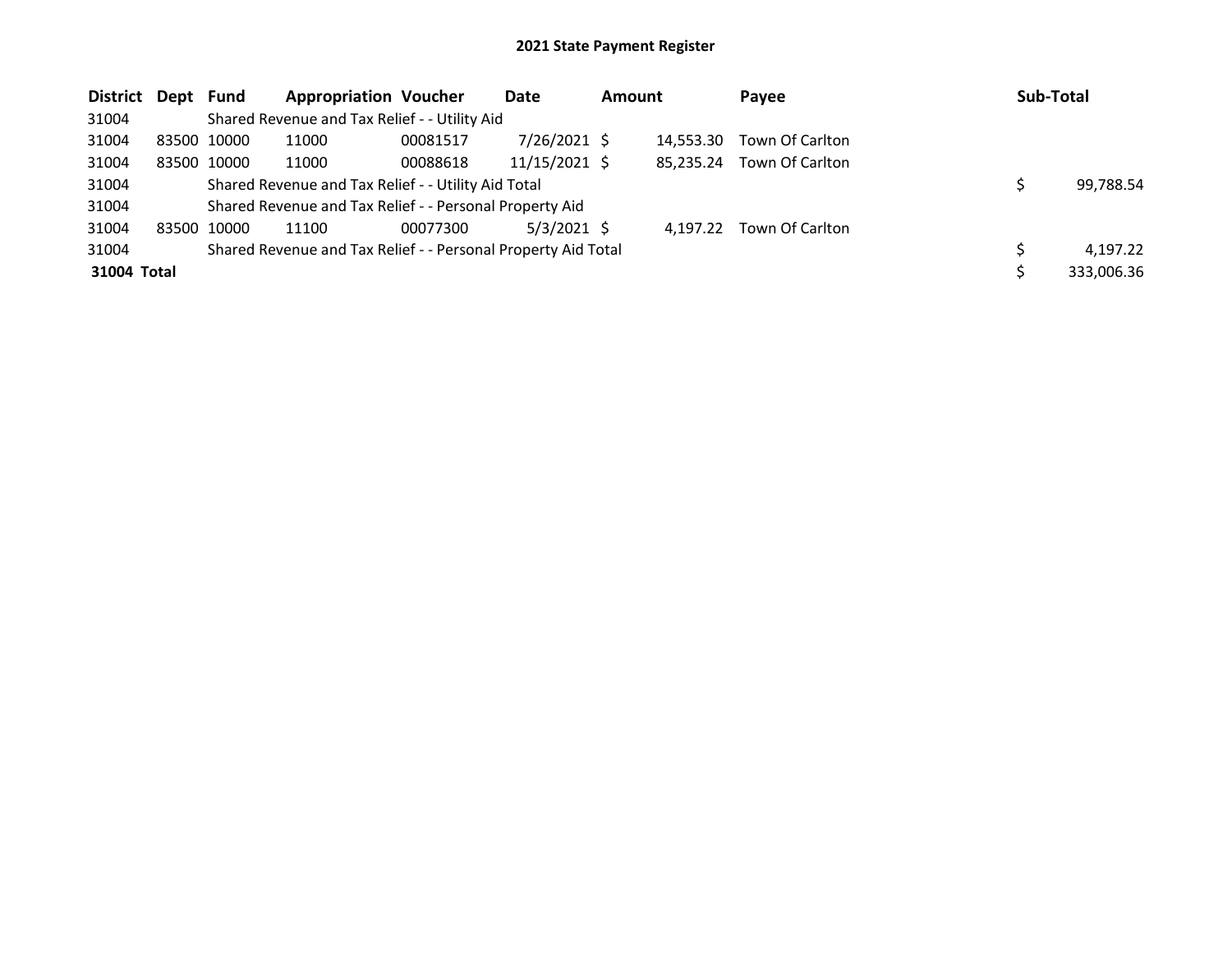| <b>District</b> | Dept Fund |             | <b>Appropriation Voucher</b>                                       |          | Date           | <b>Amount</b> |           | Payee                   | Sub-Total |            |
|-----------------|-----------|-------------|--------------------------------------------------------------------|----------|----------------|---------------|-----------|-------------------------|-----------|------------|
| 31006           |           |             | Dept of Safety & Prof Services - - Fire Dues Distribution          |          |                |               |           |                         |           |            |
| 31006           |           | 16500 10000 | 22500                                                              | 00041001 | $7/16/2021$ \$ |               |           | 5,038.22 Town Of Casco  |           |            |
| 31006           |           |             | Dept of Safety & Prof Services - - Fire Dues Distribution Total    |          |                |               |           |                         | \$        | 5,038.22   |
| 31006           |           |             | Dept of Natural Resources - - Aids In Lieu Of Taxes - Gener        |          |                |               |           |                         |           |            |
| 31006           |           | 37000 10000 | 50300                                                              | 00458869 | $1/26/2021$ \$ |               |           | 3,456.92 Town Of Casco  |           |            |
| 31006           |           | 37000 10000 | 50300                                                              | 00458870 | $1/26/2021$ \$ |               | 4,117.02  | Town Of Casco           |           |            |
| 31006           |           | 37000 10000 | 50300                                                              | 00475609 | $4/21/2021$ \$ |               | 27.43     | Town Of Casco           |           |            |
| 31006           |           | 37000 10000 | 50300                                                              | 00475610 | $4/21/2021$ \$ |               | 182.13    | Town Of Casco           |           |            |
| 31006           |           |             | Dept of Natural Resources - - Aids In Lieu Of Taxes - Gener Total  |          |                |               |           |                         | \$        | 7,783.50   |
| 31006           |           |             | Dept of Natural Resources - - Resaids - Cnty Forst, Cl & Mfl       |          |                |               |           |                         |           |            |
| 31006           |           | 37000 21200 | 57100                                                              | 00487887 | $6/14/2021$ \$ |               |           | 347.13 Town Of Casco    |           |            |
| 31006           |           |             | Dept of Natural Resources - - Resaids - Cnty Forst, CI & Mfl Total |          |                |               |           |                         | \$        | 347.13     |
| 31006           |           |             | Dept of Natural Resources - - Aids In Lieu Of Taxes - Sum S        |          |                |               |           |                         |           |            |
| 31006           |           | 37000 21200 | 57900                                                              | 00475611 | $4/21/2021$ \$ |               |           | 363.70 Town Of Casco    |           |            |
| 31006           |           |             | Dept of Natural Resources - - Aids In Lieu Of Taxes - Sum S Total  |          |                |               |           |                         | \$        | 363.70     |
| 31006           |           |             | Dept of Natural Resources - - Fin Asst For Responsible Units       |          |                |               |           |                         |           |            |
| 31006           |           | 37000 27400 | 67000                                                              | 00483118 | $5/21/2021$ \$ |               |           | 1,970.96 Town Of Casco  |           |            |
| 31006           |           |             | Dept of Natural Resources - - Fin Asst For Responsible Units Total |          |                |               |           |                         | \$        | 1,970.96   |
| 31006           |           |             | WI Dept of Transportation - - Trns Aids To Mnc.-Sf                 |          |                |               |           |                         |           |            |
| 31006           |           | 39500 21100 | 19100                                                              | 00632450 | $1/4/2021$ \$  |               | 30,005.19 | Town Of Casco           |           |            |
| 31006           |           | 39500 21100 | 19100                                                              | 00668057 | $4/5/2021$ \$  |               | 30,005.19 | Town Of Casco           |           |            |
| 31006           |           | 39500 21100 | 19100                                                              | 00711545 | $7/6/2021$ \$  |               | 30,005.19 | Town Of Casco           |           |            |
| 31006           |           | 39500 21100 | 19100                                                              | 00752104 | 10/4/2021 \$   |               |           | 30,005.19 Town Of Casco |           |            |
| 31006           |           |             | WI Dept of Transportation - - Trns Aids To Mnc.-Sf Total           |          |                |               |           |                         | \$        | 120,020.76 |
| 31006           |           |             | Department of Revenue - - Gifts And Grants                         |          |                |               |           |                         |           |            |
| 31006           |           | 56600 10000 | 12100                                                              | 00206883 | $6/25/2021$ \$ |               |           | 61,806.78 Town Of Casco |           |            |
| 31006           |           |             | Department of Revenue - - Gifts And Grants Total                   |          |                |               |           |                         | \$        | 61,806.78  |
| 31006           |           |             | Shared Revenue and Tax Relief - - County And Municipal Aid         |          |                |               |           |                         |           |            |
| 31006           |           | 83500 10000 | 10500                                                              | 00081518 | 7/26/2021 \$   |               |           | 7,909.66 Town Of Casco  |           |            |
| 31006           |           | 83500 10000 | 10500                                                              | 00088619 | 11/15/2021 \$  |               |           | 44,821.43 Town Of Casco |           |            |
| 31006           |           |             | Shared Revenue and Tax Relief - - County And Municipal Aid Total   |          |                |               |           |                         | \$        | 52,731.09  |
| 31006           |           |             | Shared Revenue and Tax Relief - - Exempt Computer Aid              |          |                |               |           |                         |           |            |
| 31006           |           | 83500 10000 | 10900                                                              | 00084124 | 7/26/2021 \$   |               |           | 41.57 Town Of Casco     |           |            |
| 31006           |           |             | Shared Revenue and Tax Relief - - Exempt Computer Aid Total        |          |                |               |           |                         | \$        | 41.57      |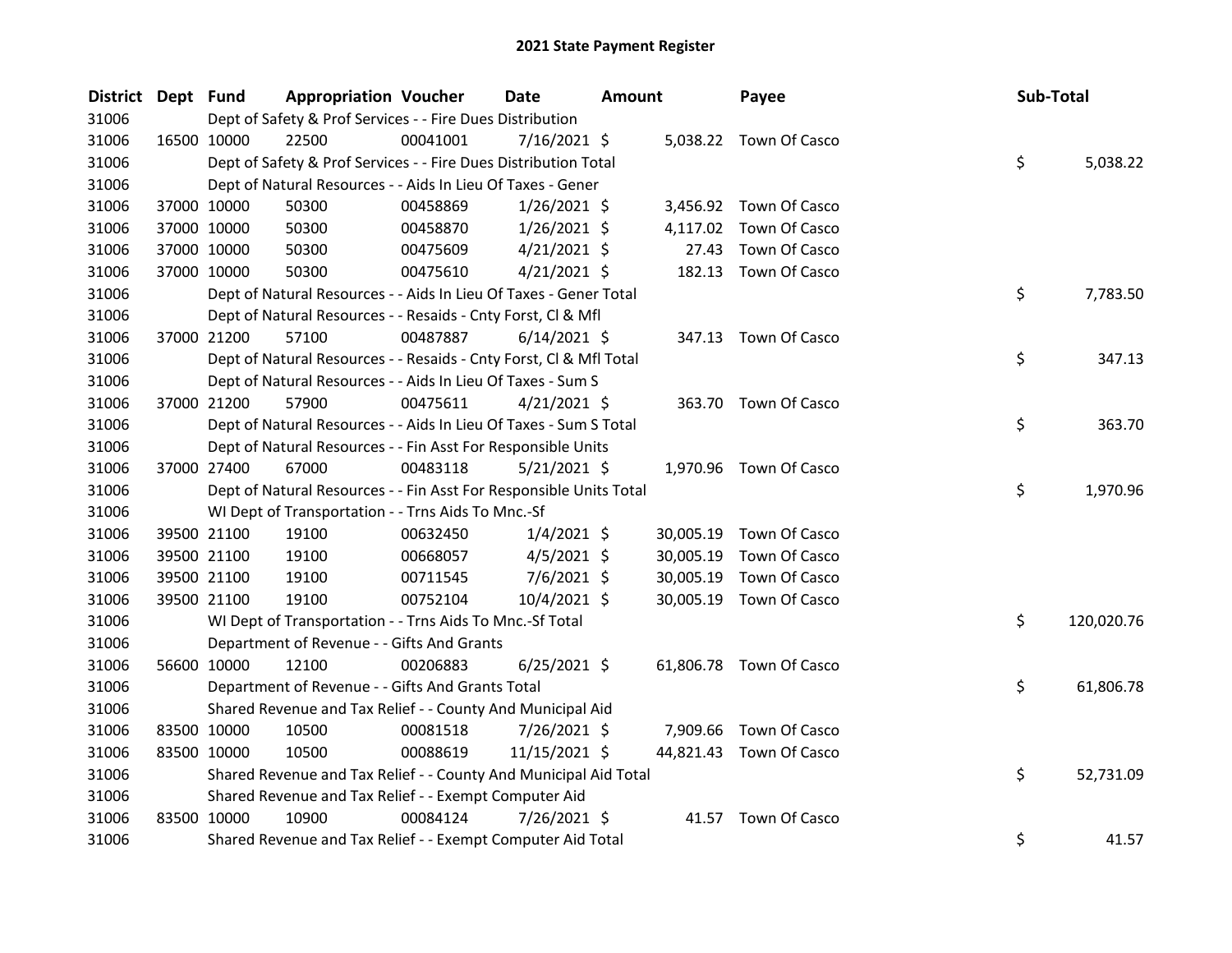| District Dept Fund |       |             | <b>Appropriation Voucher</b>                                  |          | Date           | <b>Amount</b> |          | Payee         | Sub-Total  |
|--------------------|-------|-------------|---------------------------------------------------------------|----------|----------------|---------------|----------|---------------|------------|
| 31006              |       |             | Shared Revenue and Tax Relief - - Utility Aid                 |          |                |               |          |               |            |
| 31006              |       | 83500 10000 | 11000                                                         | 00081518 | $7/26/2021$ \$ |               | 333.39   | Town Of Casco |            |
| 31006              |       | 83500 10000 | 11000                                                         | 00088619 | 11/15/2021 \$  |               | 1.874.50 | Town Of Casco |            |
| 31006              |       |             | Shared Revenue and Tax Relief - - Utility Aid Total           |          |                |               |          |               | 2,207.89   |
| 31006              |       |             | Shared Revenue and Tax Relief - - Personal Property Aid       |          |                |               |          |               |            |
| 31006              | 83500 | 10000       | 11100                                                         | 00077301 | $5/3/2021$ \$  |               | 368.24   | Town Of Casco |            |
| 31006              |       |             | Shared Revenue and Tax Relief - - Personal Property Aid Total |          |                |               |          |               | 368.24     |
| 31006 Total        |       |             |                                                               |          |                |               |          |               | 252,679.84 |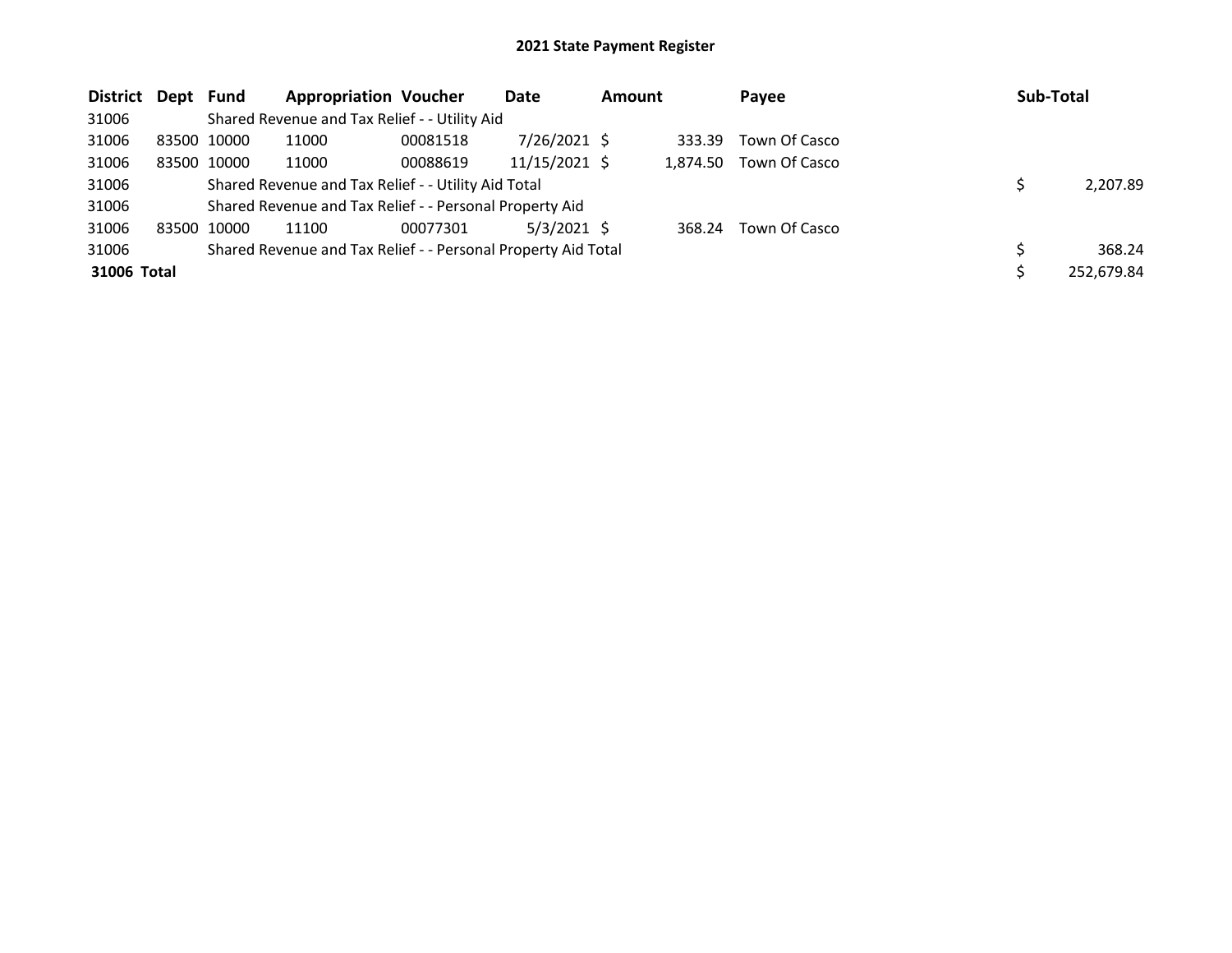| <b>District</b> | Dept Fund   |             | <b>Appropriation Voucher</b>                                       |          | <b>Date</b>    | <b>Amount</b> |           | Payee                      | Sub-Total |            |
|-----------------|-------------|-------------|--------------------------------------------------------------------|----------|----------------|---------------|-----------|----------------------------|-----------|------------|
| 31008           |             |             | Dept of Safety & Prof Services - - Fire Dues Distribution          |          |                |               |           |                            |           |            |
| 31008           | 16500 10000 |             | 22500                                                              | 00041003 | $7/16/2021$ \$ |               |           | 4,063.86 Town Of Franklin  |           |            |
| 31008           |             |             | Dept of Safety & Prof Services - - Fire Dues Distribution Total    |          |                |               |           |                            | \$        | 4,063.86   |
| 31008           |             |             | Dept of Natural Resources - - Resaids - Cnty Forst, Cl & Mfl       |          |                |               |           |                            |           |            |
| 31008           | 37000 21200 |             | 57100                                                              | 00487888 | $6/14/2021$ \$ |               |           | 221.84 Town Of Franklin    |           |            |
| 31008           |             |             | Dept of Natural Resources - - Resaids - Cnty Forst, CI & Mfl Total |          |                |               |           |                            | \$        | 221.84     |
| 31008           |             |             | Dept of Natural Resources - - Fin Asst For Responsible Units       |          |                |               |           |                            |           |            |
| 31008           |             | 37000 27400 | 67000                                                              | 00483886 | $5/21/2021$ \$ |               |           | 583.28 Town Of Franklin    |           |            |
| 31008           |             |             | Dept of Natural Resources - - Fin Asst For Responsible Units Total |          |                |               |           |                            | \$        | 583.28     |
| 31008           |             |             | WI Dept of Transportation - - Trns Aids To Mnc.-Sf                 |          |                |               |           |                            |           |            |
| 31008           |             | 39500 21100 | 19100                                                              | 00632451 | $1/4/2021$ \$  |               | 33,552.99 | Town Of Franklin           |           |            |
| 31008           | 39500 21100 |             | 19100                                                              | 00668058 | $4/5/2021$ \$  |               | 33,552.99 | Town Of Franklin           |           |            |
| 31008           | 39500 21100 |             | 19100                                                              | 00711546 | $7/6/2021$ \$  |               | 33,552.99 | Town Of Franklin           |           |            |
| 31008           | 39500 21100 |             | 19100                                                              | 00752105 | 10/4/2021 \$   |               | 33,552.99 | Town Of Franklin           |           |            |
| 31008           |             |             | WI Dept of Transportation - - Trns Aids To Mnc.-Sf Total           |          |                |               |           |                            | \$        | 134,211.96 |
| 31008           |             |             | Department of Revenue - - Gifts And Grants                         |          |                |               |           |                            |           |            |
| 31008           |             | 56600 10000 | 12100                                                              | 00206884 | $6/25/2021$ \$ |               |           | 51,496.93 Town Of Franklin |           |            |
| 31008           |             |             | Department of Revenue - - Gifts And Grants Total                   |          |                |               |           |                            | \$        | 51,496.93  |
| 31008           |             |             | Shared Revenue and Tax Relief - - County And Municipal Aid         |          |                |               |           |                            |           |            |
| 31008           | 83500 10000 |             | 10500                                                              | 00081519 | $7/26/2021$ \$ |               | 3,878.56  | Town Of Franklin           |           |            |
| 31008           | 83500 10000 |             | 10500                                                              | 00088620 | 11/15/2021 \$  |               |           | 21,978.48 Town Of Franklin |           |            |
| 31008           |             |             | Shared Revenue and Tax Relief - - County And Municipal Aid Total   |          |                |               |           |                            | \$        | 25,857.04  |
| 31008           |             |             | Shared Revenue and Tax Relief - - Exempt Computer Aid              |          |                |               |           |                            |           |            |
| 31008           | 83500 10000 |             | 10900                                                              | 00084125 | 7/26/2021 \$   |               |           | 335.68 Town Of Franklin    |           |            |
| 31008           |             |             | Shared Revenue and Tax Relief - - Exempt Computer Aid Total        |          |                |               |           |                            | \$        | 335.68     |
| 31008           |             |             | Shared Revenue and Tax Relief - - Utility Aid                      |          |                |               |           |                            |           |            |
| 31008           | 83500 10000 |             | 11000                                                              | 00081519 | 7/26/2021 \$   |               | 14.37     | Town Of Franklin           |           |            |
| 31008           | 83500 10000 |             | 11000                                                              | 00088620 | 11/15/2021 \$  |               | 78.90     | Town Of Franklin           |           |            |
| 31008           |             |             | Shared Revenue and Tax Relief - - Utility Aid Total                |          |                |               |           |                            | \$        | 93.27      |
| 31008           |             |             | Shared Revenue and Tax Relief - - Personal Property Aid            |          |                |               |           |                            |           |            |
| 31008           | 83500 10000 |             | 11100                                                              | 00077302 | $5/3/2021$ \$  |               |           | 260.97 Town Of Franklin    |           |            |
| 31008           |             |             | Shared Revenue and Tax Relief - - Personal Property Aid Total      |          |                |               |           |                            | \$        | 260.97     |
| 31008 Total     |             |             |                                                                    |          |                |               |           |                            | \$        | 217,124.83 |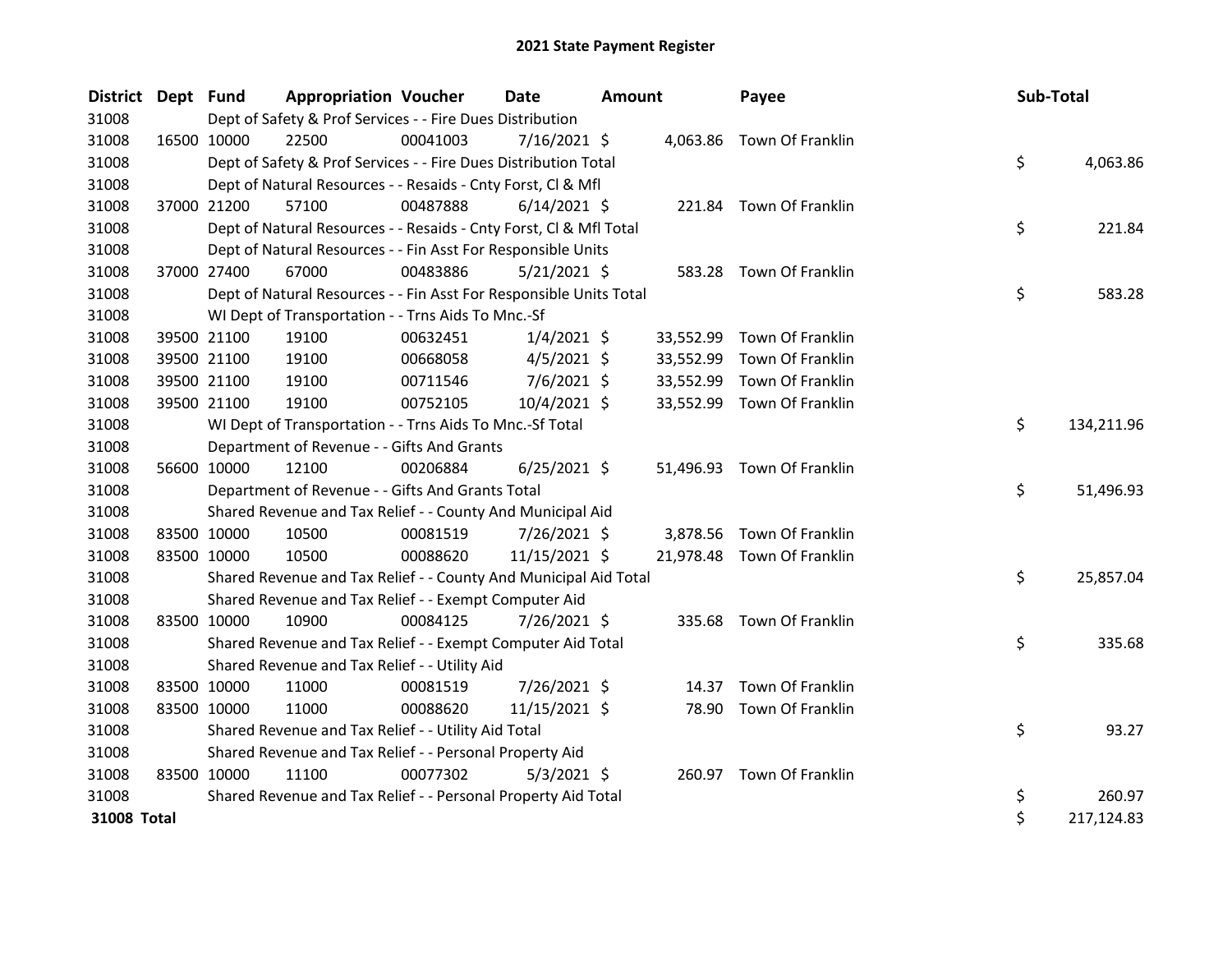| District Dept Fund |             | <b>Appropriation Voucher</b>                                       |          | Date           | <b>Amount</b> |      | Payee                     | Sub-Total |            |
|--------------------|-------------|--------------------------------------------------------------------|----------|----------------|---------------|------|---------------------------|-----------|------------|
| 31010              |             | Dept of Safety & Prof Services - - Fire Dues Distribution          |          |                |               |      |                           |           |            |
| 31010              |             | 16500 10000<br>22500                                               | 00041005 | 7/16/2021 \$   |               |      | 4,720.94 Town Of Lincoln  |           |            |
| 31010              |             | Dept of Safety & Prof Services - - Fire Dues Distribution Total    |          |                |               |      |                           | \$        | 4,720.94   |
| 31010              |             | Dept of Natural Resources - - Aids In Lieu Of Taxes - Gener        |          |                |               |      |                           |           |            |
| 31010              |             | 37000 10000<br>50300                                               | 00458885 | $1/26/2021$ \$ |               |      | 465.82 Town Of Lincoln    |           |            |
| 31010              |             | Dept of Natural Resources - - Aids In Lieu Of Taxes - Gener Total  |          |                |               |      |                           | \$        | 465.82     |
| 31010              |             | Dept of Natural Resources - - Seg Earned                           |          |                |               |      |                           |           |            |
| 31010              |             | 37000 21200<br>100SE                                               | 00473983 | $4/15/2021$ \$ |               |      | 1,878.94 Town Of Lincoln  |           |            |
| 31010              |             | Dept of Natural Resources - - Seg Earned Total                     |          |                |               |      |                           | \$        | 1,878.94   |
| 31010              |             | Dept of Natural Resources - - Resaids - Cnty Forst, Cl & Mfl       |          |                |               |      |                           |           |            |
| 31010              |             | 37000 21200<br>57100                                               | 00487889 | $6/14/2021$ \$ |               |      | 478.01 Town Of Lincoln    |           |            |
| 31010              |             | Dept of Natural Resources - - Resaids - Cnty Forst, Cl & Mfl Total |          |                |               |      |                           | \$        | 478.01     |
| 31010              |             | Dept of Natural Resources - - Fin Asst For Responsible Units       |          |                |               |      |                           |           |            |
| 31010              |             | 37000 27400<br>67000                                               | 00483724 | $5/21/2021$ \$ |               |      | 1,129.32 Town Of Lincoln  |           |            |
| 31010              |             | Dept of Natural Resources - - Fin Asst For Responsible Units Total |          |                |               |      |                           | \$        | 1,129.32   |
| 31010              |             | WI Dept of Transportation - - Trns Aids To Mnc.-Sf                 |          |                |               |      |                           |           |            |
| 31010              |             | 39500 21100<br>19100                                               | 00632452 | $1/4/2021$ \$  |               |      | 33,211.35 Town Of Lincoln |           |            |
| 31010              |             | 39500 21100<br>19100                                               | 00668059 | $4/5/2021$ \$  |               |      | 33,211.35 Town Of Lincoln |           |            |
| 31010              |             | 39500 21100<br>19100                                               | 00711547 | $7/6/2021$ \$  |               |      | 33,211.35 Town Of Lincoln |           |            |
| 31010              |             | 39500 21100<br>19100                                               | 00752106 | 10/4/2021 \$   |               |      | 33,211.35 Town Of Lincoln |           |            |
| 31010              |             | WI Dept of Transportation - - Trns Aids To Mnc.-Sf Total           |          |                |               |      |                           | \$        | 132,845.40 |
| 31010              |             | WI Dept of Transportation - - Loc Rd Imp Prg St Fd                 |          |                |               |      |                           |           |            |
| 31010              |             | 27800<br>39500 21100                                               | 00715219 | $6/29/2021$ \$ |               |      | 29,192.08 Town Of Lincoln |           |            |
| 31010              |             | WI Dept of Transportation - - Loc Rd Imp Prg St Fd Total           |          |                |               |      |                           | \$        | 29,192.08  |
| 31010              |             | Department of Revenue - - Gifts And Grants                         |          |                |               |      |                           |           |            |
| 31010              |             | 56600 10000<br>12100                                               | 00206885 | $6/25/2021$ \$ |               |      | 49,874.57 Town Of Lincoln |           |            |
| 31010              |             | Department of Revenue - - Gifts And Grants Total                   |          |                |               |      |                           | \$        | 49,874.57  |
| 31010              |             | Shared Revenue and Tax Relief - - County And Municipal Aid         |          |                |               |      |                           |           |            |
| 31010              |             | 83500 10000<br>10500                                               | 00081520 | 7/26/2021 \$   |               |      | 9,062.95 Town Of Lincoln  |           |            |
| 31010              |             | 83500 10000<br>10500                                               | 00088621 | 11/15/2021 \$  |               |      | 51,356.72 Town Of Lincoln |           |            |
| 31010              |             | Shared Revenue and Tax Relief - - County And Municipal Aid Total   |          |                |               |      |                           | \$        | 60,419.67  |
| 31010              |             | Shared Revenue and Tax Relief - - Exempt Computer Aid              |          |                |               |      |                           |           |            |
| 31010              | 83500 10000 | 10900                                                              | 00084126 | $7/26/2021$ \$ |               | 1.03 | Town Of Lincoln           |           |            |
| 31010              |             | Shared Revenue and Tax Relief - - Exempt Computer Aid Total        |          |                |               |      |                           | \$        | 1.03       |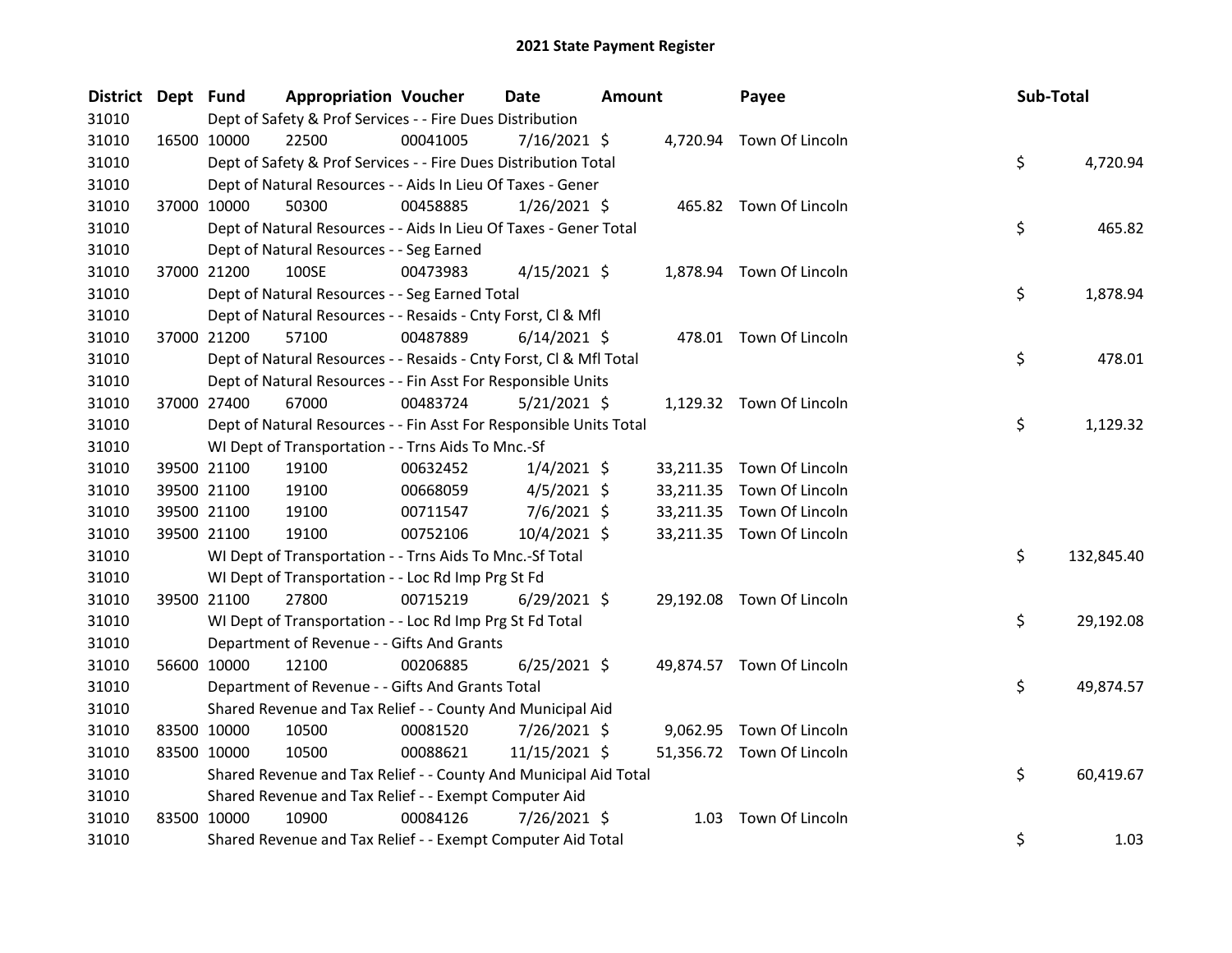| District Dept Fund |             |             | <b>Appropriation Voucher</b>                                  |          | Date            | <b>Amount</b> |           | Payee           | Sub-Total |            |
|--------------------|-------------|-------------|---------------------------------------------------------------|----------|-----------------|---------------|-----------|-----------------|-----------|------------|
| 31010              |             |             | Shared Revenue and Tax Relief - - Utility Aid                 |          |                 |               |           |                 |           |            |
| 31010              |             | 83500 10000 | 11000                                                         | 00081520 | $7/26/2021$ \$  |               | 2.363.69  | Town Of Lincoln |           |            |
| 31010              |             | 83500 10000 | 11000                                                         | 00088621 | $11/15/2021$ \$ |               | 12.677.22 | Town Of Lincoln |           |            |
| 31010              |             |             | Shared Revenue and Tax Relief - - Utility Aid Total           |          |                 |               |           |                 |           | 15,040.91  |
| 31010              |             |             | Shared Revenue and Tax Relief - - Personal Property Aid       |          |                 |               |           |                 |           |            |
| 31010              | 83500 10000 |             | 11100                                                         | 00077303 | $5/3/2021$ \$   |               | 113.53    | Town Of Lincoln |           |            |
| 31010              |             |             | Shared Revenue and Tax Relief - - Personal Property Aid Total |          |                 |               |           |                 |           | 113.53     |
| 31010 Total        |             |             |                                                               |          |                 |               |           |                 |           | 296,160.22 |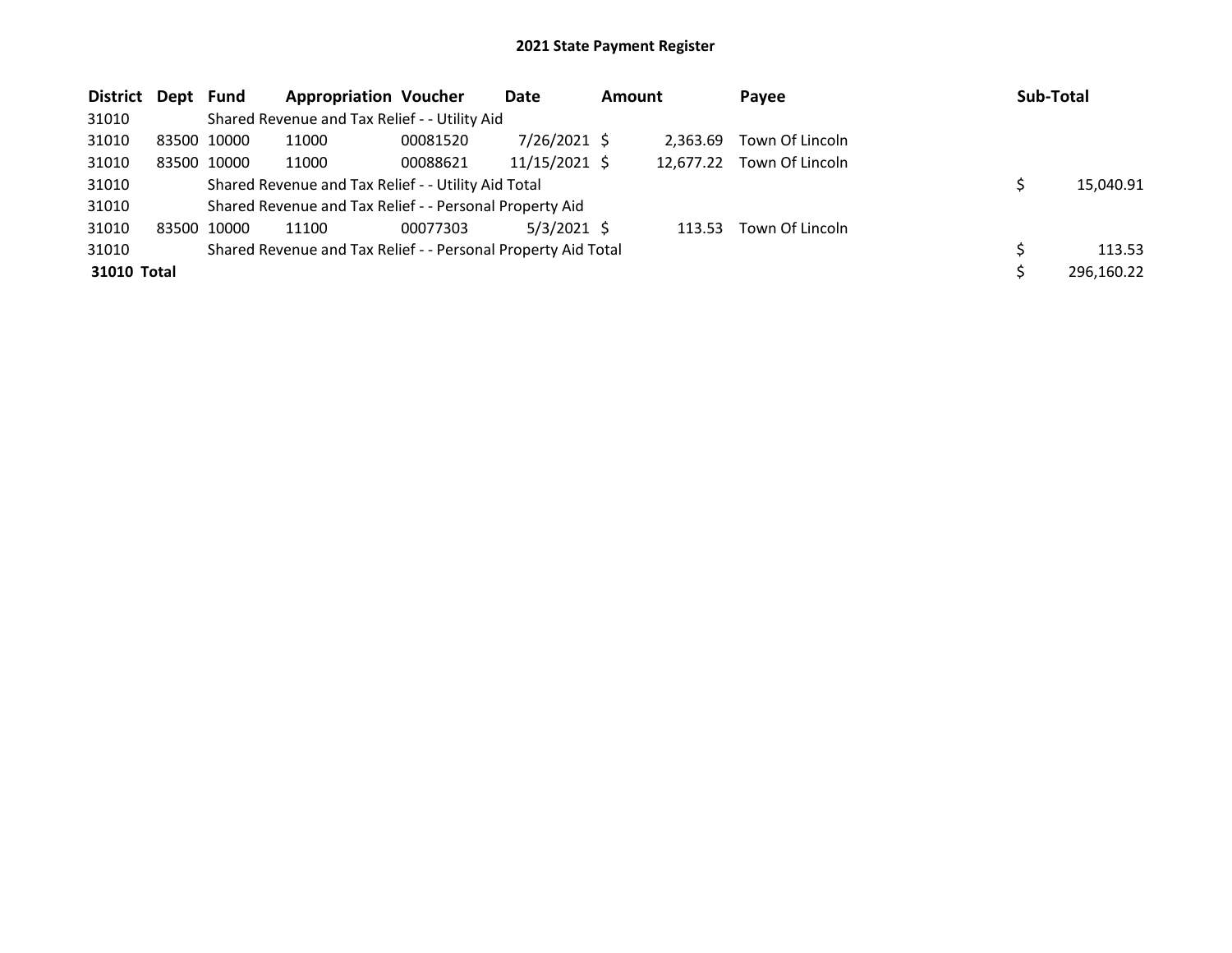| <b>District</b> | Dept Fund |             | <b>Appropriation Voucher</b>                                       |          | <b>Date</b>    | <b>Amount</b> |           | Payee                       | Sub-Total |            |
|-----------------|-----------|-------------|--------------------------------------------------------------------|----------|----------------|---------------|-----------|-----------------------------|-----------|------------|
| 31012           |           |             | Dept of Safety & Prof Services - - Fire Dues Distribution          |          |                |               |           |                             |           |            |
| 31012           |           | 16500 10000 | 22500                                                              | 00041006 | 7/16/2021 \$   |               |           | 6,548.15 Town Of Luxemburg  |           |            |
| 31012           |           |             | Dept of Safety & Prof Services - - Fire Dues Distribution Total    |          |                |               |           |                             | \$        | 6,548.15   |
| 31012           |           |             | Dept of Natural Resources - - Aids In Lieu Of Taxes - Gener        |          |                |               |           |                             |           |            |
| 31012           |           | 37000 10000 | 50300                                                              | 00458872 | $1/26/2021$ \$ |               |           | 1,269.20 Town Of Luxemburg  |           |            |
| 31012           |           |             | Dept of Natural Resources - - Aids In Lieu Of Taxes - Gener Total  |          |                |               |           |                             | \$        | 1,269.20   |
| 31012           |           |             | Dept of Natural Resources - - Resaids - Cnty Forst, Cl & Mfl       |          |                |               |           |                             |           |            |
| 31012           |           | 37000 21200 | 57100                                                              | 00487890 | $6/14/2021$ \$ |               |           | 57.78 Town Of Luxemburg     |           |            |
| 31012           |           |             | Dept of Natural Resources - - Resaids - Cnty Forst, Cl & Mfl Total |          |                |               |           |                             | \$        | 57.78      |
| 31012           |           |             | Dept of Natural Resources - - Fin Asst For Responsible Units       |          |                |               |           |                             |           |            |
| 31012           |           | 37000 27400 | 67000                                                              | 00483097 | 5/21/2021 \$   |               |           | 1,222.04 Town Of Luxemburg  |           |            |
| 31012           |           |             | Dept of Natural Resources - - Fin Asst For Responsible Units Total |          |                |               |           |                             | \$        | 1,222.04   |
| 31012           |           |             | WI Dept of Transportation - - Trns Aids To Mnc.-Sf                 |          |                |               |           |                             |           |            |
| 31012           |           | 39500 21100 | 19100                                                              | 00632453 | $1/4/2021$ \$  |               | 37,869.48 | Town Of Luxemburg           |           |            |
| 31012           |           | 39500 21100 | 19100                                                              | 00668060 | $4/5/2021$ \$  |               | 37,869.48 | Town Of Luxemburg           |           |            |
| 31012           |           | 39500 21100 | 19100                                                              | 00711548 | $7/6/2021$ \$  |               | 37,869.48 | Town Of Luxemburg           |           |            |
| 31012           |           | 39500 21100 | 19100                                                              | 00752107 | 10/4/2021 \$   |               |           | 37,869.48 Town Of Luxemburg |           |            |
| 31012           |           |             | WI Dept of Transportation - - Trns Aids To Mnc.-Sf Total           |          |                |               |           |                             | \$        | 151,477.92 |
| 31012           |           |             | Department of Revenue - - Gifts And Grants                         |          |                |               |           |                             |           |            |
| 31012           |           | 56600 10000 | 12100                                                              | 00206886 | $6/25/2021$ \$ |               |           | 77,245.39 Town Of Luxemburg |           |            |
| 31012           |           |             | Department of Revenue - - Gifts And Grants Total                   |          |                |               |           |                             | \$        | 77,245.39  |
| 31012           |           |             | Shared Revenue and Tax Relief - - County And Municipal Aid         |          |                |               |           |                             |           |            |
| 31012           |           | 83500 10000 | 10500                                                              | 00081521 | 7/26/2021 \$   |               |           | 5,848.17 Town Of Luxemburg  |           |            |
| 31012           |           | 83500 10000 | 10500                                                              | 00088622 | 11/15/2021 \$  |               |           | 33,139.60 Town Of Luxemburg |           |            |
| 31012           |           |             | Shared Revenue and Tax Relief - - County And Municipal Aid Total   |          |                |               |           |                             | \$        | 38,987.77  |
| 31012           |           |             | Shared Revenue and Tax Relief - - Exempt Computer Aid              |          |                |               |           |                             |           |            |
| 31012           |           | 83500 10000 | 10900                                                              | 00084127 | 7/26/2021 \$   |               |           | 15.59 Town Of Luxemburg     |           |            |
| 31012           |           |             | Shared Revenue and Tax Relief - - Exempt Computer Aid Total        |          |                |               |           |                             | \$        | 15.59      |
| 31012           |           |             | Shared Revenue and Tax Relief - - Utility Aid                      |          |                |               |           |                             |           |            |
| 31012           |           | 83500 10000 | 11000                                                              | 00081521 | 7/26/2021 \$   |               |           | 207.42 Town Of Luxemburg    |           |            |
| 31012           |           | 83500 10000 | 11000                                                              | 00088622 | 11/15/2021 \$  |               |           | 1,188.93 Town Of Luxemburg  |           |            |
| 31012           |           |             | Shared Revenue and Tax Relief - - Utility Aid Total                |          |                |               |           |                             | \$        | 1,396.35   |
| 31012           |           |             | Shared Revenue and Tax Relief - - Personal Property Aid            |          |                |               |           |                             |           |            |
| 31012           |           | 83500 10000 | 11100                                                              | 00077304 | $5/3/2021$ \$  |               |           | 2,334.18 Town Of Luxemburg  |           |            |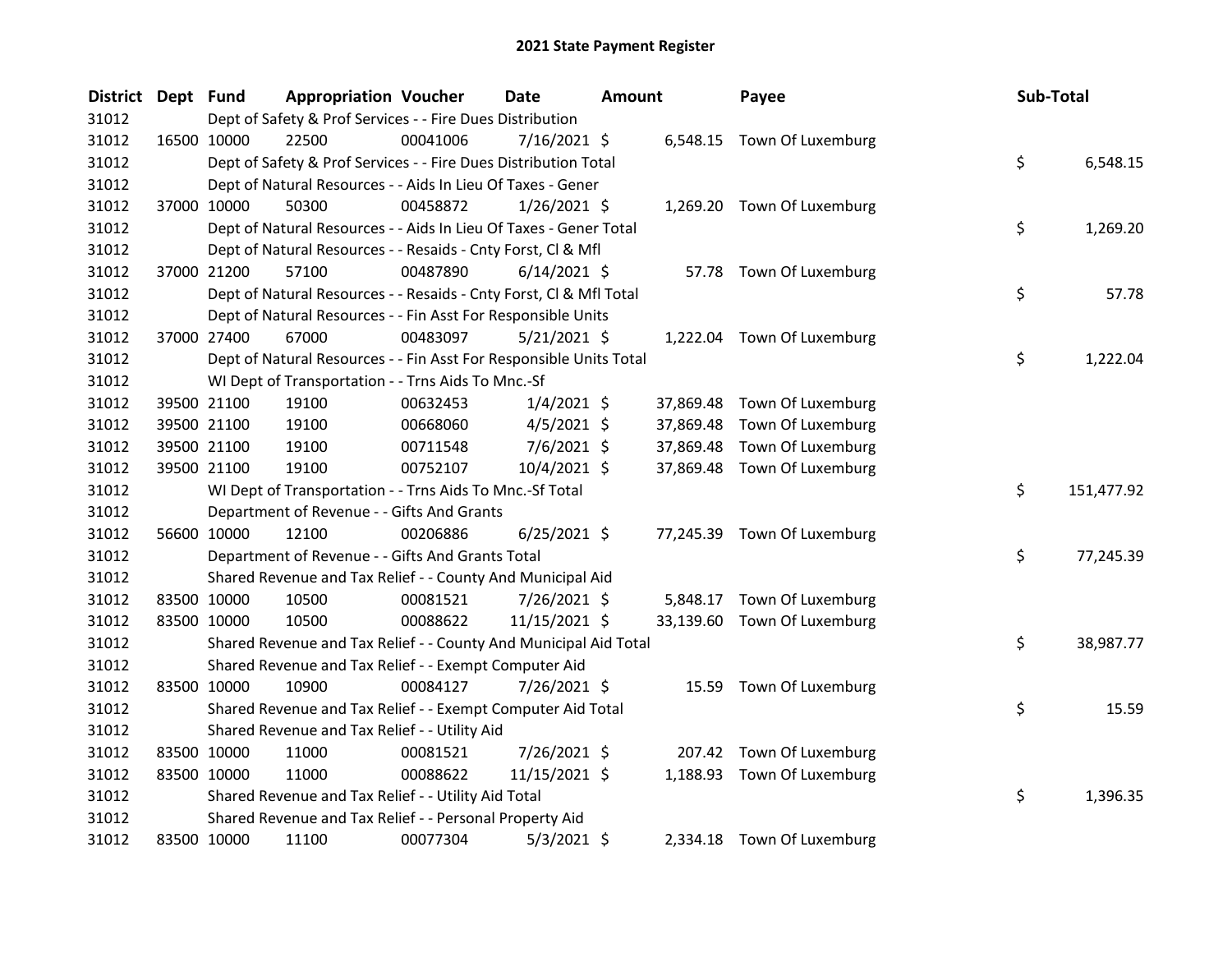| <b>District Dept Fund</b> |  | <b>Appropriation Voucher</b>                                  | Date | Amount | Pavee | Sub-Total |            |
|---------------------------|--|---------------------------------------------------------------|------|--------|-------|-----------|------------|
| 31012                     |  | Shared Revenue and Tax Relief - - Personal Property Aid Total |      |        |       |           | 2,334.18   |
| 31012 Total               |  |                                                               |      |        |       |           | 280,554.37 |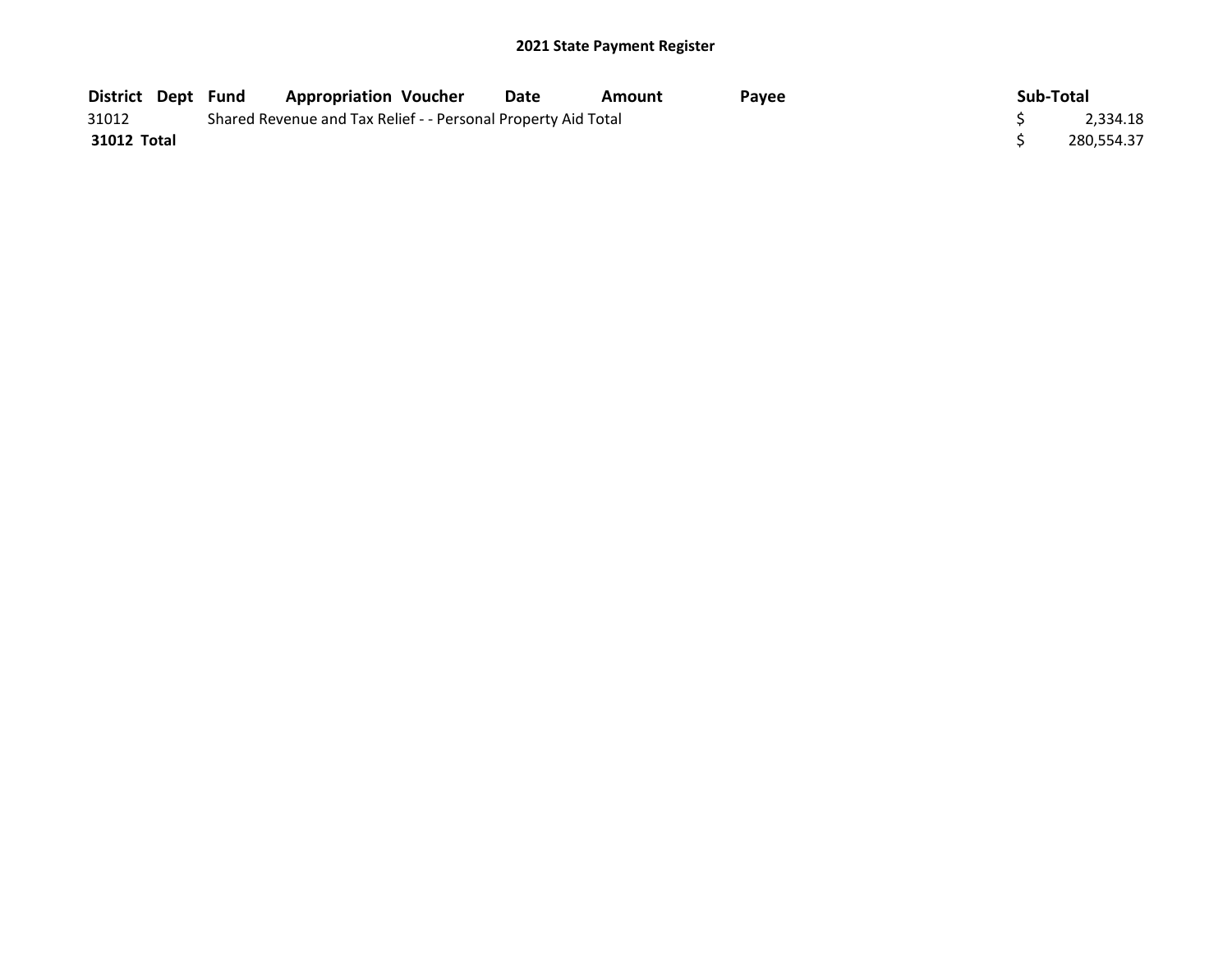| <b>District</b> | Dept Fund   | <b>Appropriation Voucher</b>                                       |          | Date           | <b>Amount</b> |           | Payee                        | Sub-Total        |
|-----------------|-------------|--------------------------------------------------------------------|----------|----------------|---------------|-----------|------------------------------|------------------|
| 31014           |             | Dept of Safety & Prof Services - - Fire Dues Distribution          |          |                |               |           |                              |                  |
| 31014           |             | 16500 10000<br>22500                                               | 00041008 | 7/16/2021 \$   |               |           | 6,036.57 Town Of Montpelier  |                  |
| 31014           |             | Dept of Safety & Prof Services - - Fire Dues Distribution Total    |          |                |               |           |                              | \$<br>6,036.57   |
| 31014           |             | Dept of Natural Resources - - Aids In Lieu Of Taxes - Gener        |          |                |               |           |                              |                  |
| 31014           |             | 37000 10000<br>50300                                               | 00475713 | $4/21/2021$ \$ |               |           | 36.91 Town Of Montpelier     |                  |
| 31014           |             | Dept of Natural Resources - - Aids In Lieu Of Taxes - Gener Total  |          |                |               |           |                              | \$<br>36.91      |
| 31014           |             | Dept of Natural Resources - - Resaids - Cnty Forst, Cl & Mfl       |          |                |               |           |                              |                  |
| 31014           |             | 37000 21200<br>57100                                               | 00487891 | $6/14/2021$ \$ |               |           | 120.12 Town Of Montpelier    |                  |
| 31014           |             | Dept of Natural Resources - - Resaids - Cnty Forst, Cl & Mfl Total |          |                |               |           |                              | \$<br>120.12     |
| 31014           |             | Dept of Natural Resources - - Fin Asst For Responsible Units       |          |                |               |           |                              |                  |
| 31014           |             | 67000<br>37000 27400                                               | 00483151 | $5/21/2021$ \$ |               |           | 1,335.37 Town Of Montpelier  |                  |
| 31014           |             | Dept of Natural Resources - - Fin Asst For Responsible Units Total |          |                |               |           |                              | \$<br>1,335.37   |
| 31014           |             | Dept of Natural Resources - - Recycling Consolidation Grants       |          |                |               |           |                              |                  |
| 31014           | 37000 27400 | 67300                                                              | 00483151 | $5/21/2021$ \$ |               |           | 339.42 Town Of Montpelier    |                  |
| 31014           |             | Dept of Natural Resources - - Recycling Consolidation Grants Total |          |                |               |           |                              | \$<br>339.42     |
| 31014           |             | WI Dept of Transportation - - Trns Aids To Mnc.-Sf                 |          |                |               |           |                              |                  |
| 31014           |             | 39500 21100<br>19100                                               | 00632454 | $1/4/2021$ \$  |               | 31,266.63 | Town Of Montpelier           |                  |
| 31014           | 39500 21100 | 19100                                                              | 00668061 | $4/5/2021$ \$  |               | 31,266.63 | Town Of Montpelier           |                  |
| 31014           | 39500 21100 | 19100                                                              | 00711549 | 7/6/2021 \$    |               | 31,266.63 | Town Of Montpelier           |                  |
| 31014           |             | 39500 21100<br>19100                                               | 00752108 | 10/4/2021 \$   |               | 31,266.63 | Town Of Montpelier           |                  |
| 31014           |             | WI Dept of Transportation - - Trns Aids To Mnc.-Sf Total           |          |                |               |           |                              | \$<br>125,066.52 |
| 31014           |             | Elections Commission - - General Program Ops, GPR                  |          |                |               |           |                              |                  |
| 31014           |             | 51000 10000<br>10100                                               | 00005136 | $1/8/2021$ \$  |               |           | 367.45 Town Of Montpelier    |                  |
| 31014           |             | Elections Commission - - General Program Ops, GPR Total            |          |                |               |           |                              | \$<br>367.45     |
| 31014           |             | Department of Revenue - - Gifts And Grants                         |          |                |               |           |                              |                  |
| 31014           |             | 56600 10000<br>12100                                               | 00206887 | $6/25/2021$ \$ |               |           | 67,668.22 Town Of Montpelier |                  |
| 31014           |             | Department of Revenue - - Gifts And Grants Total                   |          |                |               |           |                              | \$<br>67,668.22  |
| 31014           |             | Shared Revenue and Tax Relief - - County And Municipal Aid         |          |                |               |           |                              |                  |
| 31014           | 83500 10000 | 10500                                                              | 00081522 | 7/26/2021 \$   |               | 5,407.15  | Town Of Montpelier           |                  |
| 31014           |             | 83500 10000<br>10500                                               | 00088623 | 11/15/2021 \$  |               |           | 30,640.50 Town Of Montpelier |                  |
| 31014           |             | Shared Revenue and Tax Relief - - County And Municipal Aid Total   |          |                |               |           |                              | \$<br>36,047.65  |
| 31014           |             | Shared Revenue and Tax Relief - - Exempt Computer Aid              |          |                |               |           |                              |                  |
| 31014           | 83500 10000 | 10900                                                              | 00084128 | 7/26/2021 \$   |               | 377.25    | Town Of Montpelier           |                  |
| 31014           |             | Shared Revenue and Tax Relief - - Exempt Computer Aid Total        |          |                |               |           |                              | \$<br>377.25     |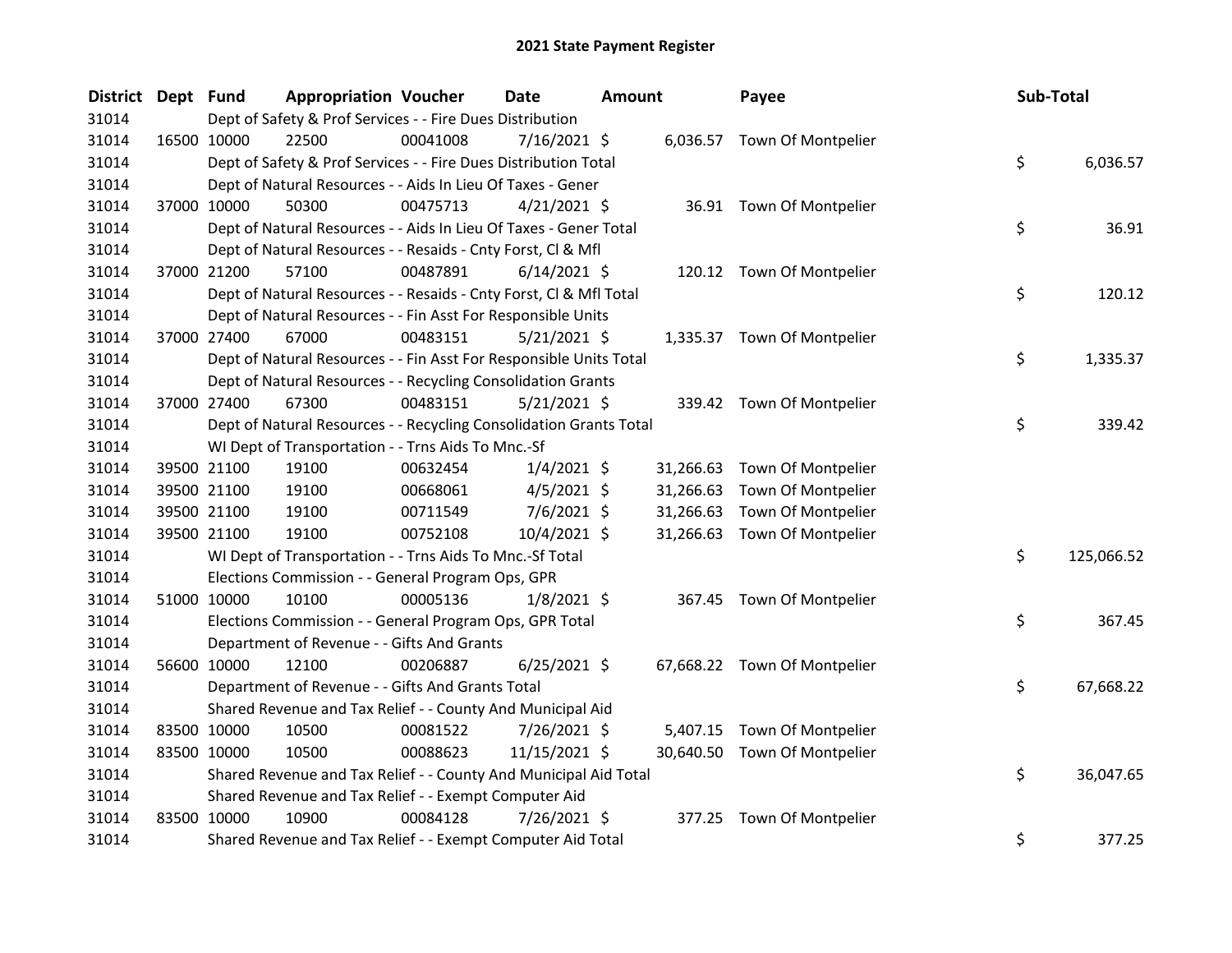| District Dept Fund |             | <b>Appropriation Voucher</b>                                  |          | Date           | <b>Amount</b> |          | Payee              | <b>Sub-Total</b> |
|--------------------|-------------|---------------------------------------------------------------|----------|----------------|---------------|----------|--------------------|------------------|
| 31014              |             | Shared Revenue and Tax Relief - - Utility Aid                 |          |                |               |          |                    |                  |
| 31014              | 83500 10000 | 11000                                                         | 00081522 | $7/26/2021$ \$ |               | 27.23    | Town Of Montpelier |                  |
| 31014              | 83500 10000 | 11000                                                         | 00088623 | 11/15/2021 \$  |               | 151.42   | Town Of Montpelier |                  |
| 31014              |             | Shared Revenue and Tax Relief - - Utility Aid Total           |          |                |               |          |                    | 178.65           |
| 31014              |             | Shared Revenue and Tax Relief - - Personal Property Aid       |          |                |               |          |                    |                  |
| 31014              | 83500 10000 | 11100                                                         | 00077305 | $5/3/2021$ \$  |               | 1.064.60 | Town Of Montpelier |                  |
| 31014              |             | Shared Revenue and Tax Relief - - Personal Property Aid Total |          |                |               |          |                    | 1,064.60         |
| 31014 Total        |             |                                                               |          |                |               |          |                    | 238,638.73       |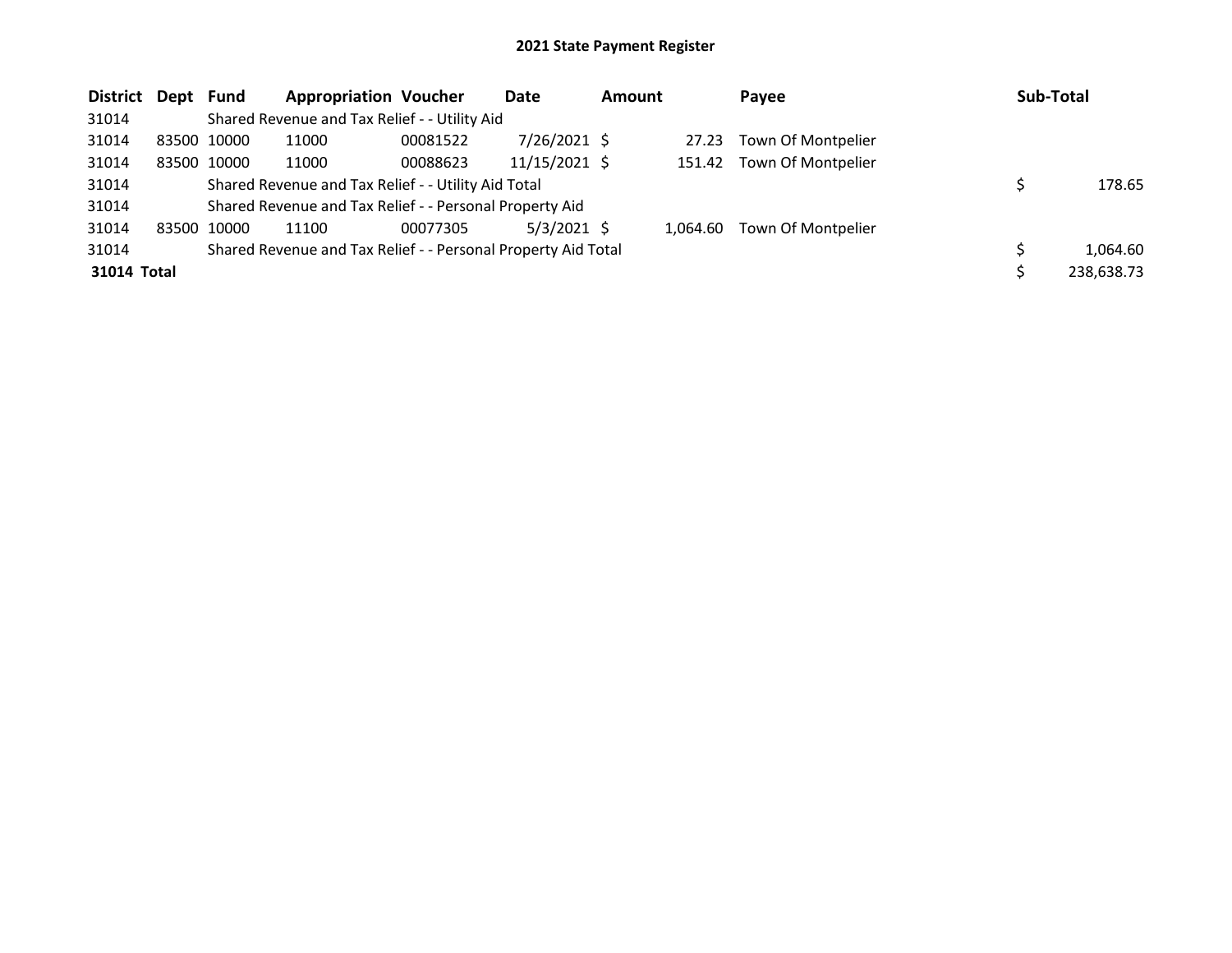| <b>District</b> | Dept Fund   |             | <b>Appropriation Voucher</b>                                       |          | <b>Date</b>    | Amount |           | Payee                    | Sub-Total |           |
|-----------------|-------------|-------------|--------------------------------------------------------------------|----------|----------------|--------|-----------|--------------------------|-----------|-----------|
| 31016           |             |             | Dept of Safety & Prof Services - - Fire Dues Distribution          |          |                |        |           |                          |           |           |
| 31016           |             | 16500 10000 | 22500                                                              | 00041009 | $7/16/2021$ \$ |        |           | 3,244.10 Town Of Pierce  |           |           |
| 31016           |             |             | Dept of Safety & Prof Services - - Fire Dues Distribution Total    |          |                |        |           |                          | \$        | 3,244.10  |
| 31016           |             |             | Dept of Natural Resources - - Aids In Lieu Of Taxes - Gener        |          |                |        |           |                          |           |           |
| 31016           |             | 37000 10000 | 50300                                                              | 00458900 | $1/26/2021$ \$ |        | 32,438.79 | Town Of Pierce           |           |           |
| 31016           |             | 37000 10000 | 50300                                                              | 00458901 | $1/26/2021$ \$ |        | 136.32    | Town Of Pierce           |           |           |
| 31016           |             | 37000 10000 | 50300                                                              | 00458902 | $1/26/2021$ \$ |        |           | 2,483.05 Town Of Pierce  |           |           |
| 31016           |             |             | Dept of Natural Resources - - Aids In Lieu Of Taxes - Gener Total  |          |                |        |           |                          | \$        | 35,058.16 |
| 31016           |             |             | Dept of Natural Resources - - Resaids - Cnty Forst, Cl & Mfl       |          |                |        |           |                          |           |           |
| 31016           |             | 37000 21200 | 57100                                                              | 00487892 | $6/14/2021$ \$ |        |           | 69.59 Town Of Pierce     |           |           |
| 31016           |             |             | Dept of Natural Resources - - Resaids - Cnty Forst, CI & Mfl Total |          |                |        |           |                          | \$        | 69.59     |
| 31016           |             |             | Dept of Natural Resources - - Aids In Lieu Of Taxes - Sum S        |          |                |        |           |                          |           |           |
| 31016           |             | 37000 21200 | 57900                                                              | 00475956 | $4/21/2021$ \$ |        |           | 41.80 Town Of Pierce     |           |           |
| 31016           |             |             | Dept of Natural Resources - - Aids In Lieu Of Taxes - Sum S Total  |          |                |        |           |                          | \$        | 41.80     |
| 31016           |             |             | Dept of Natural Resources - - Fin Asst For Responsible Units       |          |                |        |           |                          |           |           |
| 31016           | 37000 27400 |             | 67000                                                              | 00483217 | $5/21/2021$ \$ |        |           | 1,274.35 Town Of Pierce  |           |           |
| 31016           |             |             | Dept of Natural Resources - - Fin Asst For Responsible Units Total |          |                |        |           |                          | \$        | 1,274.35  |
| 31016           |             |             | WI Dept of Transportation - - Trns Aids To Mnc.-Sf                 |          |                |        |           |                          |           |           |
| 31016           |             | 39500 21100 | 19100                                                              | 00632455 | $1/4/2021$ \$  |        |           | 18,842.76 Town Of Pierce |           |           |
| 31016           |             | 39500 21100 | 19100                                                              | 00668062 | $4/5/2021$ \$  |        |           | 18,842.76 Town Of Pierce |           |           |
| 31016           |             | 39500 21100 | 19100                                                              | 00711550 | 7/6/2021 \$    |        | 18,842.76 | Town Of Pierce           |           |           |
| 31016           |             | 39500 21100 | 19100                                                              | 00752109 | 10/4/2021 \$   |        |           | 18,842.76 Town Of Pierce |           |           |
| 31016           |             |             | WI Dept of Transportation - - Trns Aids To Mnc.-Sf Total           |          |                |        |           |                          | \$        | 75,371.04 |
| 31016           |             |             | Department of Revenue - - Gifts And Grants                         |          |                |        |           |                          |           |           |
| 31016           |             | 56600 10000 | 12100                                                              | 00206888 | $6/25/2021$ \$ |        |           | 42,861.77 Town Of Pierce |           |           |
| 31016           |             |             | Department of Revenue - - Gifts And Grants Total                   |          |                |        |           |                          | \$        | 42,861.77 |
| 31016           |             |             | Shared Revenue and Tax Relief - - County And Municipal Aid         |          |                |        |           |                          |           |           |
| 31016           | 83500 10000 |             | 10500                                                              | 00081523 | 7/26/2021 \$   |        | 2,360.59  | Town Of Pierce           |           |           |
| 31016           |             | 83500 10000 | 10500                                                              | 00088624 | 11/15/2021 \$  |        |           | 13,376.70 Town Of Pierce |           |           |
| 31016           |             |             | Shared Revenue and Tax Relief - - County And Municipal Aid Total   |          |                |        |           |                          | \$        | 15,737.29 |
| 31016           |             |             | Shared Revenue and Tax Relief - - Exempt Computer Aid              |          |                |        |           |                          |           |           |
| 31016           |             | 83500 10000 | 10900                                                              | 00084129 | 7/26/2021 \$   |        |           | 7.27 Town Of Pierce      |           |           |
| 31016           |             |             | Shared Revenue and Tax Relief - - Exempt Computer Aid Total        |          |                |        |           |                          | \$        | 7.27      |
| 31016           |             |             | Shared Revenue and Tax Relief - - Utility Aid                      |          |                |        |           |                          |           |           |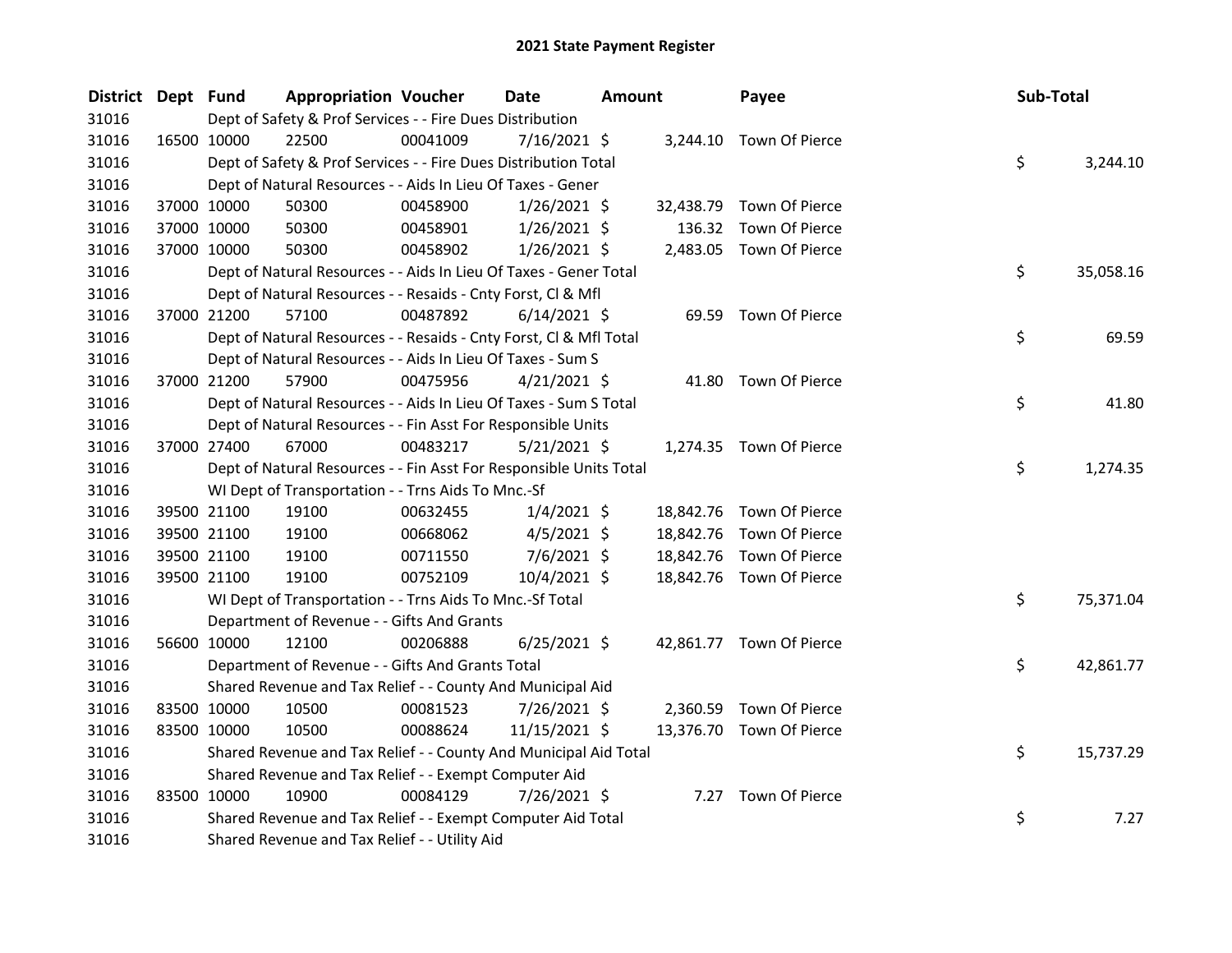| <b>District</b> | Dept Fund   |             | <b>Appropriation Voucher</b>                                    |          | Date            | <b>Amount</b> |          | Payee          | Sub-Total |            |
|-----------------|-------------|-------------|-----------------------------------------------------------------|----------|-----------------|---------------|----------|----------------|-----------|------------|
| 31016           |             | 83500 10000 | 11000                                                           | 00081523 | $7/26/2021$ \$  |               | 422.53   | Town Of Pierce |           |            |
| 31016           |             | 83500 10000 | 11000                                                           | 00088624 | $11/15/2021$ \$ |               | 2,445.05 | Town Of Pierce |           |            |
| 31016           |             |             | Shared Revenue and Tax Relief - - Utility Aid Total             |          |                 |               |          |                | \$        | 2,867.58   |
| 31016           |             |             | Shared Revenue and Tax Relief - - Personal Property Aid         |          |                 |               |          |                |           |            |
| 31016           | 83500 10000 |             | 11100                                                           | 00077306 | $5/3/2021$ \$   |               | 215.44   | Town Of Pierce |           |            |
| 31016           |             |             | Shared Revenue and Tax Relief - - Personal Property Aid Total   |          |                 |               |          |                | \$        | 215.44     |
| 31016           |             |             | Shared Revenue and Tax Relief - - Lottery & Gaming Credit       |          |                 |               |          |                |           |            |
| 31016           |             | 83500 52100 | 36300                                                           | 00074242 | $3/22/2021$ \$  |               | 1.433.44 | Town Of Pierce |           |            |
| 31016           |             |             | Shared Revenue and Tax Relief - - Lottery & Gaming Credit Total |          |                 |               |          |                |           | 1,433.44   |
| 31016 Total     |             |             |                                                                 |          |                 |               |          |                | \$        | 178,181.83 |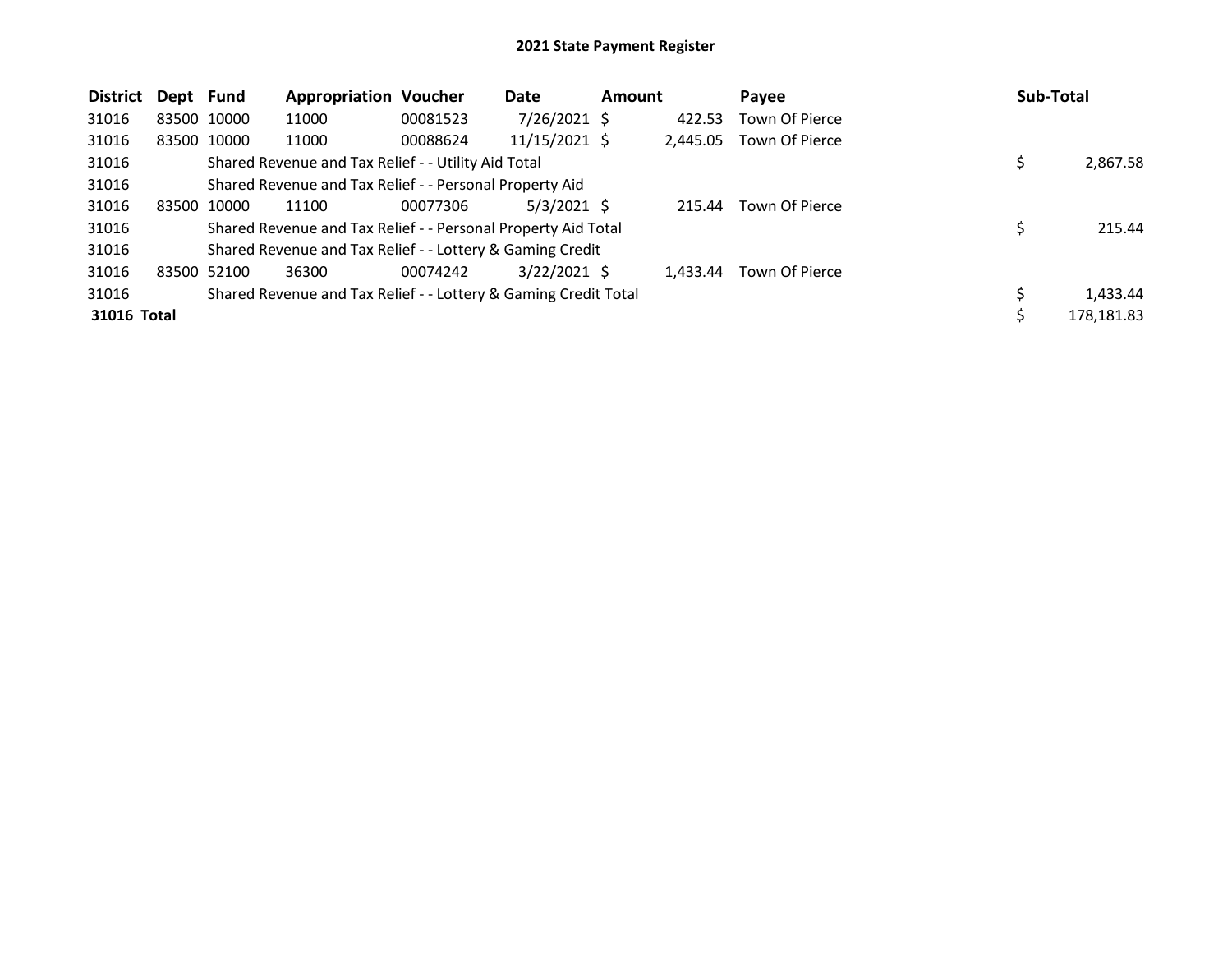| <b>District</b> | Dept Fund |             | <b>Appropriation Voucher</b>                                       |          | Date           | <b>Amount</b> |           | Payee                        | Sub-Total |            |
|-----------------|-----------|-------------|--------------------------------------------------------------------|----------|----------------|---------------|-----------|------------------------------|-----------|------------|
| 31018           |           |             | Dept of Safety & Prof Services - - Fire Dues Distribution          |          |                |               |           |                              |           |            |
| 31018           |           | 16500 10000 | 22500                                                              | 00041010 | 7/16/2021 \$   |               |           | 6,596.87 Town Of Red River   |           |            |
| 31018           |           |             | Dept of Safety & Prof Services - - Fire Dues Distribution Total    |          |                |               |           |                              | \$        | 6,596.87   |
| 31018           |           |             | Dept of Natural Resources - - Resaids - Cnty Forst, Cl & Mfl       |          |                |               |           |                              |           |            |
| 31018           |           | 37000 21200 | 57100                                                              | 00487893 | $6/14/2021$ \$ |               |           | 248.52 Town Of Red River     |           |            |
| 31018           |           |             | Dept of Natural Resources - - Resaids - Cnty Forst, Cl & Mfl Total |          |                |               |           |                              | \$        | 248.52     |
| 31018           |           |             | Dept of Natural Resources - - Fin Asst For Responsible Units       |          |                |               |           |                              |           |            |
| 31018           |           | 37000 27400 | 67000                                                              | 00483152 | $5/21/2021$ \$ |               |           | 1,902.01 Town Of Red River   |           |            |
| 31018           |           |             | Dept of Natural Resources - - Fin Asst For Responsible Units Total |          |                |               |           |                              | \$        | 1,902.01   |
| 31018           |           |             | Dept of Natural Resources - - Recycling Consolidation Grants       |          |                |               |           |                              |           |            |
| 31018           |           | 37000 27400 | 67300                                                              | 00483152 | $5/21/2021$ \$ |               |           | 362.82 Town Of Red River     |           |            |
| 31018           |           |             | Dept of Natural Resources - - Recycling Consolidation Grants Total |          |                |               |           |                              | \$        | 362.82     |
| 31018           |           |             | WI Dept of Transportation - - Trns Aids To Mnc.-Sf                 |          |                |               |           |                              |           |            |
| 31018           |           | 39500 21100 | 19100                                                              | 00632456 | $1/4/2021$ \$  |               |           | 39,045.51 Town Of Red River  |           |            |
| 31018           |           | 39500 21100 | 19100                                                              | 00668063 | $4/5/2021$ \$  |               |           | 39,045.51 Town Of Red River  |           |            |
| 31018           |           | 39500 21100 | 19100                                                              | 00711551 | $7/6/2021$ \$  |               |           | 39,045.51 Town Of Red River  |           |            |
| 31018           |           | 39500 21100 | 19100                                                              | 00752110 | 10/4/2021 \$   |               |           | 39,045.51 Town Of Red River  |           |            |
| 31018           |           |             | WI Dept of Transportation - - Trns Aids To Mnc.-Sf Total           |          |                |               |           |                              | \$        | 156,182.04 |
| 31018           |           |             | WI Dept of Transportation - - Local Rds, Grants Sf                 |          |                |               |           |                              |           |            |
| 31018           |           | 39500 21100 | 27000                                                              | 00749299 | $9/22/2021$ \$ |               |           | 124,941.48 Town Of Red River |           |            |
| 31018           |           |             | WI Dept of Transportation - - Local Rds, Grants Sf Total           |          |                |               |           |                              | \$        | 124,941.48 |
| 31018           |           |             | WI Dept of Transportation - - Loc Rd Imp Prg St Fd                 |          |                |               |           |                              |           |            |
| 31018           |           | 39500 21100 | 27800                                                              | 00638353 | $1/12/2021$ \$ |               | 15,395.70 | Town Of Red River            |           |            |
| 31018           |           | 39500 21100 | 27800                                                              | 00638982 | $1/12/2021$ \$ |               |           | 13,796.38 Town Of Red River  |           |            |
| 31018           |           |             | WI Dept of Transportation - - Loc Rd Imp Prg St Fd Total           |          |                |               |           |                              | \$        | 29,192.08  |
| 31018           |           |             | Department of Revenue - - Gifts And Grants                         |          |                |               |           |                              |           |            |
| 31018           |           | 56600 10000 | 12100                                                              | 00206889 | $6/25/2021$ \$ |               |           | 73,529.66 Town Of Red River  |           |            |
| 31018           |           |             | Department of Revenue - - Gifts And Grants Total                   |          |                |               |           |                              | \$        | 73,529.66  |
| 31018           |           |             | Shared Revenue and Tax Relief - - County And Municipal Aid         |          |                |               |           |                              |           |            |
| 31018           |           | 83500 10000 | 10500                                                              | 00081524 | 7/26/2021 \$   |               |           | 6,122.98 Town Of Red River   |           |            |
| 31018           |           | 83500 10000 | 10500                                                              | 00088625 | 11/15/2021 \$  |               |           | 34,696.86 Town Of Red River  |           |            |
| 31018           |           |             | Shared Revenue and Tax Relief - - County And Municipal Aid Total   |          |                |               |           |                              | \$        | 40,819.84  |
| 31018           |           |             | Shared Revenue and Tax Relief - - Exempt Computer Aid              |          |                |               |           |                              |           |            |
| 31018           |           | 83500 10000 | 10900                                                              | 00084130 | 7/26/2021 \$   |               |           | 96.65 Town Of Red River      |           |            |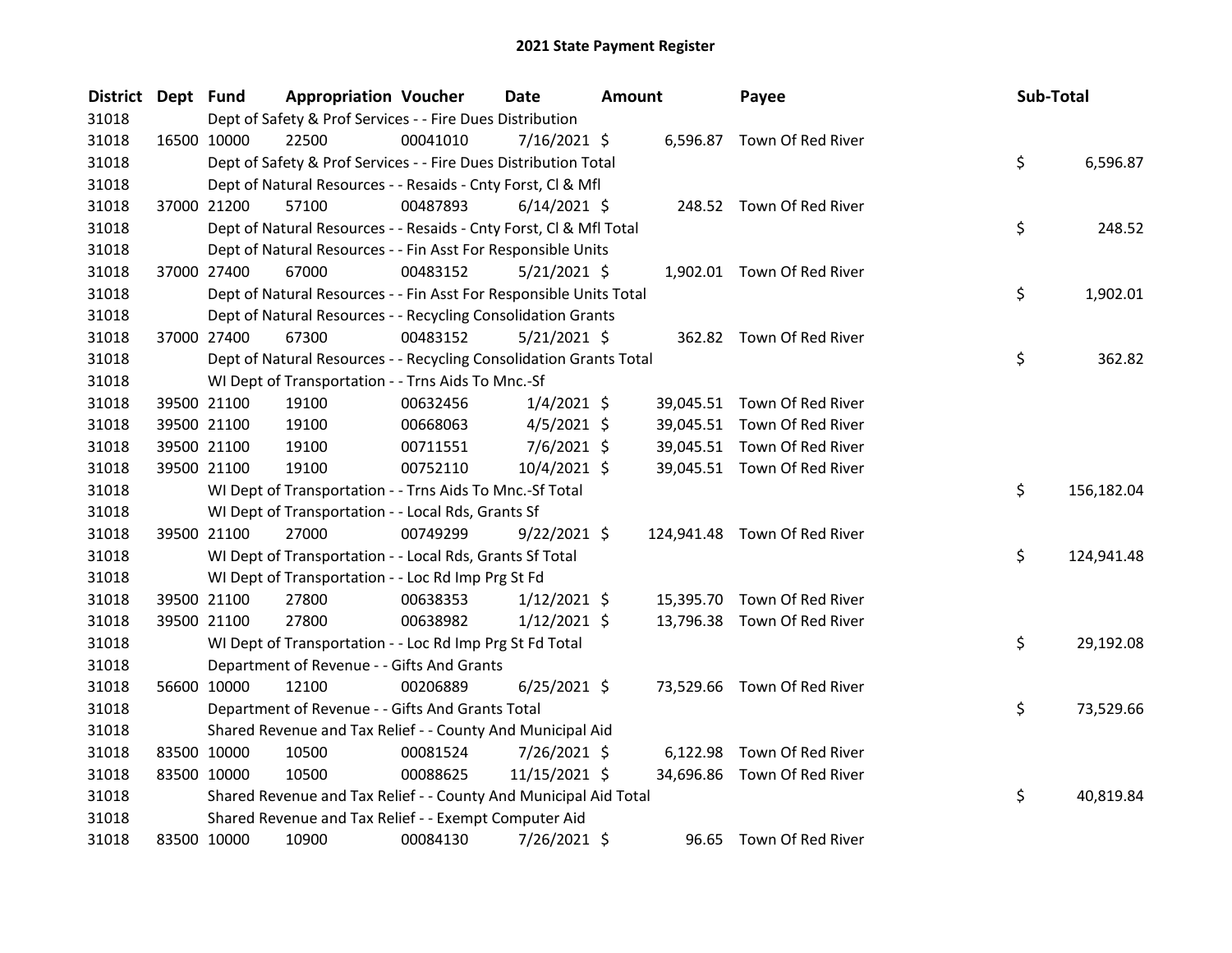| <b>District</b> | Dept        | Fund        | <b>Appropriation Voucher</b>                                  |          | Date            | <b>Amount</b> |          | Payee             | Sub-Total |            |
|-----------------|-------------|-------------|---------------------------------------------------------------|----------|-----------------|---------------|----------|-------------------|-----------|------------|
| 31018           |             |             | Shared Revenue and Tax Relief - - Exempt Computer Aid Total   |          |                 |               |          |                   |           | 96.65      |
| 31018           |             |             | Shared Revenue and Tax Relief - - Utility Aid                 |          |                 |               |          |                   |           |            |
| 31018           | 83500 10000 |             | 11000                                                         | 00081524 | 7/26/2021 \$    |               | 927.30   | Town Of Red River |           |            |
| 31018           |             | 83500 10000 | 11000                                                         | 00088625 | $11/15/2021$ \$ |               | 4.525.67 | Town Of Red River |           |            |
| 31018           |             |             | Shared Revenue and Tax Relief - - Utility Aid Total           |          |                 |               |          |                   |           | 5,452.97   |
| 31018           |             |             | Shared Revenue and Tax Relief - - Personal Property Aid       |          |                 |               |          |                   |           |            |
| 31018           | 83500 10000 |             | 11100                                                         | 00077307 | $5/3/2021$ \$   |               | 459.73   | Town Of Red River |           |            |
| 31018           |             |             | Shared Revenue and Tax Relief - - Personal Property Aid Total |          |                 |               |          |                   |           | 459.73     |
| 31018 Total     |             |             |                                                               |          |                 |               |          |                   |           | 439,784.67 |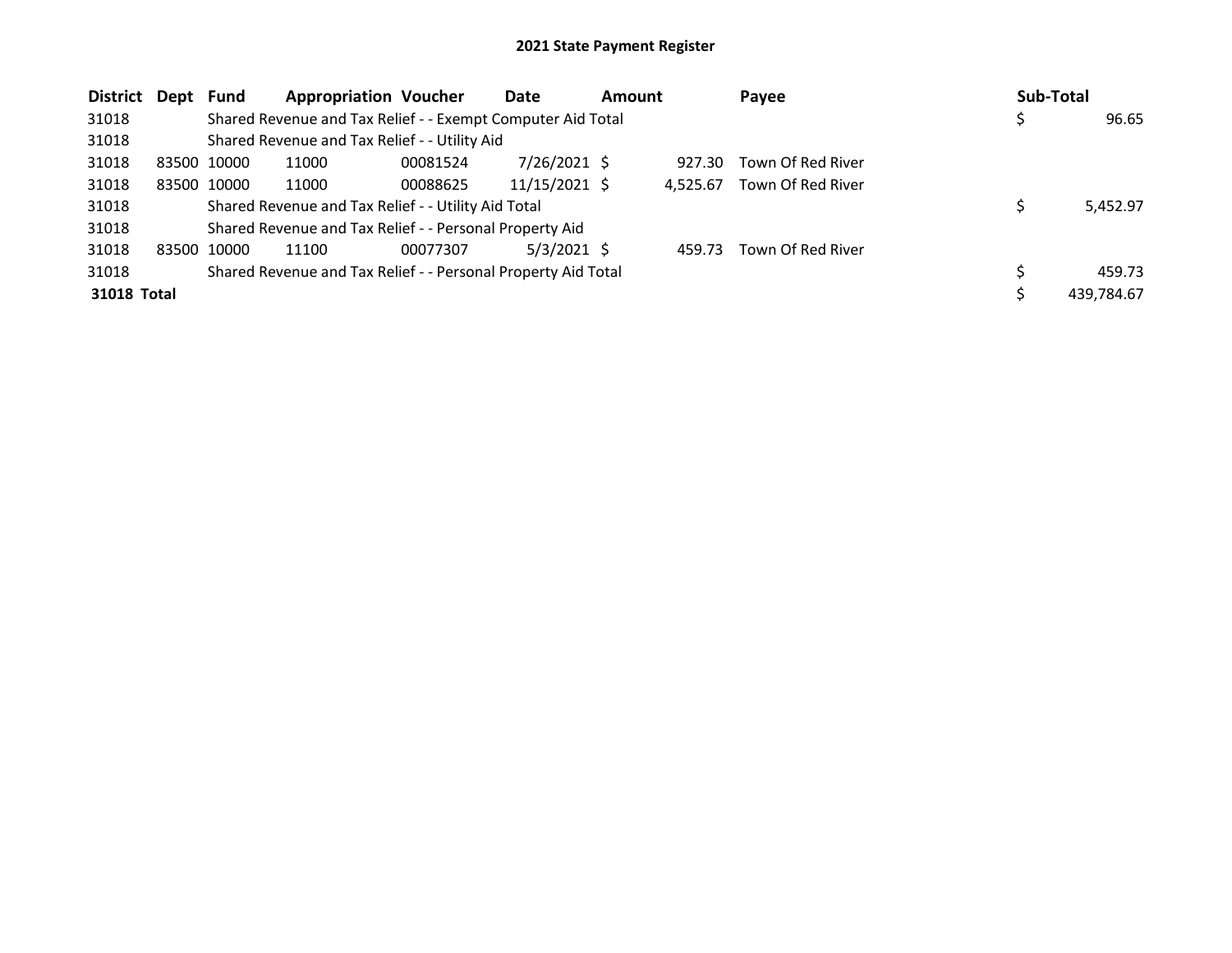| <b>District</b> | Dept Fund   |                                                                    | <b>Appropriation Voucher</b> |          | <b>Date</b>    | <b>Amount</b> |           | Payee                            | Sub-Total |            |
|-----------------|-------------|--------------------------------------------------------------------|------------------------------|----------|----------------|---------------|-----------|----------------------------------|-----------|------------|
| 31020           |             | Dept of Safety & Prof Services - - Fire Dues Distribution          |                              |          |                |               |           |                                  |           |            |
| 31020           | 16500 10000 | 22500                                                              |                              | 00041011 | 7/16/2021 \$   |               |           | 4,815.16 West Kewaunee, Town of  |           |            |
| 31020           |             | Dept of Safety & Prof Services - - Fire Dues Distribution Total    |                              |          |                |               |           |                                  | \$        | 4,815.16   |
| 31020           |             | Dept of Natural Resources - - Aids In Lieu Of Taxes - Gener        |                              |          |                |               |           |                                  |           |            |
| 31020           | 37000 10000 | 50300                                                              |                              | 00458897 | $1/26/2021$ \$ |               | 10,818.48 | West Kewaunee, Town of           |           |            |
| 31020           | 37000 10000 | 50300                                                              |                              | 00458898 | $1/26/2021$ \$ |               | 1,845.18  | West Kewaunee, Town of           |           |            |
| 31020           | 37000 10000 | 50300                                                              |                              | 00458899 | $1/26/2021$ \$ |               | 11,931.70 | West Kewaunee, Town of           |           |            |
| 31020           | 37000 10000 | 50300                                                              |                              | 00475937 | $4/21/2021$ \$ |               | 686.94    | West Kewaunee, Town of           |           |            |
| 31020           | 37000 10000 | 50300                                                              |                              | 00475938 | $4/21/2021$ \$ |               |           | 83.02 West Kewaunee, Town of     |           |            |
| 31020           |             | Dept of Natural Resources - - Aids In Lieu Of Taxes - Gener Total  |                              |          |                |               |           |                                  | \$        | 25,365.32  |
| 31020           |             | Dept of Natural Resources - - Taxes & Assessmts-Conserv Fund       |                              |          |                |               |           |                                  |           |            |
| 31020           | 37000 21200 | 16900                                                              |                              | 00459193 | $1/28/2021$ \$ |               | 10.00     | West Kewaunee, Town of           |           |            |
| 31020           | 37000 21200 | 16900                                                              |                              | 00459194 | 1/28/2021 \$   |               | 10.00     | West Kewaunee, Town of           |           |            |
| 31020           |             | Dept of Natural Resources - - Taxes & Assessmts-Conserv Fund Total |                              |          |                |               |           |                                  | \$        | 20.00      |
| 31020           |             | Dept of Natural Resources - - Resaids - Cnty Forst, Cl & Mfl       |                              |          |                |               |           |                                  |           |            |
| 31020           | 37000 21200 | 57100                                                              |                              | 00487894 | $6/14/2021$ \$ |               |           | 173.38 West Kewaunee, Town of    |           |            |
| 31020           |             | Dept of Natural Resources - - Resaids - Cnty Forst, Cl & Mfl Total |                              |          |                |               |           |                                  | \$        | 173.38     |
| 31020           |             | Dept of Natural Resources - - Aids In Lieu Of Taxes - Sum S        |                              |          |                |               |           |                                  |           |            |
| 31020           | 37000 21200 | 57900                                                              |                              | 00475939 | $4/21/2021$ \$ |               | 139.66    | West Kewaunee, Town of           |           |            |
| 31020           | 37000 21200 | 57900                                                              |                              | 00475940 | $4/21/2021$ \$ |               | 191.36    | West Kewaunee, Town of           |           |            |
| 31020           |             | Dept of Natural Resources - - Aids In Lieu Of Taxes - Sum S Total  |                              |          |                |               |           |                                  | \$        | 331.02     |
| 31020           |             | Dept of Natural Resources - - Fin Asst For Responsible Units       |                              |          |                |               |           |                                  |           |            |
| 31020           | 37000 27400 | 67000                                                              |                              | 00483321 | $5/21/2021$ \$ |               |           | 2,217.43 West Kewaunee, Town of  |           |            |
| 31020           |             | Dept of Natural Resources - - Fin Asst For Responsible Units Total |                              |          |                |               |           |                                  | \$        | 2,217.43   |
| 31020           |             | WI Dept of Transportation - - Trns Aids To Mnc.-Sf                 |                              |          |                |               |           |                                  |           |            |
| 31020           |             | 39500 21100<br>19100                                               |                              | 00632457 | $1/4/2021$ \$  |               | 27,646.56 | West Kewaunee, Town of           |           |            |
| 31020           | 39500 21100 | 19100                                                              |                              | 00668064 | $4/5/2021$ \$  |               | 27,646.56 | West Kewaunee, Town of           |           |            |
| 31020           | 39500 21100 | 19100                                                              |                              | 00711552 | $7/6/2021$ \$  |               | 27,646.56 | West Kewaunee, Town of           |           |            |
| 31020           | 39500 21100 | 19100                                                              |                              | 00752111 | 10/4/2021 \$   |               |           | 27,646.56 West Kewaunee, Town of |           |            |
| 31020           |             | WI Dept of Transportation - - Trns Aids To Mnc.-Sf Total           |                              |          |                |               |           |                                  | \$        | 110,586.24 |
| 31020           |             | Department of Revenue - - Gifts And Grants                         |                              |          |                |               |           |                                  |           |            |
| 31020           | 56600 10000 | 12100                                                              |                              | 00206890 | $6/25/2021$ \$ |               |           | 70,023.26 West Kewaunee, Town of |           |            |
| 31020           |             | Department of Revenue - - Gifts And Grants Total                   |                              |          |                |               |           |                                  | \$        | 70,023.26  |
| 31020           |             | Shared Revenue and Tax Relief - - County And Municipal Aid         |                              |          |                |               |           |                                  |           |            |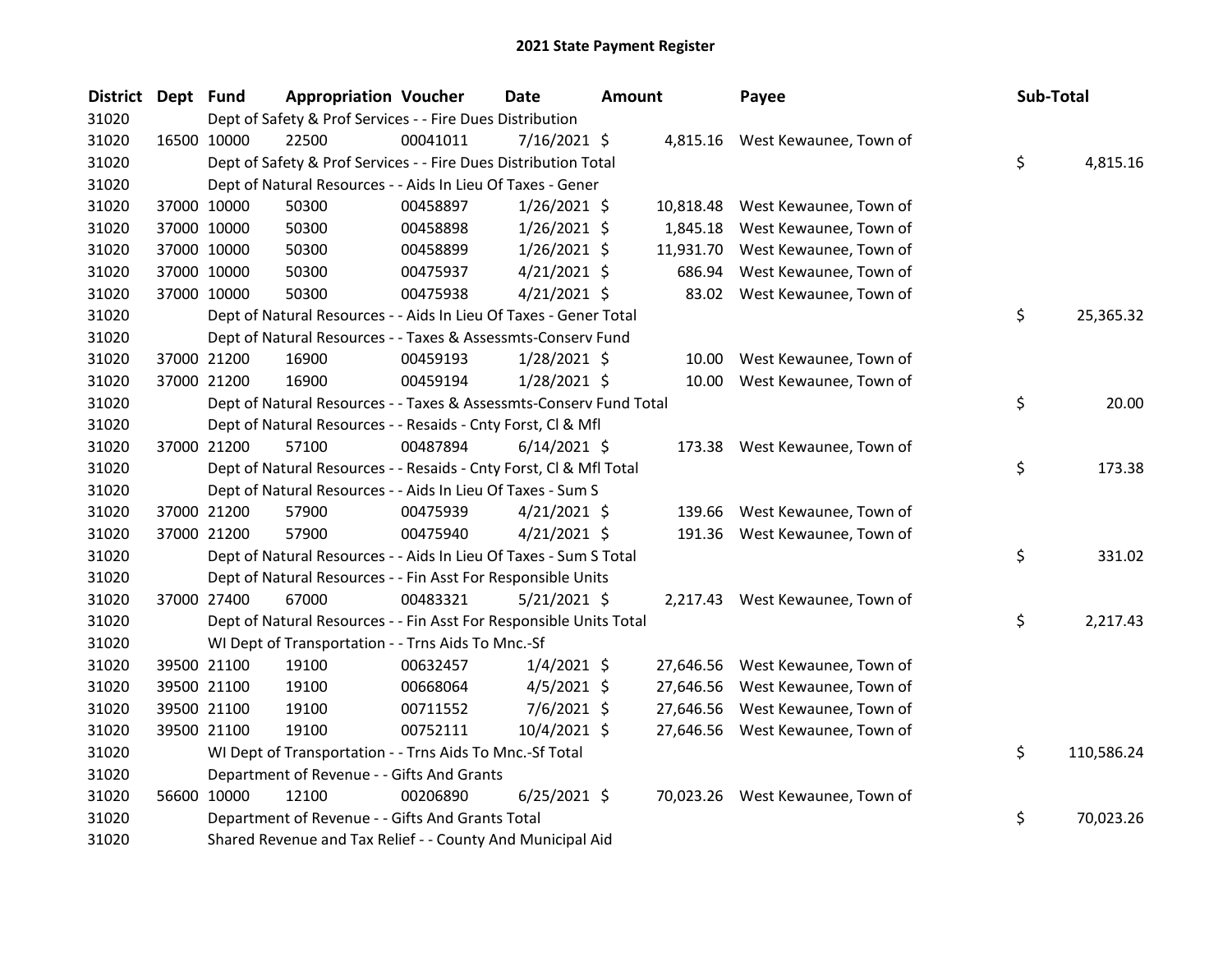| <b>District</b> | Dept Fund |             | <b>Appropriation Voucher</b>                                        |          | Date            | <b>Amount</b> |           | Payee                         | Sub-Total        |
|-----------------|-----------|-------------|---------------------------------------------------------------------|----------|-----------------|---------------|-----------|-------------------------------|------------------|
| 31020           |           | 83500 10000 | 10500                                                               | 00081525 | $7/26/2021$ \$  |               | 5,692.79  | West Kewaunee, Town of        |                  |
| 31020           |           | 83500 10000 | 10500                                                               | 00088626 | $11/15/2021$ \$ |               | 32,259.11 | West Kewaunee, Town of        |                  |
| 31020           |           |             | Shared Revenue and Tax Relief - - County And Municipal Aid Total    |          |                 |               |           |                               | \$<br>37,951.90  |
| 31020           |           |             | Shared Revenue and Tax Relief - - Exempt Computer Aid               |          |                 |               |           |                               |                  |
| 31020           |           | 83500 10000 | 10900                                                               | 00084131 | 7/26/2021 \$    |               | 11.43     | West Kewaunee, Town of        |                  |
| 31020           |           |             | Shared Revenue and Tax Relief - - Exempt Computer Aid Total         |          |                 |               |           |                               | \$<br>11.43      |
| 31020           |           |             | Shared Revenue and Tax Relief - - Utility Aid                       |          |                 |               |           |                               |                  |
| 31020           |           | 83500 10000 | 11000                                                               | 00081525 | 7/26/2021 \$    |               | 1,387.81  | West Kewaunee, Town of        |                  |
| 31020           |           | 83500 10000 | 11000                                                               | 00088626 | $11/15/2021$ \$ |               | 9,445.64  | West Kewaunee, Town of        |                  |
| 31020           |           |             | Shared Revenue and Tax Relief - - Utility Aid Total                 |          |                 |               |           |                               | \$<br>10,833.45  |
| 31020           |           |             | Shared Revenue and Tax Relief - - Personal Property Aid             |          |                 |               |           |                               |                  |
| 31020           |           | 83500 10000 | 11100                                                               | 00077308 | $5/3/2021$ \$   |               |           | 672.51 West Kewaunee, Town of |                  |
| 31020           |           |             | Shared Revenue and Tax Relief - - Personal Property Aid Total       |          |                 |               |           |                               | \$<br>672.51     |
| 31020           |           |             | Shared Revenue and Tax Relief - - Payments For Municipal Svcs       |          |                 |               |           |                               |                  |
| 31020           | 83500     | 10000       | 50100                                                               | 00073660 | $2/1/2021$ \$   |               | 168.21    | West Kewaunee, Town of        |                  |
| 31020           |           |             | Shared Revenue and Tax Relief - - Payments For Municipal Svcs Total |          |                 |               |           |                               | \$<br>168.21     |
| 31020           |           |             | Shared Revenue and Tax Relief - - Lottery & Gaming Credit           |          |                 |               |           |                               |                  |
| 31020           | 83500     | 52100       | 36300                                                               | 00074243 | $3/22/2021$ \$  |               |           | 275.74 West Kewaunee, Town of |                  |
| 31020           |           |             | Shared Revenue and Tax Relief - - Lottery & Gaming Credit Total     |          |                 |               |           |                               | \$<br>275.74     |
| 31020 Total     |           |             |                                                                     |          |                 |               |           |                               | \$<br>263,445.05 |
|                 |           |             |                                                                     |          |                 |               |           |                               |                  |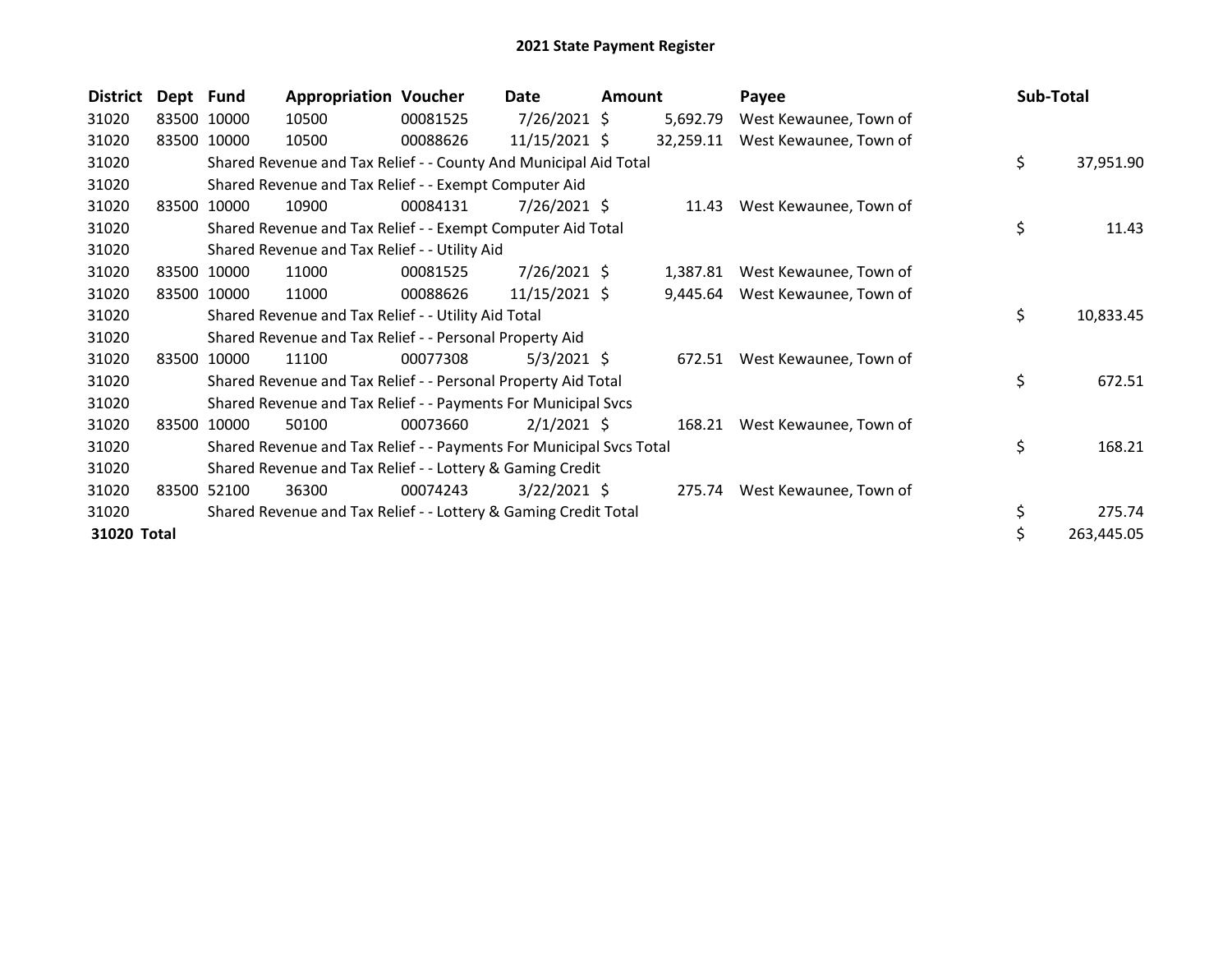| District Dept Fund |             | <b>Appropriation Voucher</b>                                       |          | <b>Date</b>    | <b>Amount</b> |          | Payee                      | Sub-Total |           |
|--------------------|-------------|--------------------------------------------------------------------|----------|----------------|---------------|----------|----------------------------|-----------|-----------|
| 31111              |             | Dept of Safety & Prof Services - - Fire Dues Distribution          |          |                |               |          |                            |           |           |
| 31111              | 16500 10000 | 22500                                                              | 00041002 | 7/16/2021 \$   |               |          | 1,675.00 Village Of Casco  |           |           |
| 31111              |             | Dept of Safety & Prof Services - - Fire Dues Distribution Total    |          |                |               |          |                            | \$        | 1,675.00  |
| 31111              |             | Dept of Natural Resources - - Aids In Lieu Of Taxes - Gener        |          |                |               |          |                            |           |           |
| 31111              | 37000 10000 | 50300                                                              | 00458892 | $1/26/2021$ \$ |               |          | 250.65 Village Of Casco    |           |           |
| 31111              |             | Dept of Natural Resources - - Aids In Lieu Of Taxes - Gener Total  |          |                |               |          |                            | \$        | 250.65    |
| 31111              |             | Dept of Natural Resources - - Resaids - Cnty Forst, Cl & Mfl       |          |                |               |          |                            |           |           |
| 31111              | 37000 21200 | 57100                                                              | 00487895 | $6/14/2021$ \$ |               |          | 5.40 Village Of Casco      |           |           |
| 31111              |             | Dept of Natural Resources - - Resaids - Cnty Forst, Cl & Mfl Total |          |                |               |          |                            | \$        | 5.40      |
| 31111              |             | Dept of Natural Resources - - Fin Asst For Responsible Units       |          |                |               |          |                            |           |           |
| 31111              | 37000 27400 | 67000                                                              | 00483308 | $5/21/2021$ \$ |               |          | 3,588.90 Village Of Casco  |           |           |
| 31111              |             | Dept of Natural Resources - - Fin Asst For Responsible Units Total |          |                |               |          |                            | \$        | 3,588.90  |
| 31111              |             | WI Dept of Transportation - - Trns Aids To Mnc.-Sf                 |          |                |               |          |                            |           |           |
| 31111              | 39500 21100 | 19100                                                              | 00632458 | $1/4/2021$ \$  |               |          | 4,831.76 Village Of Casco  |           |           |
| 31111              | 39500 21100 | 19100                                                              | 00668065 | $4/5/2021$ \$  |               | 4,831.76 | Village Of Casco           |           |           |
| 31111              | 39500 21100 | 19100                                                              | 00711553 | 7/6/2021 \$    |               | 4,831.76 | Village Of Casco           |           |           |
| 31111              | 39500 21100 | 19100                                                              | 00752112 | 10/4/2021 \$   |               |          | 4,831.76 Village Of Casco  |           |           |
| 31111              |             | WI Dept of Transportation - - Trns Aids To Mnc.-Sf Total           |          |                |               |          |                            | \$        | 19,327.04 |
| 31111              |             | WI Dept of Transportation - - Loc Rd Imp Prg St Fd                 |          |                |               |          |                            |           |           |
| 31111              | 39500 21100 | 27800                                                              | 00792348 | 12/30/2021 \$  |               |          | 13,062.36 Village Of Casco |           |           |
| 31111              |             | WI Dept of Transportation - - Loc Rd Imp Prg St Fd Total           |          |                |               |          |                            | \$        | 13,062.36 |
| 31111              |             | Department of Revenue - - Gifts And Grants                         |          |                |               |          |                            |           |           |
| 31111              | 56600 10000 | 12100                                                              | 00206891 | $6/25/2021$ \$ |               |          | 30,615.55 Village Of Casco |           |           |
| 31111              |             | Department of Revenue - - Gifts And Grants Total                   |          |                |               |          |                            | \$        | 30,615.55 |
| 31111              |             | Shared Revenue and Tax Relief - - County And Municipal Aid         |          |                |               |          |                            |           |           |
| 31111              | 83500 10000 | 10500                                                              | 00081526 | 7/26/2021 \$   |               |          | 11,490.55 Village Of Casco |           |           |
| 31111              | 83500 10000 | 10500                                                              | 00088627 | 11/15/2021 \$  |               |          | 65,113.10 Village Of Casco |           |           |
| 31111              |             | Shared Revenue and Tax Relief - - County And Municipal Aid Total   |          |                |               |          |                            | \$        | 76,603.65 |
| 31111              |             | Shared Revenue and Tax Relief - - Exempt Computer Aid              |          |                |               |          |                            |           |           |
| 31111              | 83500 10000 | 10900                                                              | 00084132 | 7/26/2021 \$   |               |          | 171.48 Village Of Casco    |           |           |
| 31111              |             | Shared Revenue and Tax Relief - - Exempt Computer Aid Total        |          |                |               |          |                            | \$        | 171.48    |
| 31111              |             | Shared Revenue and Tax Relief - - Personal Property Aid            |          |                |               |          |                            |           |           |
| 31111              | 83500 10000 | 11100                                                              | 00077309 | $5/3/2021$ \$  |               |          | 716.84 Village Of Casco    |           |           |
| 31111              |             | Shared Revenue and Tax Relief - - Personal Property Aid Total      |          |                |               |          |                            | \$        | 716.84    |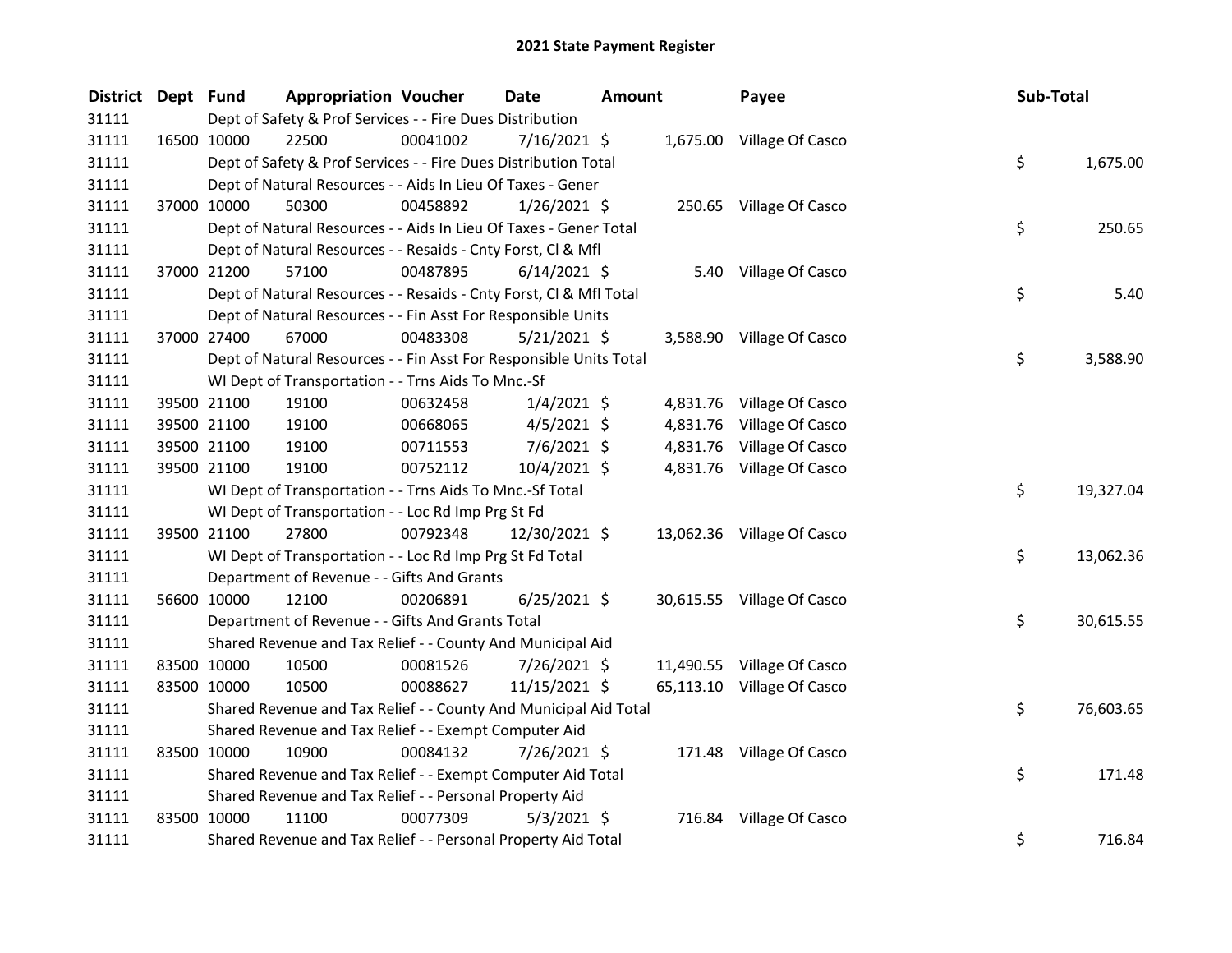| District Dept Fund | <b>Appropriation Voucher</b> | <b>Date</b> | Amount | Payee | Sub-Total  |
|--------------------|------------------------------|-------------|--------|-------|------------|
| 31111 Total        |                              |             |        |       | 146,016.87 |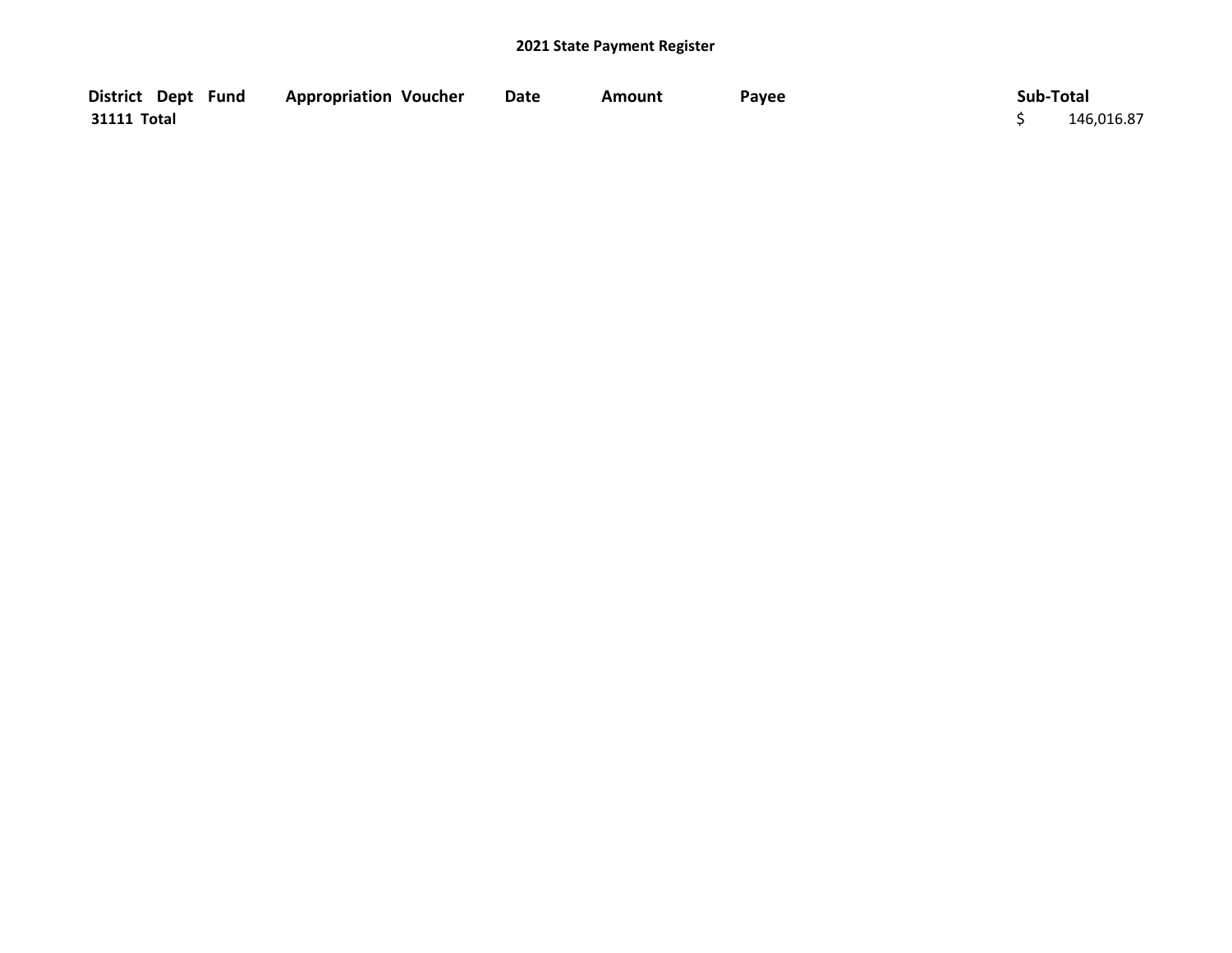| <b>District</b> | Dept Fund |             | <b>Appropriation Voucher</b>                                                    |                         | Date           | <b>Amount</b> |           | Payee                           | Sub-Total |            |
|-----------------|-----------|-------------|---------------------------------------------------------------------------------|-------------------------|----------------|---------------|-----------|---------------------------------|-----------|------------|
| 31146           |           |             | Dept of Safety & Prof Services - - Fire Dues Distribution                       |                         |                |               |           |                                 |           |            |
| 31146           |           | 16500 10000 | 22500                                                                           | 00041007                | $7/16/2021$ \$ |               |           | 9,514.46 Village Of Luxemburg   |           |            |
| 31146           |           |             | Dept of Safety & Prof Services - - Fire Dues Distribution Total                 |                         |                |               |           |                                 | \$        | 9,514.46   |
| 31146           |           |             | Dept of Natural Resources - - Fin Asst For Responsible Units                    |                         |                |               |           |                                 |           |            |
| 31146           |           | 37000 27400 | 67000                                                                           | 00483586                | $5/21/2021$ \$ |               |           | 9,093.22 Village Of Luxemburg   |           |            |
| 31146           |           |             | Dept of Natural Resources - - Fin Asst For Responsible Units Total              |                         |                |               |           |                                 | \$        | 9,093.22   |
| 31146           |           |             | WI Dept of Transportation - - Trns Aids To Mnc.-Sf                              |                         |                |               |           |                                 |           |            |
| 31146           |           | 39500 21100 | 19100                                                                           | 00632459                | $1/4/2021$ \$  |               |           | 32,392.23 Village Of Luxemburg  |           |            |
| 31146           |           | 39500 21100 | 19100                                                                           | 00668066                | $4/5/2021$ \$  |               | 32,392.23 | Village Of Luxemburg            |           |            |
| 31146           |           | 39500 21100 | 19100                                                                           | 00711554                | $7/6/2021$ \$  |               |           | 32,392.23 Village Of Luxemburg  |           |            |
| 31146           |           | 39500 21100 | 19100                                                                           | 00752113                | 10/4/2021 \$   |               |           | 32,392.25 Village Of Luxemburg  |           |            |
| 31146           |           |             | WI Dept of Transportation - - Trns Aids To Mnc.-Sf Total                        |                         |                |               |           |                                 | \$        | 129,568.94 |
| 31146           |           |             | Department of Health Services - - Prepaid Medical Transport Reimbursement       |                         |                |               |           |                                 |           |            |
| 31146           |           | 43500 10000 | 16300                                                                           | AMBULANCE 11/15/2021 \$ |                |               |           | 4,190.99 Village Of Luxemburg   |           |            |
| 31146           |           |             | Department of Health Services - - Prepaid Medical Transport Reimbursement Total |                         |                |               |           |                                 | \$.       | 4,190.99   |
| 31146           |           |             | Department of Justice - - Officer training reimbursement                        |                         |                |               |           |                                 |           |            |
| 31146           |           | 45500 10000 | 21400                                                                           | 00105504                | 11/18/2021 \$  |               |           | 320.00 Village Of Luxemburg     |           |            |
| 31146           |           |             | Department of Justice - - Officer training reimbursement Total                  |                         |                |               |           |                                 | \$        | 320.00     |
| 31146           |           |             | Department of Justice - - Federal Aid, Local Assistance                         |                         |                |               |           |                                 |           |            |
| 31146           |           | 45500 10000 | 25100                                                                           | 00097326                | $4/27/2021$ \$ |               |           | 1,106.76 Village Of Luxemburg   |           |            |
| 31146           |           | 45500 10000 | 25100                                                                           | 00100420                | $7/14/2021$ \$ |               | 1,124.80  | Village Of Luxemburg            |           |            |
| 31146           |           | 45500 10000 | 25100                                                                           | 00103470                | 10/18/2021 \$  |               | 4,983.00  | Village Of Luxemburg            |           |            |
| 31146           |           | 45500 10000 | 25100                                                                           | 00106267                | 12/16/2021 \$  |               |           | 2,254.90 Village Of Luxemburg   |           |            |
| 31146           |           |             | Department of Justice - - Federal Aid, Local Assistance Total                   |                         |                |               |           |                                 | \$        | 9,469.46   |
| 31146           |           |             | Department of Revenue - - Gifts And Grants                                      |                         |                |               |           |                                 |           |            |
| 31146           |           | 56600 10000 | 12100                                                                           | 00206892                | $6/25/2021$ \$ |               |           | 134,551.43 Village Of Luxemburg |           |            |
| 31146           |           |             | Department of Revenue - - Gifts And Grants Total                                |                         |                |               |           |                                 | \$        | 134,551.43 |
| 31146           |           |             | Shared Revenue and Tax Relief - - County And Municipal Aid                      |                         |                |               |           |                                 |           |            |
| 31146           |           | 83500 10000 | 10500                                                                           | 00081527                | 7/26/2021 \$   |               |           | 11,619.45 Village Of Luxemburg  |           |            |
| 31146           |           | 83500 10000 | 10500                                                                           | 00088628                | 11/15/2021 \$  |               |           | 61,652.53 Village Of Luxemburg  |           |            |
| 31146           |           |             | Shared Revenue and Tax Relief - - County And Municipal Aid Total                |                         |                |               |           |                                 | \$        | 73,271.98  |
| 31146           |           |             | Shared Revenue and Tax Relief - - Exempt Computer Aid                           |                         |                |               |           |                                 |           |            |
| 31146           |           | 83500 10000 | 10900                                                                           | 00084133                | 7/26/2021 \$   |               |           | 2,667.76 Village Of Luxemburg   |           |            |
| 31146           |           | 83500 10000 | 10900                                                                           | 00085799                | 7/26/2021 \$   |               |           | 3,596.24 Village Of Luxemburg   |           |            |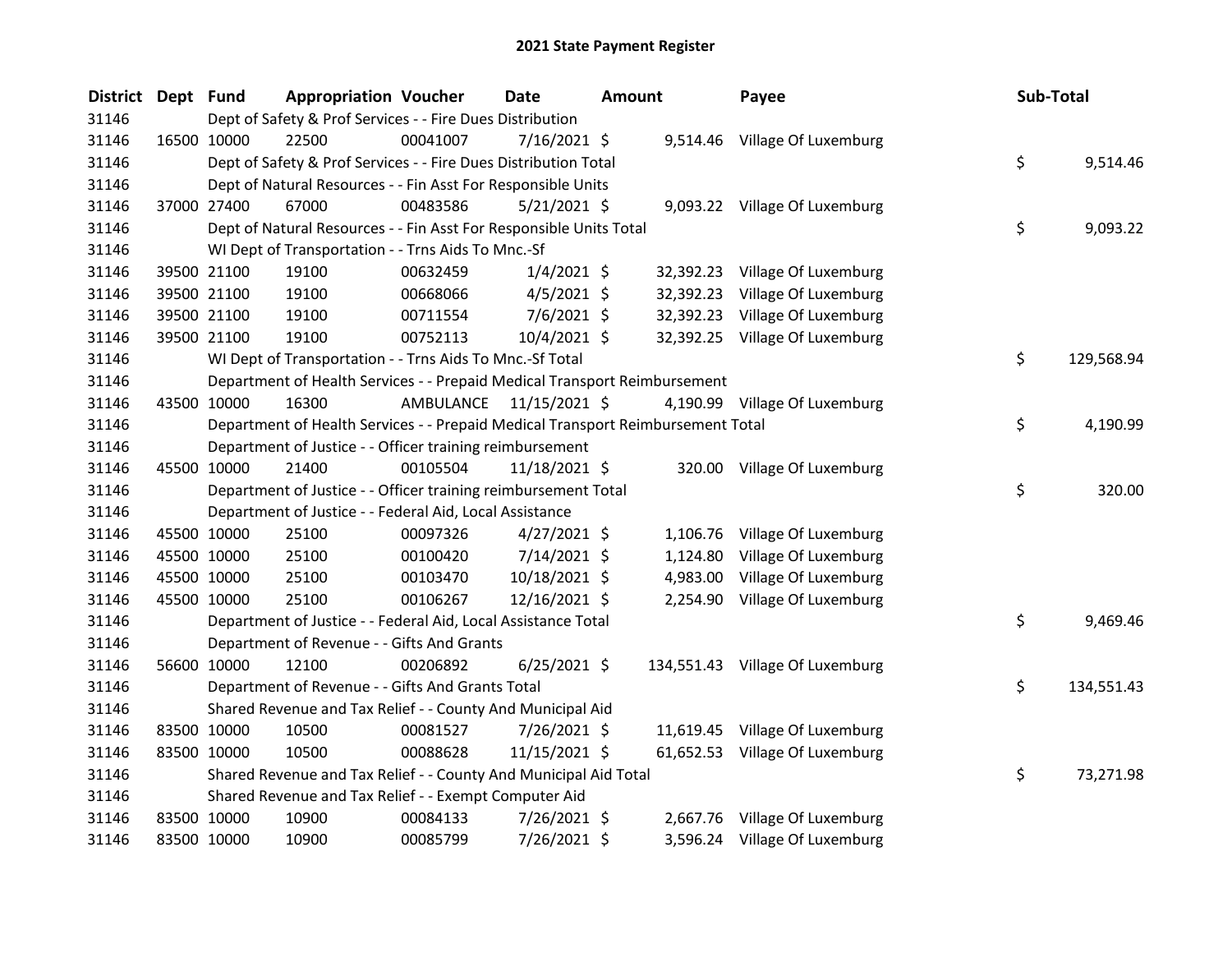| <b>District</b> | Dept | Fund        | <b>Appropriation Voucher</b>                                    |          | Date           | <b>Amount</b> |           | Payee                | Sub-Total |            |
|-----------------|------|-------------|-----------------------------------------------------------------|----------|----------------|---------------|-----------|----------------------|-----------|------------|
| 31146           |      |             | Shared Revenue and Tax Relief - - Exempt Computer Aid Total     |          |                |               |           |                      |           | 6,264.00   |
| 31146           |      |             | Shared Revenue and Tax Relief - - Personal Property Aid         |          |                |               |           |                      |           |            |
| 31146           |      | 83500 10000 | 11100                                                           | 00077310 | $5/3/2021$ \$  |               | 3.086.54  | Village Of Luxemburg |           |            |
| 31146           |      | 83500 10000 | 11100                                                           | 00078888 | $5/3/2021$ \$  |               | 18.220.74 | Village Of Luxemburg |           |            |
| 31146           |      |             | Shared Revenue and Tax Relief - - Personal Property Aid Total   |          |                |               |           |                      |           | 21,307.28  |
| 31146           |      |             | Shared Revenue and Tax Relief - - Lottery & Gaming Credit       |          |                |               |           |                      |           |            |
| 31146           |      | 83500 52100 | 36300                                                           | 00074244 | $3/22/2021$ \$ |               | 7.501.80  | Village Of Luxemburg |           |            |
| 31146           |      |             | Shared Revenue and Tax Relief - - Lottery & Gaming Credit Total |          |                |               |           |                      |           | 7,501.80   |
| 31146 Total     |      |             |                                                                 |          |                |               |           |                      |           | 405,053.56 |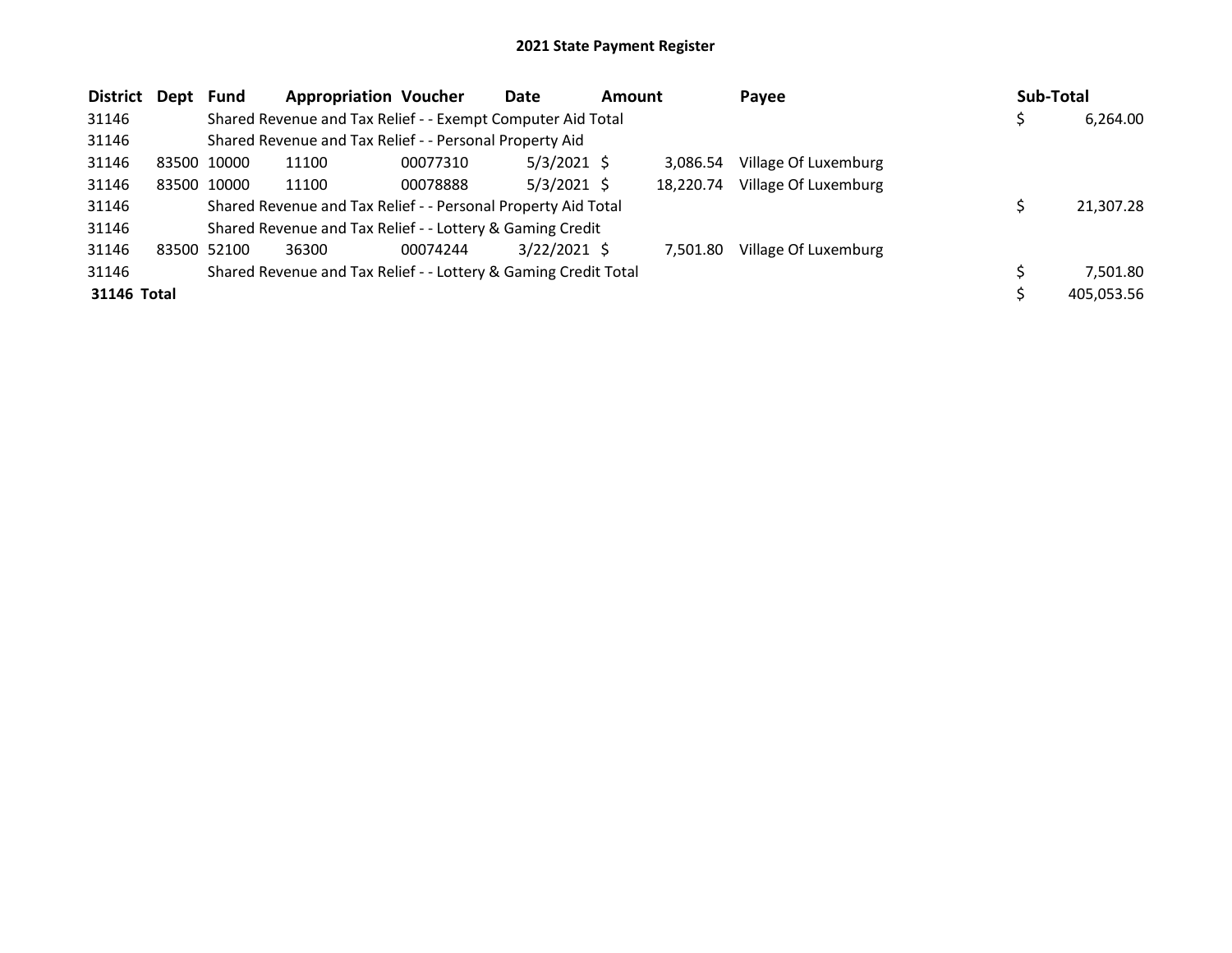| District Dept Fund |             | <b>Appropriation Voucher</b>                                                    |                         | <b>Date</b>    | <b>Amount</b> |           | Payee                     | Sub-Total |            |
|--------------------|-------------|---------------------------------------------------------------------------------|-------------------------|----------------|---------------|-----------|---------------------------|-----------|------------|
| 31201              |             | Dept of Safety & Prof Services - - Fire Dues Distribution                       |                         |                |               |           |                           |           |            |
| 31201              | 16500 10000 | 22500                                                                           | 00040999                | $7/16/2021$ \$ |               |           | 8,791.92 Algoma, City of  |           |            |
| 31201              |             | Dept of Safety & Prof Services - - Fire Dues Distribution Total                 |                         |                |               |           |                           | \$        | 8,791.92   |
| 31201              |             | Dept of Natural Resources - - Aids In Lieu Of Taxes - Gener                     |                         |                |               |           |                           |           |            |
| 31201              | 37000 10000 | 50300                                                                           | 00458911                | $1/26/2021$ \$ |               |           | 3,378.13 Algoma, City of  |           |            |
| 31201              |             | Dept of Natural Resources - - Aids In Lieu Of Taxes - Gener Total               |                         |                |               |           |                           | \$        | 3,378.13   |
| 31201              |             | Dept of Natural Resources - - Fin Asst For Responsible Units                    |                         |                |               |           |                           |           |            |
| 31201              | 37000 27400 | 67000                                                                           | 00483766                | 5/21/2021 \$   |               |           | 24,673.65 Algoma, City of |           |            |
| 31201              |             | Dept of Natural Resources - - Fin Asst For Responsible Units Total              |                         |                |               |           |                           | \$        | 24,673.65  |
| 31201              |             | WI Dept of Transportation - - Conn Hwy Aids St Fds                              |                         |                |               |           |                           |           |            |
| 31201              | 39500 21100 | 16200                                                                           | 00633560                | $1/4/2021$ \$  |               | 7,098.66  | Algoma, City of           |           |            |
| 31201              | 39500 21100 | 16200                                                                           | 00669167                | $4/5/2021$ \$  |               |           | 7,098.66 Algoma, City of  |           |            |
| 31201              | 39500 21100 | 16200                                                                           | 00712655                | $7/6/2021$ \$  |               | 7,098.66  | Algoma, City of           |           |            |
| 31201              | 39500 21100 | 16200                                                                           | 00753214                | 10/4/2021 \$   |               |           | 7,098.69 Algoma, City of  |           |            |
| 31201              |             | WI Dept of Transportation - - Conn Hwy Aids St Fds Total                        |                         |                |               |           |                           | \$.       | 28,394.67  |
| 31201              |             | WI Dept of Transportation - - Trns Aids To Mnc.-Sf                              |                         |                |               |           |                           |           |            |
| 31201              | 39500 21100 | 19100                                                                           | 00632460                | $1/4/2021$ \$  |               |           | 53,403.65 Algoma, City of |           |            |
| 31201              | 39500 21100 | 19100                                                                           | 00668067                | $4/5/2021$ \$  |               | 53,403.65 | Algoma, City of           |           |            |
| 31201              | 39500 21100 | 19100                                                                           | 00711555                | $7/6/2021$ \$  |               |           | 53,403.65 Algoma, City of |           |            |
| 31201              | 39500 21100 | 19100                                                                           | 00752114                | 10/4/2021 \$   |               |           | 53,403.67 Algoma, City of |           |            |
| 31201              |             | WI Dept of Transportation - - Trns Aids To Mnc.-Sf Total                        |                         |                |               |           |                           | \$        | 213,614.62 |
| 31201              |             | Department of Health Services - - Emergency Medical Services, Ai                |                         |                |               |           |                           |           |            |
| 31201              | 43500 10000 | 11900                                                                           | 00418006                | 3/26/2021 \$   |               |           | 5,620.29 Algoma, City of  |           |            |
| 31201              |             | Department of Health Services - - Emergency Medical Services, Ai Total          |                         |                |               |           |                           | \$        | 5,620.29   |
| 31201              |             | Department of Health Services - - Prepaid Medical Transport Reimbursement       |                         |                |               |           |                           |           |            |
| 31201              | 43500 10000 | 16300                                                                           | AMBULANCE 11/15/2021 \$ |                |               |           | 9,397.98 Algoma, City of  |           |            |
| 31201              |             | Department of Health Services - - Prepaid Medical Transport Reimbursement Total |                         |                |               |           |                           | \$.       | 9,397.98   |
| 31201              |             | Department of Justice - - Drug Trafficking Resp Grants                          |                         |                |               |           |                           |           |            |
| 31201              | 45500 10000 | 20800                                                                           | 00094376                | $2/19/2021$ \$ |               |           | 2,895.00 Algoma, City of  |           |            |
| 31201              | 45500 10000 | 20800                                                                           | 00101347                | 8/30/2021 \$   |               |           | 46,681.19 Algoma, City of |           |            |
| 31201              |             | Department of Justice - - Drug Trafficking Resp Grants Total                    |                         |                |               |           |                           | \$        | 49,576.19  |
| 31201              |             | Department of Justice - - Officer training reimbursement                        |                         |                |               |           |                           |           |            |
| 31201              | 45500 10000 | 21400                                                                           | 00104680                | 11/12/2021 \$  |               | 800.00    | Algoma, City of           |           |            |
| 31201              |             | Department of Justice - - Officer training reimbursement Total                  |                         |                |               |           |                           | \$        | 800.00     |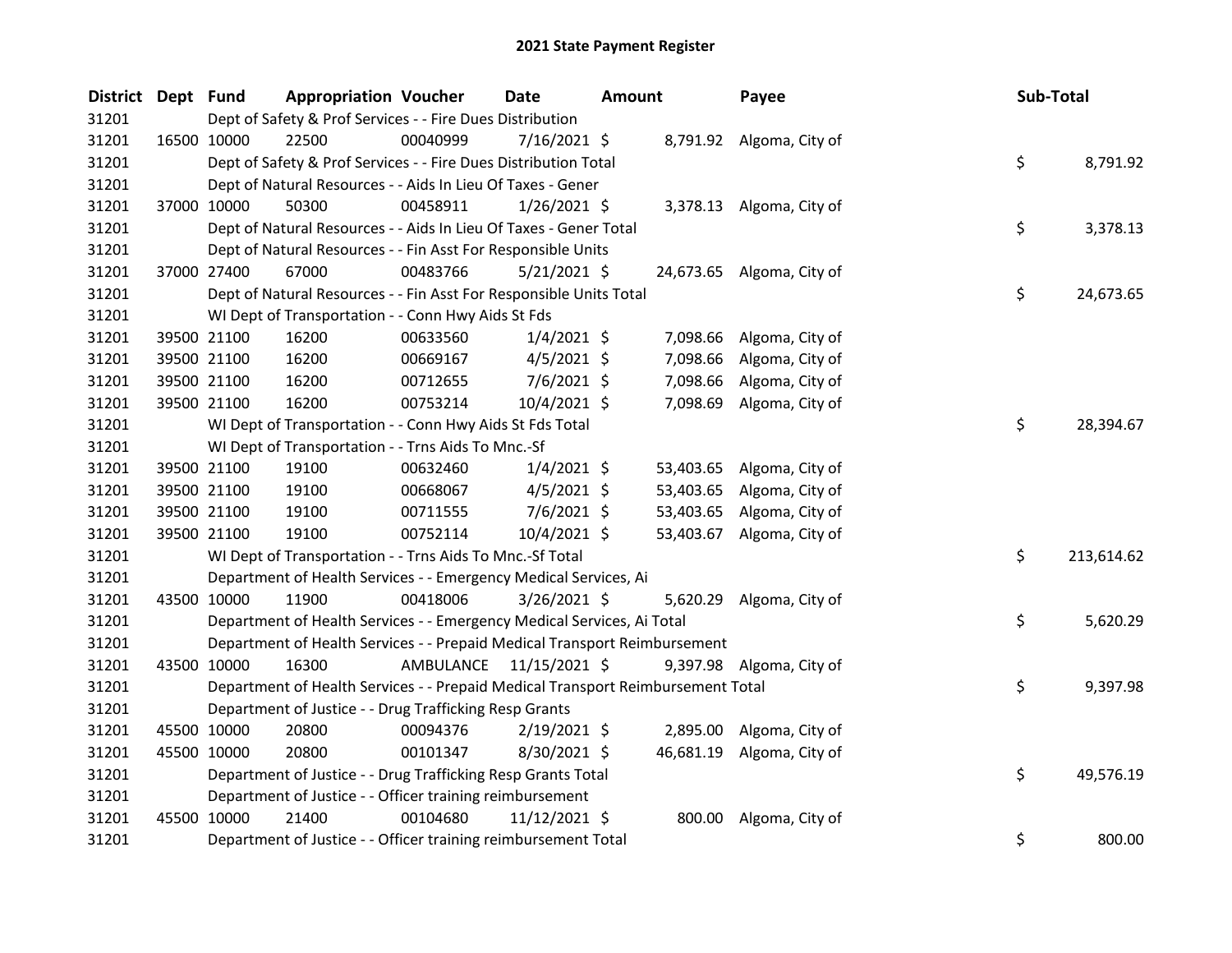| District Dept Fund |             |                                                         | <b>Appropriation Voucher</b>                                          | <b>Date</b> |                | <b>Amount</b> |          | Payee                      |  | Sub-Total |            |
|--------------------|-------------|---------------------------------------------------------|-----------------------------------------------------------------------|-------------|----------------|---------------|----------|----------------------------|--|-----------|------------|
| 31201              |             | Department of Justice - - Federal Aid, Local Assistance |                                                                       |             |                |               |          |                            |  |           |            |
| 31201              | 45500 10000 |                                                         | 25100                                                                 | 00099843    | 7/8/2021 \$    |               |          | 9,871.00 Algoma, City of   |  |           |            |
| 31201              |             |                                                         | Department of Justice - - Federal Aid, Local Assistance Total         |             |                |               |          |                            |  | \$        | 9,871.00   |
| 31201              |             |                                                         | Department of Revenue - - Gifts And Grants                            |             |                |               |          |                            |  |           |            |
| 31201              |             | 56600 10000                                             | 12100                                                                 | 00206893    | $6/25/2021$ \$ |               |          | 159,514.88 Algoma, City of |  |           |            |
| 31201              |             |                                                         | Department of Revenue - - Gifts And Grants Total                      |             |                |               |          |                            |  | \$        | 159,514.88 |
| 31201              |             |                                                         | Department of Revenue - - Misc Revenue Holding Clearing               |             |                |               |          |                            |  |           |            |
| 31201              |             | 56600 10000                                             | 99500                                                                 | 00192646    | $3/1/2021$ \$  |               | 2,504.07 | Algoma, City of            |  |           |            |
| 31201              |             | 56600 10000                                             | 99500                                                                 | 00194099    | $3/8/2021$ \$  |               | 301.00   | Algoma, City of            |  |           |            |
| 31201              |             | 56600 10000                                             | 99500                                                                 | 00194954    | $3/15/2021$ \$ |               | 191.00   | Algoma, City of            |  |           |            |
| 31201              |             | 56600 10000                                             | 99500                                                                 | 00195793    | 3/22/2021 \$   |               | 134.00   | Algoma, City of            |  |           |            |
| 31201              |             | 56600 10000                                             | 99500                                                                 | 00199800    | $4/26/2021$ \$ |               | 1,082.18 | Algoma, City of            |  |           |            |
| 31201              |             | 56600 10000                                             | 99500                                                                 | 00205353    | $6/14/2021$ \$ |               | 409.00   | Algoma, City of            |  |           |            |
| 31201              |             | 56600 10000                                             | 99500                                                                 | 00215320    | $9/20/2021$ \$ |               | 254.30   | Algoma, City of            |  |           |            |
| 31201              |             |                                                         | Department of Revenue - - Misc Revenue Holding Clearing Total         |             |                |               |          |                            |  | \$        | 4,875.55   |
| 31201              |             |                                                         | Shared Revenue and Tax Relief - - Expenditure Restraint Program       |             |                |               |          |                            |  |           |            |
| 31201              |             | 83500 10000                                             | 10100                                                                 | 00081528    | 7/26/2021 \$   |               |          | 67,806.18 Algoma, City of  |  |           |            |
| 31201              |             |                                                         | Shared Revenue and Tax Relief - - Expenditure Restraint Program Total |             |                |               |          |                            |  | \$        | 67,806.18  |
| 31201              |             |                                                         | Shared Revenue and Tax Relief - - County And Municipal Aid            |             |                |               |          |                            |  |           |            |
| 31201              |             | 83500 10000                                             | 10500                                                                 | 00081528    | $7/26/2021$ \$ |               |          | 141,081.04 Algoma, City of |  |           |            |
| 31201              |             | 83500 10000                                             | 10500                                                                 | 00088629    | 11/15/2021 \$  |               |          | 790,061.27 Algoma, City of |  |           |            |
| 31201              |             |                                                         | Shared Revenue and Tax Relief - - County And Municipal Aid Total      |             |                |               |          |                            |  | \$        | 931,142.31 |
| 31201              |             |                                                         | Shared Revenue and Tax Relief - - Exempt Computer Aid                 |             |                |               |          |                            |  |           |            |
| 31201              |             | 83500 10000                                             | 10900                                                                 | 00084134    | 7/26/2021 \$   |               |          | 8,374.32 Algoma, City of   |  |           |            |
| 31201              |             | 83500 10000                                             | 10900                                                                 | 00085800    | 7/26/2021 \$   |               | 295.10   | Algoma, City of            |  |           |            |
| 31201              |             |                                                         | Shared Revenue and Tax Relief - - Exempt Computer Aid Total           |             |                |               |          |                            |  | \$        | 8,669.42   |
| 31201              |             |                                                         | Shared Revenue and Tax Relief - - Utility Aid                         |             |                |               |          |                            |  |           |            |
| 31201              |             | 83500 10000                                             | 11000                                                                 | 00081528    | 7/26/2021 \$   |               | 1,031.60 | Algoma, City of            |  |           |            |
| 31201              |             | 83500 10000                                             | 11000                                                                 | 00088629    | 11/15/2021 \$  |               |          | 5,938.08 Algoma, City of   |  |           |            |
| 31201              |             |                                                         | Shared Revenue and Tax Relief - - Utility Aid Total                   |             |                |               |          |                            |  | \$        | 6,969.68   |
| 31201              |             |                                                         | Shared Revenue and Tax Relief - - Personal Property Aid               |             |                |               |          |                            |  |           |            |
| 31201              |             | 83500 10000                                             | 11100                                                                 | 00077311    | $5/3/2021$ \$  |               | 6,988.91 | Algoma, City of            |  |           |            |
| 31201              | 83500 10000 |                                                         | 11100                                                                 | 00078889    | $5/3/2021$ \$  |               | 1,584.69 | Algoma, City of            |  |           |            |
| 31201              |             |                                                         | Shared Revenue and Tax Relief - - Personal Property Aid Total         |             |                |               |          |                            |  | \$        | 8,573.60   |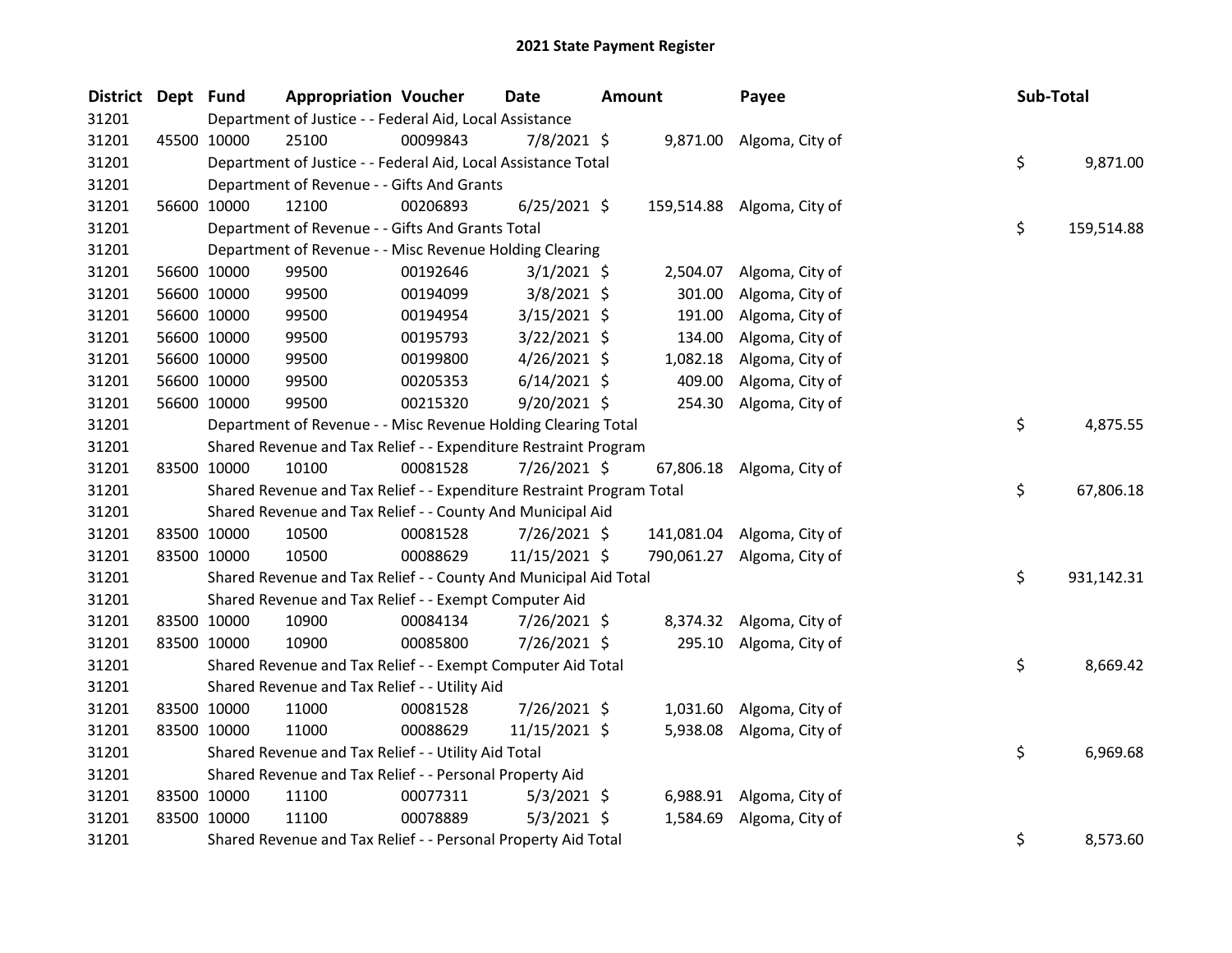| District Dept Fund |                                                                         | <b>Appropriation Voucher</b>                                                  |          | Date           | <b>Amount</b> |  | Pavee                    |  | Sub-Total    |
|--------------------|-------------------------------------------------------------------------|-------------------------------------------------------------------------------|----------|----------------|---------------|--|--------------------------|--|--------------|
| 31201              | Shared Revenue and Tax Relief - - State Aid; Video Service Provider Fee |                                                                               |          |                |               |  |                          |  |              |
| 31201              | 83500 10000                                                             | 11200                                                                         | 00082988 | 7/26/2021 \$   |               |  | 8.731.76 Algoma, City of |  |              |
| 31201              |                                                                         | Shared Revenue and Tax Relief - - State Aid; Video Service Provider Fee Total |          |                |               |  |                          |  | 8,731.76     |
| 31201              |                                                                         | Shared Revenue and Tax Relief - - Lottery & Gaming Credit                     |          |                |               |  |                          |  |              |
| 31201              | 83500 52100                                                             | 36300                                                                         | 00074245 | $3/22/2021$ \$ |               |  | 2,393.24 Algoma, City of |  |              |
| 31201              |                                                                         | Shared Revenue and Tax Relief - - Lottery & Gaming Credit Total               |          |                |               |  |                          |  | 2.393.24     |
| 31201 Total        |                                                                         |                                                                               |          |                |               |  |                          |  | 1.552.795.07 |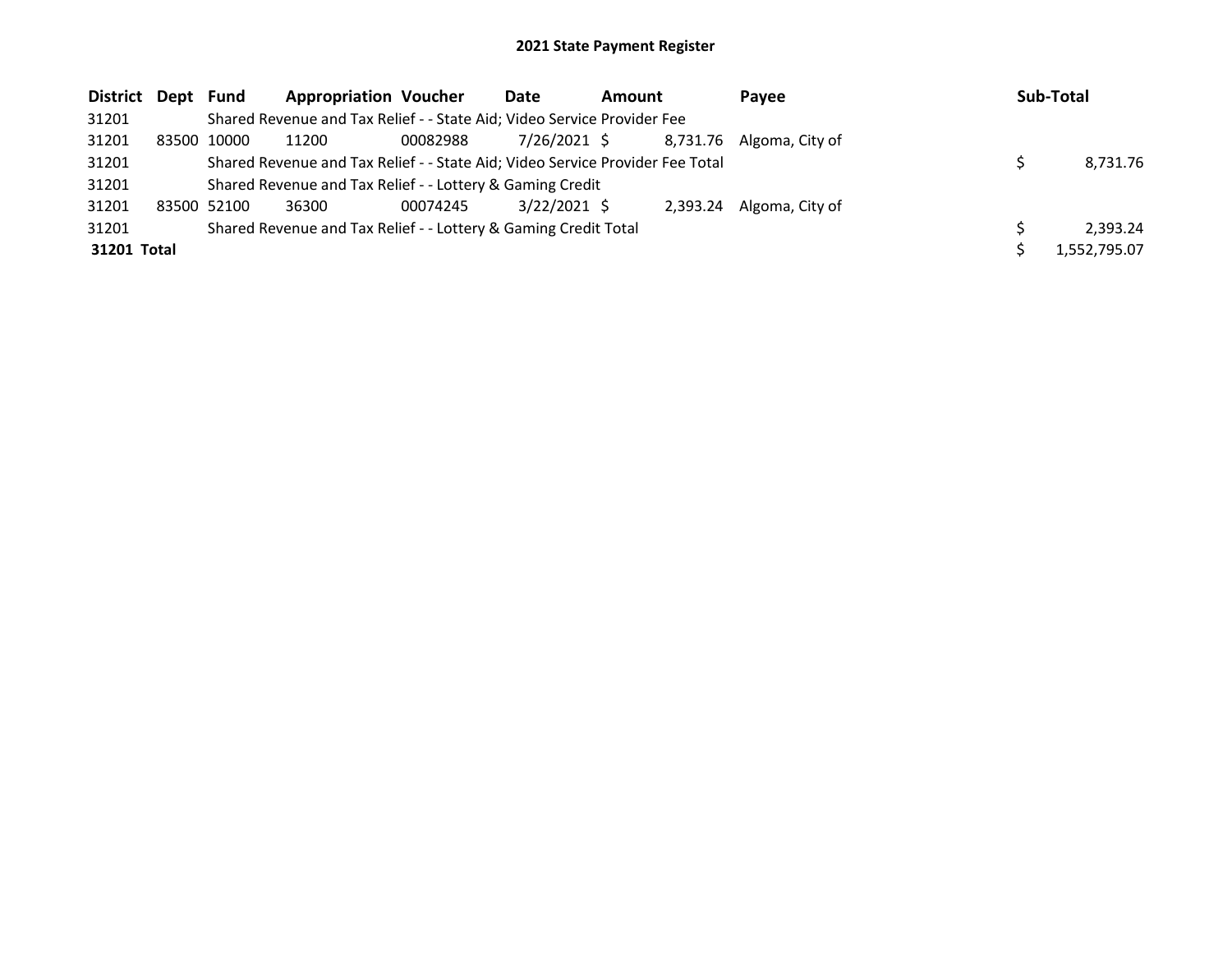| District Dept Fund |             |                                                                   | <b>Appropriation Voucher</b>                                            |          | Date           | <b>Amount</b> |            | Payee                       |  | Sub-Total |            |
|--------------------|-------------|-------------------------------------------------------------------|-------------------------------------------------------------------------|----------|----------------|---------------|------------|-----------------------------|--|-----------|------------|
| 31241              |             | Dept of Safety & Prof Services - - Fire Dues Distribution         |                                                                         |          |                |               |            |                             |  |           |            |
| 31241              | 16500 10000 |                                                                   | 22500                                                                   | 00041004 | $7/16/2021$ \$ |               |            | 7,788.50 Kewaunee, City of  |  |           |            |
| 31241              |             |                                                                   | Dept of Safety & Prof Services - - Fire Dues Distribution Total         |          |                |               |            |                             |  | \$        | 7,788.50   |
| 31241              |             | Environmental Improvement Prog - - Clean Water Fund Program Finan |                                                                         |          |                |               |            |                             |  |           |            |
| 31241              |             | 32000 57300                                                       | 16300                                                                   | 00000316 | 2/18/2021 \$   |               | 4,664.84   | Kewaunee, City of           |  |           |            |
| 31241              |             | 32000 57300                                                       | 16300                                                                   | 00000317 | 2/18/2021 \$   |               | 565.73     | Kewaunee, City of           |  |           |            |
| 31241              |             |                                                                   | Environmental Improvement Prog - - Clean Water Fund Program Finan Total |          |                |               |            |                             |  | \$        | 5,230.57   |
| 31241              |             |                                                                   | Dept of Natural Resources - - Aids In Lieu Of Taxes - Gener             |          |                |               |            |                             |  |           |            |
| 31241              |             | 37000 10000                                                       | 50300                                                                   | 00458917 | $1/26/2021$ \$ |               | 540.63     | Kewaunee, City of           |  |           |            |
| 31241              |             | 37000 10000                                                       | 50300                                                                   | 00476047 | $4/21/2021$ \$ |               | 10.08      | Kewaunee, City of           |  |           |            |
| 31241              |             |                                                                   | Dept of Natural Resources - - Aids In Lieu Of Taxes - Gener Total       |          |                |               |            |                             |  | \$        | 550.71     |
| 31241              |             |                                                                   | Dept of Natural Resources - - Aids In Lieu Of Taxes - Sum S             |          |                |               |            |                             |  |           |            |
| 31241              |             | 37000 21200                                                       | 57900                                                                   | 00476046 | $4/21/2021$ \$ |               | 61.84      | Kewaunee, City of           |  |           |            |
| 31241              |             |                                                                   | Dept of Natural Resources - - Aids In Lieu Of Taxes - Sum S Total       |          |                |               |            |                             |  | \$        | 61.84      |
| 31241              |             |                                                                   | Dept of Natural Resources - - Rec & Resource Aids, Fed                  |          |                |               |            |                             |  |           |            |
| 31241              | 37000 21200 |                                                                   | 58300                                                                   | 00478788 | $5/6/2021$ \$  |               |            | 717.33 Kewaunee, City of    |  |           |            |
| 31241              |             |                                                                   | Dept of Natural Resources - - Rec & Resource Aids, Fed Total            |          |                |               |            |                             |  | \$        | 717.33     |
| 31241              |             |                                                                   | Dept of Natural Resources - - Fin Asst For Responsible Units            |          |                |               |            |                             |  |           |            |
| 31241              |             | 37000 27400                                                       | 67000                                                                   | 00483094 | $5/21/2021$ \$ |               |            | 19,580.01 Kewaunee, City of |  |           |            |
| 31241              |             |                                                                   | Dept of Natural Resources - - Fin Asst For Responsible Units Total      |          |                |               |            |                             |  | \$        | 19,580.01  |
| 31241              |             |                                                                   | Dept of Natural Resources - - Land Acquisition                          |          |                |               |            |                             |  |           |            |
| 31241              |             | 37000 36300                                                       | TA100                                                                   | 00498734 | 7/22/2021 \$   |               | 114,480.00 | Kewaunee, City of           |  |           |            |
| 31241              |             | 37000 36300                                                       | TA100                                                                   | 00501546 | $8/11/2021$ \$ |               | 13,676.69  | Kewaunee, City of           |  |           |            |
| 31241              |             |                                                                   | Dept of Natural Resources - - Land Acquisition Total                    |          |                |               |            |                             |  | \$        | 128,156.69 |
| 31241              |             |                                                                   | WI Dept of Transportation - - Conn Hwy Aids St Fds                      |          |                |               |            |                             |  |           |            |
| 31241              |             | 39500 21100                                                       | 16200                                                                   | 00633561 | $1/4/2021$ \$  |               | 8,492.47   | Kewaunee, City of           |  |           |            |
| 31241              |             | 39500 21100                                                       | 16200                                                                   | 00669168 | $4/5/2021$ \$  |               | 8,492.47   | Kewaunee, City of           |  |           |            |
| 31241              |             | 39500 21100                                                       | 16200                                                                   | 00712656 | 7/6/2021 \$    |               | 8,492.47   | Kewaunee, City of           |  |           |            |
| 31241              |             | 39500 21100                                                       | 16200                                                                   | 00753215 | 10/4/2021 \$   |               | 8,492.47   | Kewaunee, City of           |  |           |            |
| 31241              |             |                                                                   | WI Dept of Transportation - - Conn Hwy Aids St Fds Total                |          |                |               |            |                             |  | \$        | 33,969.88  |
| 31241              |             |                                                                   | WI Dept of Transportation - - Trns Aids To Mnc.-Sf                      |          |                |               |            |                             |  |           |            |
| 31241              |             | 39500 21100                                                       | 19100                                                                   | 00632461 | $1/4/2021$ \$  |               | 58,876.08  | Kewaunee, City of           |  |           |            |
| 31241              |             | 39500 21100                                                       | 19100                                                                   | 00668068 | $4/5/2021$ \$  |               | 58,876.08  | Kewaunee, City of           |  |           |            |
| 31241              | 39500 21100 |                                                                   | 19100                                                                   | 00711556 | $7/6/2021$ \$  |               | 58,876.08  | Kewaunee, City of           |  |           |            |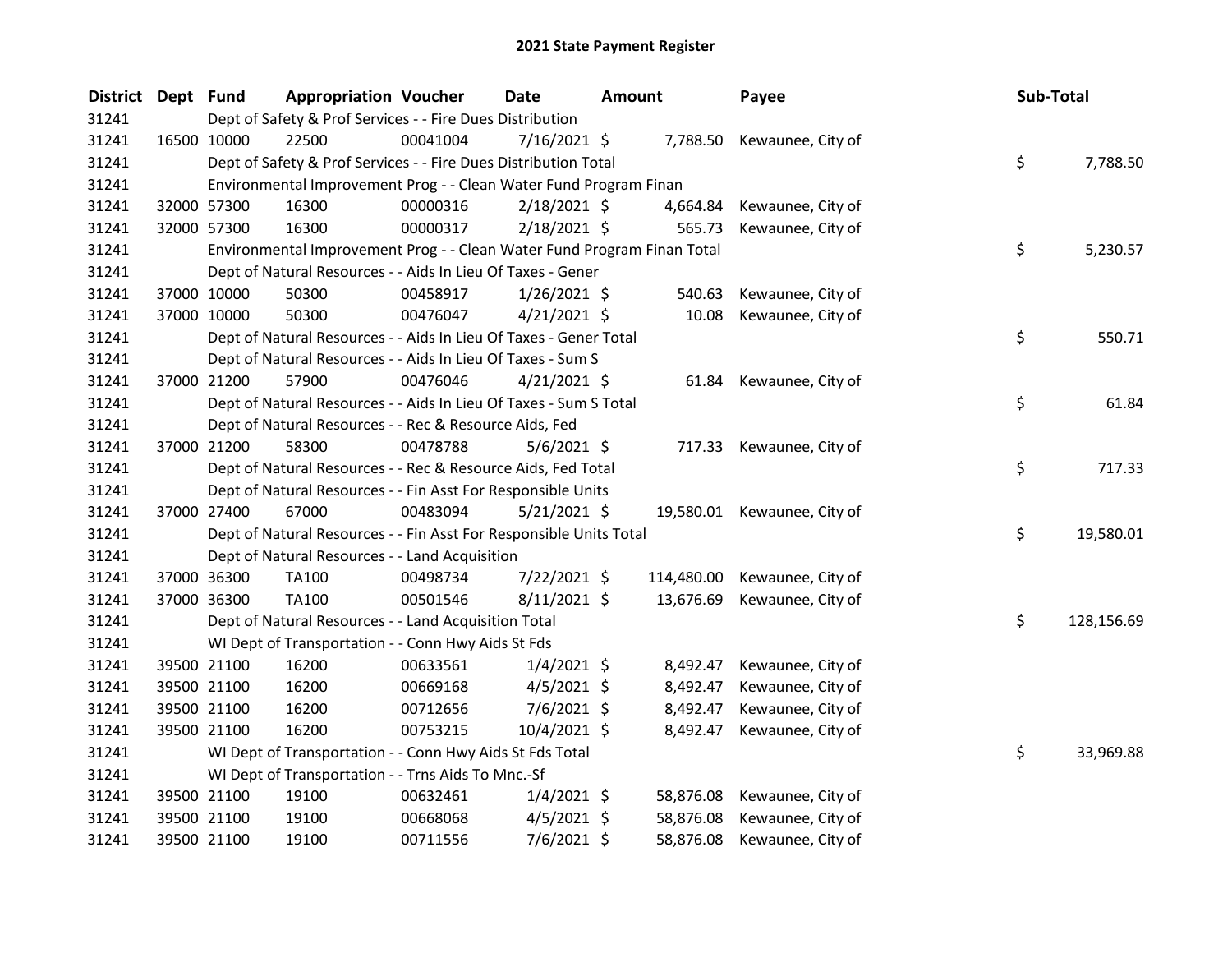| District Dept Fund |             | <b>Appropriation Voucher</b>                                                    |                         | <b>Date</b>    | <b>Amount</b> |            | Payee                        | Sub-Total |            |
|--------------------|-------------|---------------------------------------------------------------------------------|-------------------------|----------------|---------------|------------|------------------------------|-----------|------------|
| 31241              | 39500 21100 | 19100                                                                           | 00752115                | 10/4/2021 \$   |               | 58,876.08  | Kewaunee, City of            |           |            |
| 31241              |             | WI Dept of Transportation - - Trns Aids To Mnc.-Sf Total                        |                         |                |               |            |                              | \$        | 235,504.32 |
| 31241              |             | Department of Health Services - - Prepaid Medical Transport Reimbursement       |                         |                |               |            |                              |           |            |
| 31241              | 43500 10000 | 16300                                                                           | AMBULANCE 11/15/2021 \$ |                |               |            | 6,540.49 Kewaunee, City of   |           |            |
| 31241              |             | Department of Health Services - - Prepaid Medical Transport Reimbursement Total |                         |                |               |            |                              | \$        | 6,540.49   |
| 31241              |             | Department of Justice - - Officer training reimbursement                        |                         |                |               |            |                              |           |            |
| 31241              | 45500 10000 | 21400                                                                           | 00105398                | 11/18/2021 \$  |               | 960.00     | Kewaunee, City of            |           |            |
| 31241              |             | Department of Justice - - Officer training reimbursement Total                  |                         |                |               |            |                              | \$        | 960.00     |
| 31241              |             | Department of Justice - - Federal Aid, Local Assistance                         |                         |                |               |            |                              |           |            |
| 31241              | 45500 10000 | 25100                                                                           | 00098115                | $5/13/2021$ \$ |               |            | 9,531.21 Kewaunee, City of   |           |            |
| 31241              | 45500 10000 | 25100                                                                           | 00100686                | $8/6/2021$ \$  |               | 85.58      | Kewaunee, City of            |           |            |
| 31241              |             | Department of Justice - - Federal Aid, Local Assistance Total                   |                         |                |               |            |                              | \$        | 9,616.79   |
| 31241              |             | Department of Administration - - Federal Aid, Local Assistance                  |                         |                |               |            |                              |           |            |
| 31241              | 50500 10000 | 74300                                                                           | 00148520                | $7/12/2021$ \$ |               | 597,854.47 | Kewaunee, City of            |           |            |
| 31241              |             | Department of Administration - - Federal Aid, Local Assistance Total            |                         |                |               |            |                              | \$        | 597,854.47 |
| 31241              |             | Department of Revenue - - Gifts And Grants                                      |                         |                |               |            |                              |           |            |
| 31241              | 56600 10000 | 12100                                                                           | 00206894                | $6/25/2021$ \$ |               |            | 149,048.02 Kewaunee, City of |           |            |
| 31241              |             | Department of Revenue - - Gifts And Grants Total                                |                         |                |               |            |                              | \$        | 149,048.02 |
| 31241              |             | Department of Revenue - - Misc Revenue Holding Clearing                         |                         |                |               |            |                              |           |            |
| 31241              | 56600 10000 | 99500                                                                           | 00192644                | $3/1/2021$ \$  |               | 2,619.19   | Kewaunee, City of            |           |            |
| 31241              | 56600 10000 | 99500                                                                           | 00194952                | $3/15/2021$ \$ |               | 1,030.00   | Kewaunee, City of            |           |            |
| 31241              | 56600 10000 | 99500                                                                           | 00196476                | $3/29/2021$ \$ |               | 719.00     | Kewaunee, City of            |           |            |
| 31241              | 56600 10000 | 99500                                                                           | 00197212                | $4/5/2021$ \$  |               | 263.00     | Kewaunee, City of            |           |            |
| 31241              | 56600 10000 | 99500                                                                           | 00198424                | $4/12/2021$ \$ |               | 979.03     | Kewaunee, City of            |           |            |
| 31241              | 56600 10000 | 99500                                                                           | 00199162                | 4/20/2021 \$   |               | 292.93     | Kewaunee, City of            |           |            |
| 31241              | 56600 10000 | 99500                                                                           | 00199801                | $4/26/2021$ \$ |               | 1,223.00   | Kewaunee, City of            |           |            |
| 31241              | 56600 10000 | 99500                                                                           | 00200412                | $5/3/2021$ \$  |               | 285.26     | Kewaunee, City of            |           |            |
| 31241              | 56600 10000 | 99500                                                                           | 00202240                | 5/17/2021 \$   |               | 101.00     | Kewaunee, City of            |           |            |
| 31241              | 56600 10000 | 99500                                                                           | 00202950                | $5/24/2021$ \$ |               | 1,356.63   | Kewaunee, City of            |           |            |
| 31241              | 56600 10000 | 99500                                                                           | 00209389                | 7/12/2021 \$   |               | 140.97     | Kewaunee, City of            |           |            |
| 31241              |             | Department of Revenue - - Misc Revenue Holding Clearing Total                   |                         |                |               |            |                              | \$        | 9,010.01   |
| 31241              |             | Shared Revenue and Tax Relief - - County And Municipal Aid                      |                         |                |               |            |                              |           |            |
| 31241              | 83500 10000 | 10500                                                                           | 00081529                | 7/26/2021 \$   |               | 81,731.96  | Kewaunee, City of            |           |            |
| 31241              | 83500 10000 | 10500                                                                           | 00088630                | 11/15/2021 \$  |               | 456,607.28 | Kewaunee, City of            |           |            |